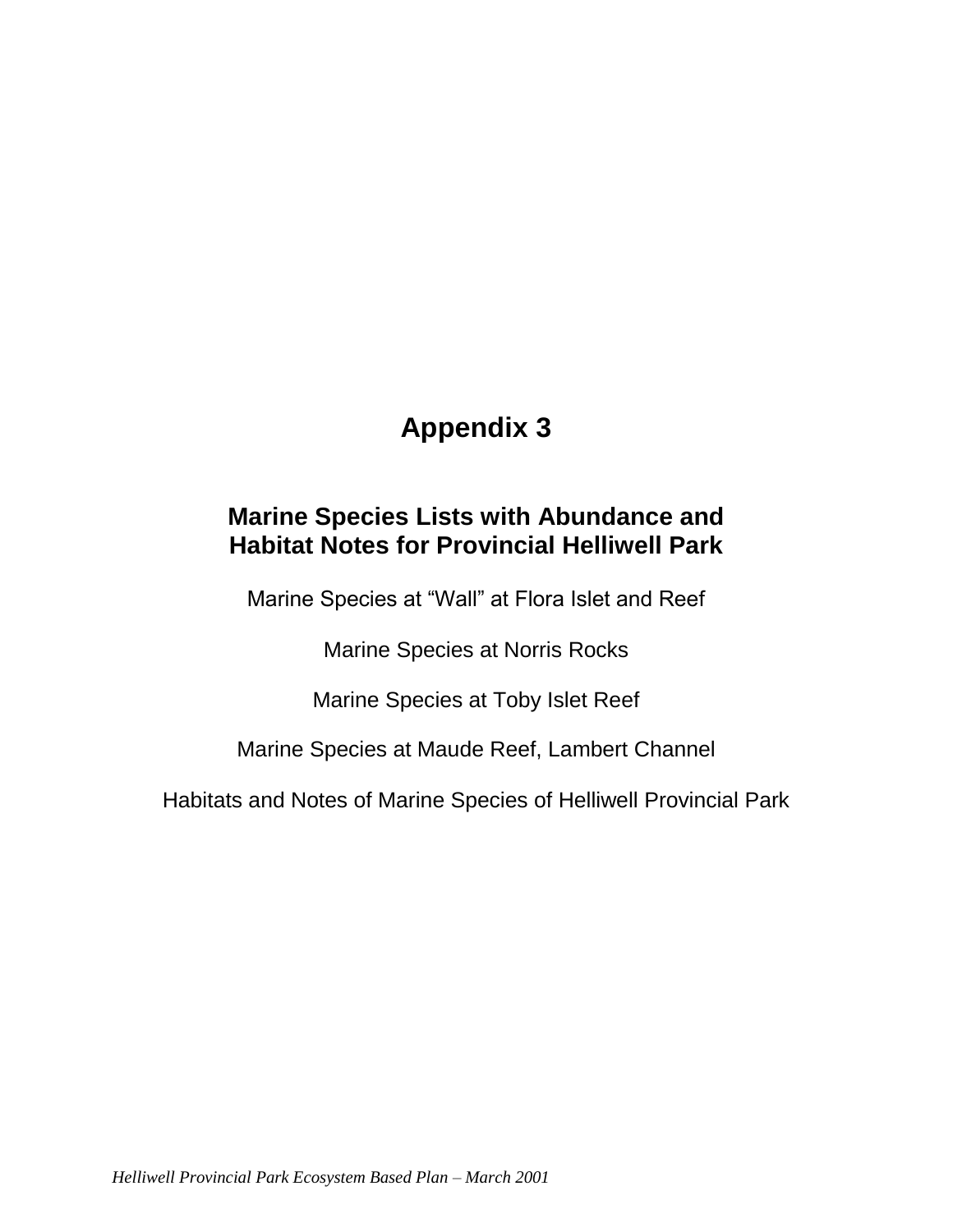| <b>Common Name</b>          | <b>Latin Name</b>          | <b>Abundance Notes</b>                                    |  |
|-----------------------------|----------------------------|-----------------------------------------------------------|--|
| <b>Sponges</b>              |                            |                                                           |  |
| Cloud sponge                | Aphrocallistes vastus      | Abundant, only local site occurance                       |  |
| Chimney sponge, Boot sponge | Rhabdocalyptus dawsoni     | Numerous, only local site where<br>numerous               |  |
| Chimney sponge, Boot sponge | Staurocalyptus dowlingi    | Numerous, only local site where<br>numerous               |  |
| Scallop sponges             | Myxilla, Mycale            |                                                           |  |
| Orange ball sponge          | Tethya californiana        | Fairly numerous                                           |  |
| Aggregated vase sponge      | Polymastia pacifica        | One sighting                                              |  |
|                             |                            |                                                           |  |
| <b>Hydroids</b>             |                            |                                                           |  |
| Sea Fir                     | Abietinaria sp.            |                                                           |  |
|                             |                            |                                                           |  |
| <b>Corals</b>               |                            |                                                           |  |
| Orange sea pen              | Ptilosarcus gurneyi        | Numerous                                                  |  |
| Orange cup coral            | Balanophyllia elegans      | Abundant                                                  |  |
| Zoanthids                   | Epizoanthus scotinus       | Numerous                                                  |  |
| Anemones                    |                            |                                                           |  |
| Short plumose anemone       | Metridium senile           | Fairly numerous                                           |  |
| Giant plumose anemone       | Metridium gigantium        | Fairly numerous                                           |  |
| Aggregate green anemone     | Anthopleura elegantissima  | Abundant                                                  |  |
| Tube-dwelling anemone       | Pachycerianthus fimbriatus | Abundant                                                  |  |
| Crimson anemone             | Cribrinopsis fernaldi      | Fairly numerous, only local site other<br>than Toby Islet |  |
| Swimming anemone            | Stomphia sp.               | Fairly numerous                                           |  |
| <b>Jellyfish</b>            |                            |                                                           |  |
| Water jellyfish             | Aequoria victoria          |                                                           |  |
| Moon jellyfish              | Aurelia aurita             |                                                           |  |
| Lion's mane jellyfish       | Cyanea capillata           | Particuilarly abundant Summer 2000                        |  |
|                             |                            |                                                           |  |
| <b>Ctenophores</b>          |                            |                                                           |  |
| Gooseberry                  | Pleurobrachia bachei       |                                                           |  |
| Beroe                       | Beroe sp.                  | Abundant in spring                                        |  |
|                             |                            |                                                           |  |
| <b>Worms</b>                |                            |                                                           |  |
| Calcareous tube worms       | Serpula vermicularis       | Fairly numerous                                           |  |
| Lined ribbon worm           | Tubulanus sexlineatus      | Scarce, most consistent site seen                         |  |
| <b>Bryozoans</b>            |                            |                                                           |  |
| Staghorn bryozoan           | Heteropora magna           |                                                           |  |
|                             |                            |                                                           |  |
| <b>Crabs</b>                |                            |                                                           |  |
| Sharpnose crab              | Scura acutifrons           | Fairly numerous                                           |  |
| Longhorn decorator crab     | Chorilia longipes          |                                                           |  |
| Graceful decorator crab     | Oregonia gracilis          |                                                           |  |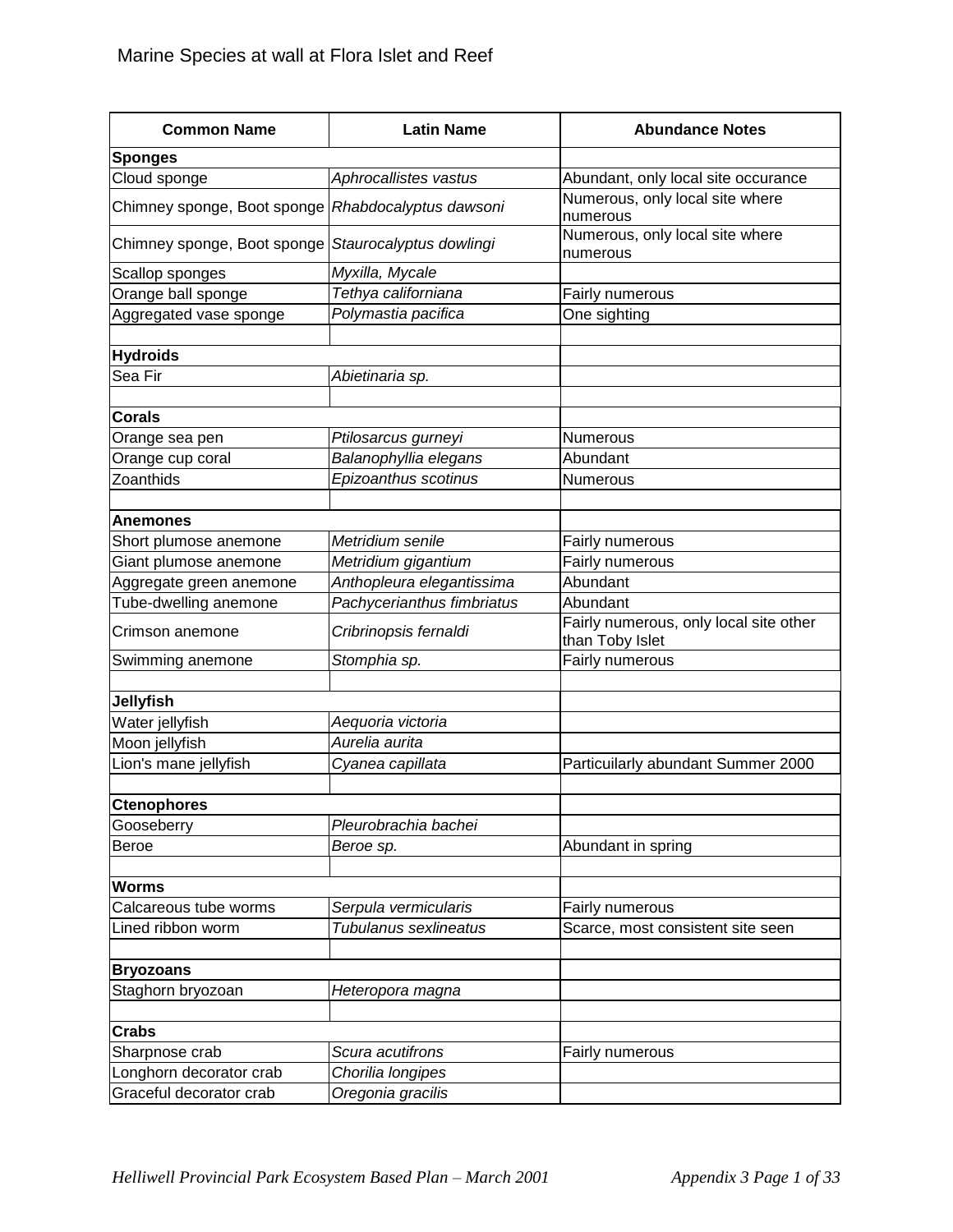| <b>Common Name</b>                    | <b>Latin Name</b>             | <b>Abundance Notes</b>                               |  |
|---------------------------------------|-------------------------------|------------------------------------------------------|--|
| Hairy cancer crab, pygmy rock<br>crab | Cancer oregonensis            | Fairly numerous, good habitat (small<br>round holes) |  |
| <b>Shrimp</b>                         |                               |                                                      |  |
|                                       |                               | Scarce, associated with Cribrinopsis                 |  |
| Candy stripe shrimp                   | Lebbeus grandimanus           | fernaldi                                             |  |
| Coonstripe shrimp, dock<br>shrimp     | Pandalus danae                | Abundant                                             |  |
| Spot prawn, spot shrimp               | Pandalus platyceros           | Nearby in deeper water                               |  |
| <b>Lithodid Crabs</b>                 |                               |                                                      |  |
| Spiny lithod crab                     | Acantholithodes hispidus      | Rare                                                 |  |
| Umbrella crab                         | Cryptolithodes sp.            | Rare                                                 |  |
| Rhinoceros crab                       | Rhinolithodes wosnessenskii   | Rare                                                 |  |
| Puget Sound king crab                 | Lopholithodes mandtii         | Fairly numerous                                      |  |
| Squat lobster                         | Munida quadrispina            | Abundant                                             |  |
|                                       |                               |                                                      |  |
| <b>Barnacles</b>                      |                               |                                                      |  |
| Giant barnacle                        | Balanus nubilus               | Fairly numerous, only occurance within<br>park       |  |
| <b>Bivalves</b>                       |                               |                                                      |  |
| Pacific oyster                        | Crassostrea gigas             | Abundant                                             |  |
| Jingle oyster                         | Pododemus machroshisma        |                                                      |  |
| Rock scallop                          | Crassodomo gigantea           | Scarce, but one of better locations for<br>sighting  |  |
| Pink scallop                          | Chalmys sp.                   |                                                      |  |
|                                       |                               |                                                      |  |
| <b>Snails</b>                         |                               |                                                      |  |
| Northern abalone                      | Haliotis kamtschatkana        | Rare                                                 |  |
| Rough keyhole limpet                  | Diodora aspera                | Fairly numerous                                      |  |
| <b>Blue topsnail</b>                  | Calliostoma ligatum           | Numerous                                             |  |
| Sitka periwinkle                      | Littorina sitkana             | Abundant                                             |  |
| Checkered periwinkle                  | Littorina sculata             | Abundant                                             |  |
| Mudflat snail                         | Battilaria zonalis            | Abundant                                             |  |
| Oregon hairy triton                   | <b>Fusitriton oregonensis</b> | Fairly numerous, best location for<br>sighting       |  |
| Leafy hornmouth snail                 | Ceratostoma foliatum          | Fairly numerous                                      |  |
| Limpets                               |                               |                                                      |  |
| Whitecap limpet                       | Acmaea mitra                  | Fairly numerous                                      |  |
|                                       |                               |                                                      |  |
| <b>Nudibranchs</b>                    |                               |                                                      |  |
| Catalina triopha                      | Triopha catalinae             | Scarce, best location for sighting                   |  |
| Monterey dorid                        | Archidoris montereyensis      | Fairly numerous                                      |  |
| Sea lemon                             | Anisodoris nobilis            | Fairly numerous                                      |  |
| Tochni                                | Tochuina tetraquetra          |                                                      |  |
| Giant nudibranch, spanish             | Dendronotus iris              | Fairly numerous                                      |  |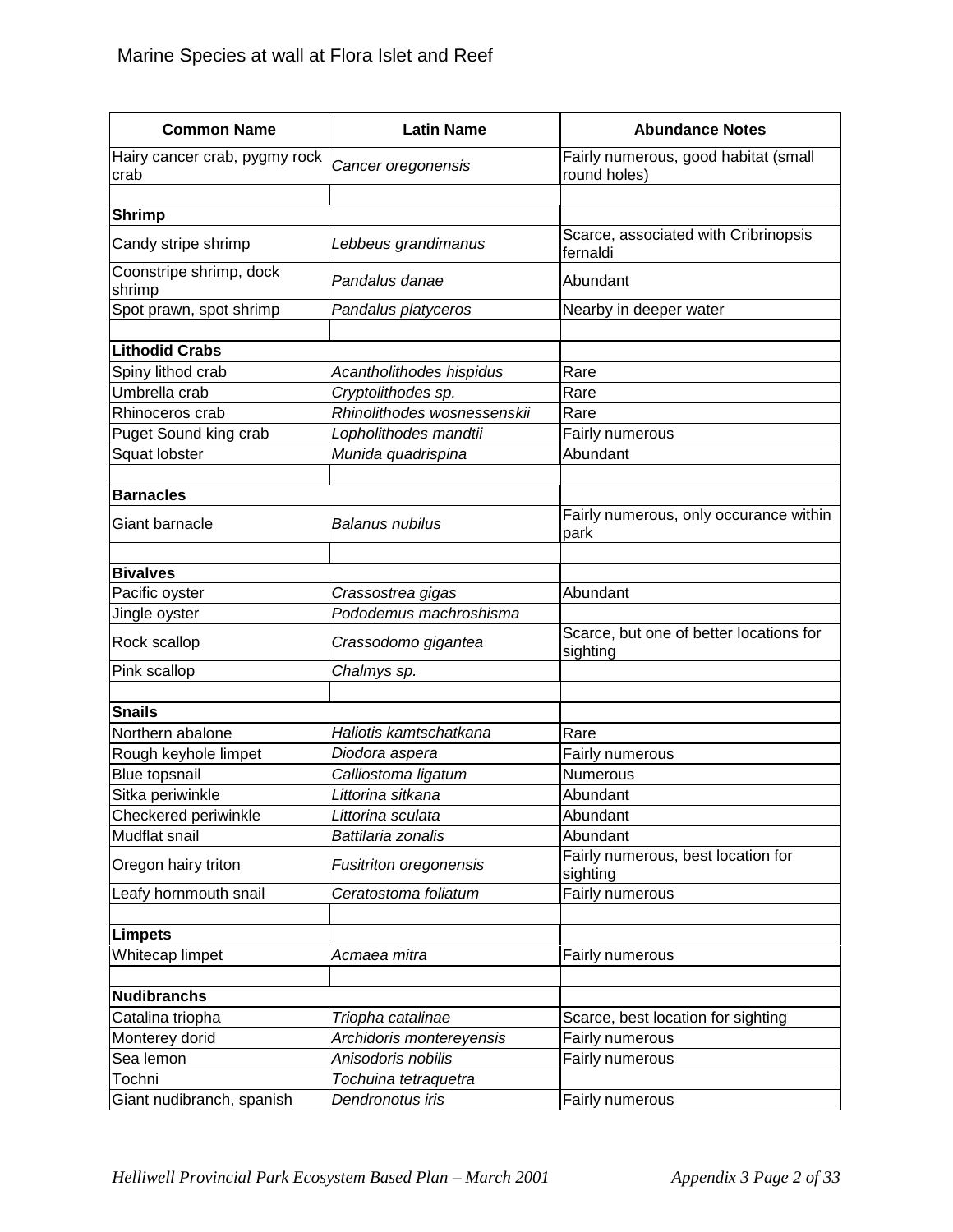| <b>Common Name</b>                        | <b>Latin Name</b>                                 | <b>Abundance Notes</b>                        |  |
|-------------------------------------------|---------------------------------------------------|-----------------------------------------------|--|
| dancer                                    |                                                   |                                               |  |
| White lined dirona                        | Dirona albolineata                                | <b>Fairly numerous</b>                        |  |
| Opalescent nudibranch                     | Herimssenda crassicornis                          | Abundant at times                             |  |
|                                           |                                                   |                                               |  |
| <b>Cephalopods</b>                        |                                                   |                                               |  |
| <b>Giant Pacific octopus</b>              | Octopus dofleni                                   | Fairly numerous                               |  |
|                                           |                                                   |                                               |  |
| <b>Chitons</b>                            |                                                   |                                               |  |
| Lined chiton                              | Tonicella lineata                                 | Abundant                                      |  |
| <b>Giant Pacific chiton</b>               | Cryptochiton stelleri                             | Scarce, one of best locations for<br>sighting |  |
|                                           |                                                   |                                               |  |
| <b>Sea Stars</b>                          |                                                   |                                               |  |
| Cookie star<br>Vermilion star             | Ceramaster patagonicus                            | <b>Fairly numerous</b>                        |  |
|                                           | Mediaster aequalis<br><b>Pteraster tesselatus</b> | Fairly numerous                               |  |
| Cushion star, slime star                  |                                                   | Fairly numerous                               |  |
| Striped sunstar                           | Solaster stimpsoni<br>Solaster dawsoni            | Fairly numerous<br>Fairly numerous            |  |
| Morning sunstar<br>Rose star              |                                                   |                                               |  |
| Leather star                              | Crossaster papposus<br>Dermasterias imbricata     | Fairly numerous<br>Fairly numerous            |  |
| <b>Blood star</b>                         | Henricia leviuscula                               | Fairly numerous                               |  |
| Sunflower star                            | Pycnopodia helianthoides                          | Abundant                                      |  |
| Ochre star                                | Pisaster ochraceus                                | Abundant                                      |  |
| Painted star, rainbow star                | Orthesterias koehleri                             | Abundant                                      |  |
|                                           |                                                   | Scarce, only local site where                 |  |
| Long ray star                             | Stylasterias forreri                              | encountered                                   |  |
| Sea cucumbers                             |                                                   |                                               |  |
| Orange sea cucumber                       | Cucumaria miniata                                 | Abundant                                      |  |
| White sea cucumber                        | Cucumaria pallida                                 | Fairly numerous                               |  |
| California sea cucumber                   | Parashichopus californicus                        | Abundant                                      |  |
| Creeping pedal (armoured)<br>sea cucumber | Psolus chitonoides                                | Fairly numerous                               |  |
| Sea urchins                               |                                                   |                                               |  |
| Red sea urchin                            | Strongylocentrotus franciscanus                   | Abundant                                      |  |
|                                           |                                                   |                                               |  |
| <b>Crinoids</b>                           |                                                   |                                               |  |
| Feather star                              | Florometra serratissima                           | Fairly numerous, only local site where<br>so  |  |
|                                           |                                                   |                                               |  |
| <b>Ascidians</b>                          |                                                   |                                               |  |
| Hairy sea squirt                          | Boltenia villosa                                  | Fairly numerous                               |  |
| Glassy sea squirt                         | Ascidia paratropa                                 | Scarce                                        |  |
| Sea peach                                 | Halocynthia aurantium                             | Scarce                                        |  |
| Orange sea squirt                         | Cnemidocarpa finmarkensis                         | Fairly numerous                               |  |
| Transparent sea squirt                    | Corella inflata                                   | Scarce                                        |  |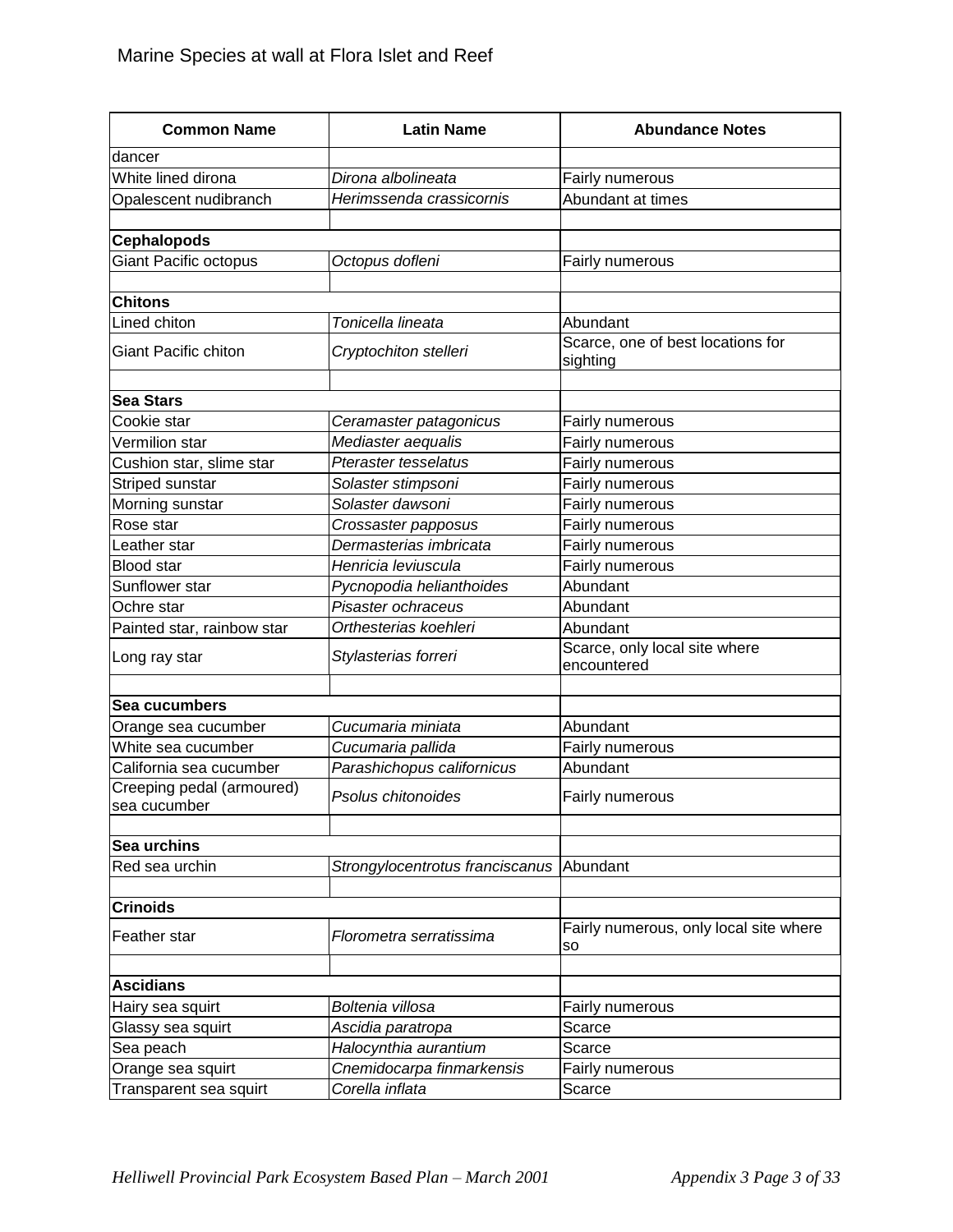| <b>Common Name</b>          | <b>Latin Name</b>          | <b>Abundance Notes</b>                                 |  |
|-----------------------------|----------------------------|--------------------------------------------------------|--|
| Orange social ascidian      | Metandrocarpa sp.          | Numerous                                               |  |
|                             |                            |                                                        |  |
| <b>Fishes</b>               |                            |                                                        |  |
| Spiny dogfish               | Squalus acanthias          | Scarce, better than average chance of<br>sighting      |  |
| Sixgill shark               | Hexanchus griseus          | Only local site where encountered<br>reliably.         |  |
| Big skate                   | Raja binoculata            | Rare, one of best local sites                          |  |
| Ratfish                     | Hydrolagus colliei         | Fairly numerous, one of best local sites               |  |
| Pacific herring             | Clupea harengus pallasi    | Abundant at times (summer young of<br>year)            |  |
| Salmon                      | Oncorynchus sp.            |                                                        |  |
| Pacific cod                 | Gadus macrocephalus        | Rare, one sighting only                                |  |
| Red brotula                 | Brosmophycis marginata     | Rare, one sighing only                                 |  |
| Bay pipefish                | Syngnathus griseolineatus  |                                                        |  |
| Striped seaperch            | Ebmiotoca lateralis        |                                                        |  |
| Pile perch                  | Rhacochilus vacca          |                                                        |  |
| Shiner perch                | Cymatogaster aggregata     |                                                        |  |
| Blackeye goby               | Coryphopterus nicholsi     | Abundant                                               |  |
| Northern ronquil            | Ronquilus jordani          |                                                        |  |
| Mosshead warbonnet          | Chirolophis nugator        | Scarce, better than average chance of<br>sighting      |  |
| Penpoint gunnel             | Apodicthys flavidus        |                                                        |  |
| Longfin gunnel              | Pholis clemensi            | Scarce, better than average chance of<br>sighting      |  |
| Wolf-eel                    | Anarrhicthys ocellatus     | Fairly numerous                                        |  |
| Copper rockfish             | Sebastes caurinus          | Fairly numerous                                        |  |
| Quillback rockfish          | Sebastes maliger           | Fairly numerous                                        |  |
| <b>Black rockfish</b>       | Sebastes melanops          | Scarce, used to be abundant                            |  |
| Tiger rockfish              | Sebastes nigrocinctus      | Fairly numerous, one of best local sites               |  |
| Yelloweye rockfish          | Sebastes ruberrimus        | Fairly numerous, best site for juveniles               |  |
| Kelp greenling              | Hexagrammos decagrammus    | <b>Fairly numerous</b>                                 |  |
| Lingcod                     | Ophiodon elongatus         | Fairly numerous, best local site                       |  |
| Painted greenling           | Oxylebius pictus           | Fairly numerous                                        |  |
| Tidepool sculpin            | Oligocottus maculosus      | Abundant                                               |  |
| Scalyhead sculpin           | Artedius harringtoni       | Abundant                                               |  |
| Longfin sculpin             | Jordania zonope            | Abundant                                               |  |
| Cabezon                     | Scorpaenichthys marmoratus | Fairly numerous                                        |  |
|                             |                            |                                                        |  |
| <b>Marine Mammals</b>       |                            |                                                        |  |
| Pacific harbour seal        | Phoca vitulina richardsi   | Abundant                                               |  |
| Stellar sea lion            | Eumetopias jubatus         | Numerous, spring                                       |  |
| California sea lion         | Zalopus californianus      | Numerous, spring                                       |  |
| Orca                        | Orcinus orca               | Rare, best local site near-shore                       |  |
| Pacific white-sided dolphin | Lagenorhynchus obliquidens | Rare, one sighting only                                |  |
| River otter                 | Lutra canadensis pacifica  | Fairly numerous, uses terrestrial habitat<br>of island |  |
|                             |                            |                                                        |  |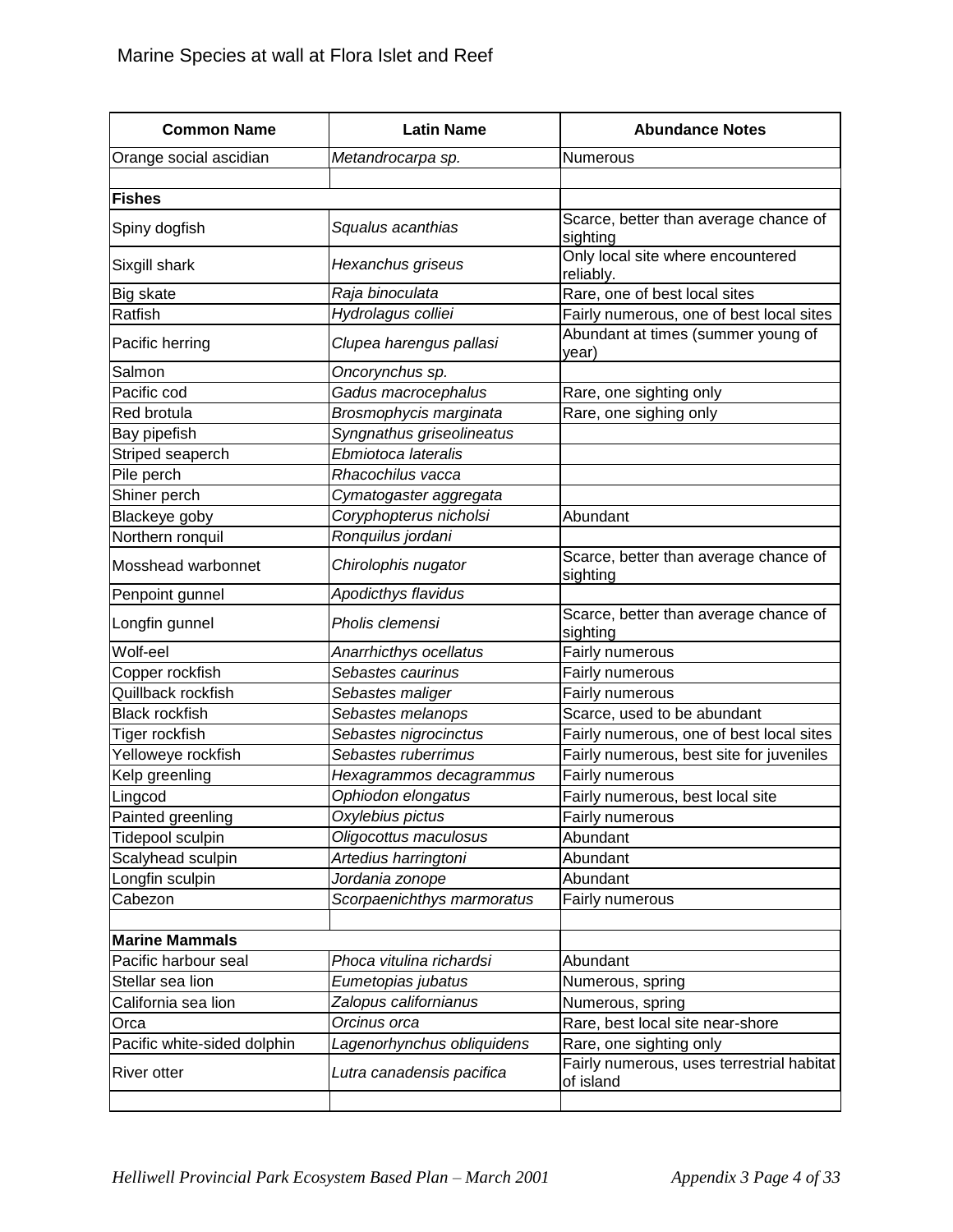| <b>Common Name</b>   | Latin Name         | <b>Abundance Notes</b> |  |
|----------------------|--------------------|------------------------|--|
| <b>Marine plants</b> |                    |                        |  |
| <b>Sea lettuce</b>   | Ulva spp.          | lAbundant in shallows  |  |
| Pink rock crust      | Lithothamnion spp. | lAbundant              |  |
| Coralline alge       | Calliathron sp.    | <b>Abundant</b>        |  |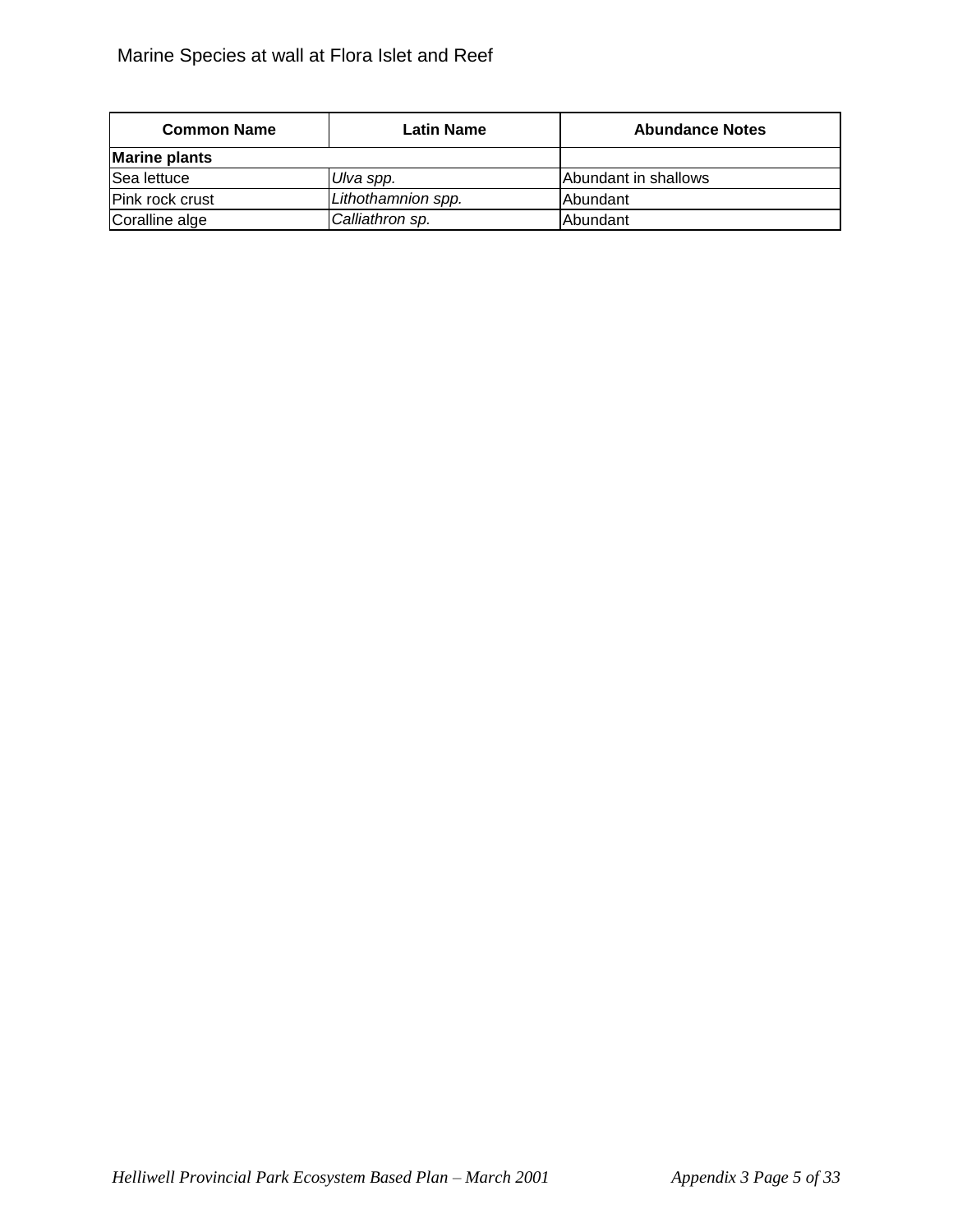| <b>Common Name</b>        | <b>Latin Name</b>          | <b>Abundance Notes</b> |
|---------------------------|----------------------------|------------------------|
| <b>Sponges</b>            |                            |                        |
| Orange ball sponge        | Tethya californiana        | Fairly numerous        |
|                           |                            |                        |
| <b>Hydroids</b>           |                            |                        |
| Sea Fir                   | Abietinaria sp.            |                        |
|                           |                            |                        |
| <b>Corals</b>             |                            |                        |
| Orange sea pen            | Ptilosarcus gurneyi        | Numerous               |
| Orange cup coral          | Balanophyllia elegans      | Abundant               |
| Zoanthids                 | Epizoanthus scotinus       | Numerous               |
|                           |                            |                        |
| <b>Anemones</b>           |                            |                        |
| Short plumose anemone     | Metridium senile           |                        |
| Giant plumose anemone     | Metridium gigantium        |                        |
| Aggregate green anemone   | Anthopleura elegantissima  |                        |
| Buried green anemone      | Anthopleura artemisia      |                        |
| Tube-dwelling anemone     | Pachycerianthus fimbriatus | Numerous               |
| Swimming anemone          | Stomphia sp.               |                        |
|                           |                            |                        |
| <b>Jellyfish</b>          |                            |                        |
| Water jellyfish           | Aequoria victoria          |                        |
| Moon jellyfish            | Aurelia aurita             |                        |
| Lion's mane jellyfish     | Cyanea capillata           |                        |
|                           |                            |                        |
| <b>Ctenophores</b>        |                            |                        |
| Gooseberry                | Pleurobrachia bachei       |                        |
| <b>Beroe</b>              | Beroe sp.                  |                        |
|                           |                            |                        |
| <b>Worms</b>              |                            |                        |
| Fringed tube worms        | Dodecaceria fewkesi        |                        |
| Calcareous tube worms     | Serpula vermicularis       |                        |
| Slime tube worms          | Myxicolla infundibulum     |                        |
| Lined ribbon worm         | Tubulanus sexlineatus      |                        |
|                           |                            |                        |
| <b>Bryozoans</b>          |                            |                        |
| Staghorn bryozoan         | Heteropora magna           |                        |
| Kelp lace bryozoan        | Membranipora membrancea    |                        |
|                           |                            |                        |
| <b>Crabs</b>              |                            |                        |
| Purple shore crab         | Hemigrapsus nudus          |                        |
| Yellow (Hairy) shore crab | Hemigrapsus oregonensis    |                        |
| Tanner crab, snow crab    | Chionocetes bairdi         |                        |
| Sharpnose crab            | Scura acutifrons           |                        |
| Graceful kelp crab        | Pugettia gracilis          |                        |
| Northern kelp crab        | Pugettia producta          |                        |
| Longhorn decorator crab   | Chorilia longipes          |                        |
| Graceful decorator crab   | Oregonia gracilis          |                        |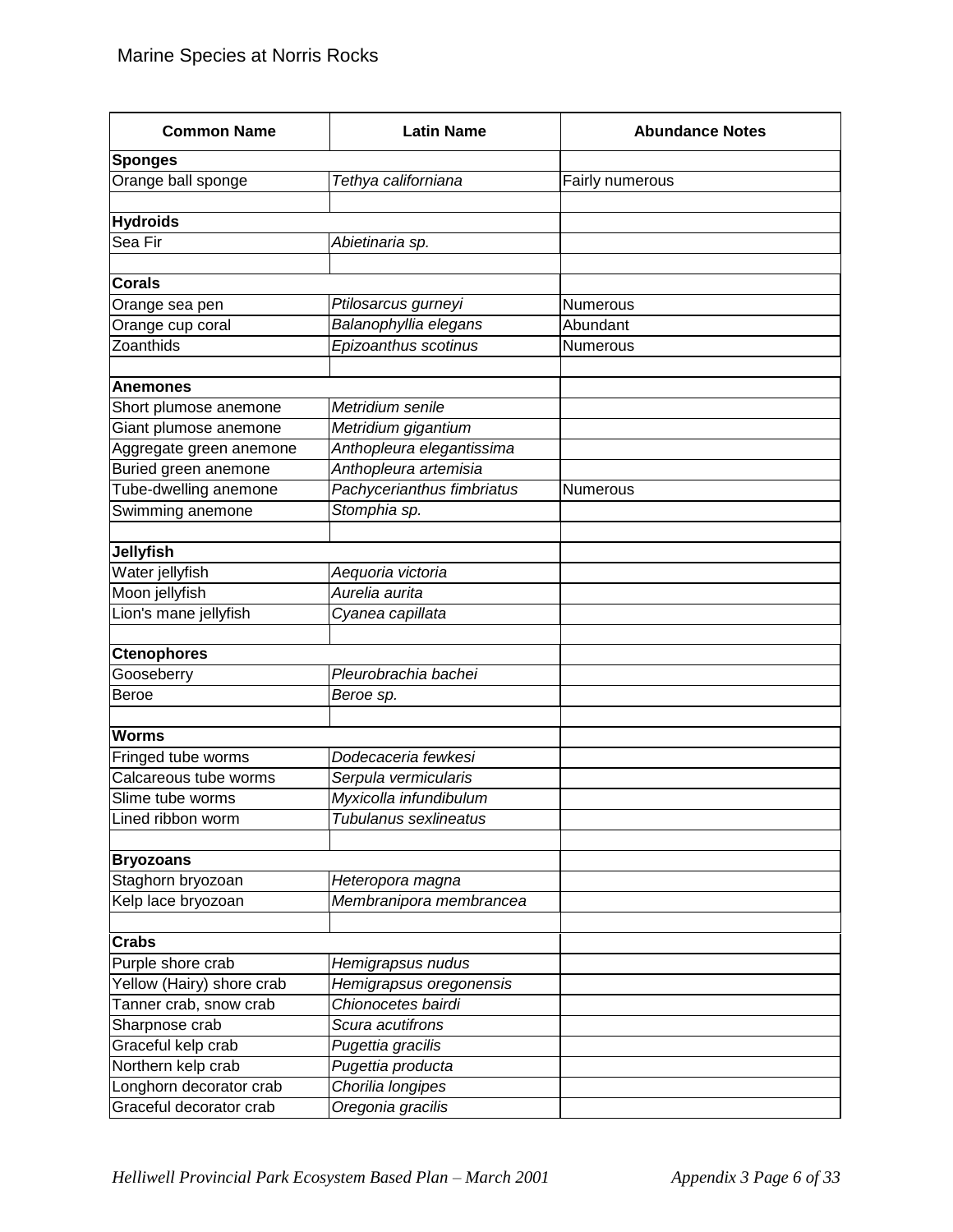| <b>Common Name</b>                    | <b>Latin Name</b>           | <b>Abundance Notes</b> |
|---------------------------------------|-----------------------------|------------------------|
| Red rock crab                         | Cancer productus            |                        |
| Hairy cancer crab, pygmy rock<br>crab | Cancer oregonensis          |                        |
| <b>Shrimp</b>                         |                             |                        |
| Stiletto shrimp                       | Heptacarpus stylus          |                        |
| Threespine shrimp                     | Heptacarpus tridens         |                        |
| Candy stripe shrimp                   | Lebbeus grandimanus         |                        |
| <b>Blade shrimp</b>                   | Spirontocaris sp            |                        |
| Coonstripe shrimp, dock               | Pandalus danae              |                        |
| shrimp                                |                             |                        |
| Spot prawn, spot shrimp               | Pandalus platyceros         |                        |
|                                       |                             |                        |
| <b>Hermit crabs</b>                   |                             |                        |
| Bering hermit                         | Pagurus beringanus          |                        |
|                                       |                             |                        |
| <b>Lithodid Crabs</b>                 |                             |                        |
| Spiny lithod crab                     | Acantholithodes hispidus    |                        |
| Umbrella crab                         | Cryptolithodes sp.          |                        |
| Rhinoceros crab                       | Rhinolithodes wosnessenskii |                        |
| Heart crab                            | Phyllolithodes papillosus   |                        |
| Box crab                              | Lopholithodes forminatus    |                        |
| Puget Sound king crab                 | Lopholithodes mandtii       |                        |
| Squat lobster                         | Munida quadrispina          |                        |
| <b>Barnacles</b>                      |                             |                        |
| Giant barnacle                        | <b>Balanus nubilus</b>      |                        |
| Acorn barnacle                        | Balanus glandula            |                        |
| <b>Thatched barnacle</b>              | Semibalanus cariosus        |                        |
| Pelagic goose barnacle                | Lepas anatifera             |                        |
|                                       |                             |                        |
| <b>Bivalves</b>                       |                             |                        |
| Pacific blue mussel                   | Mytilus edulis              |                        |
| Pacific oyster                        | Crassostrea gigas           |                        |
| Jingle oyster                         | Pododemus machroshisma      |                        |
| Rock scallop                          | Crassodomo gigantea         |                        |
| Pink scallop                          | Chalmys sp.                 |                        |
| Nuttall's cockle                      | Clinocardium nuttallii      |                        |
| Horse clam, gaper clam                | Tresus sp.                  |                        |
| Dark mahogany clam, varnish<br>clam   | Nuttallia obscurata         |                        |
| Pacific littleneck clam               | Protothaca staminea         |                        |
| Manila clam                           | Venerupis philippinarum     |                        |
| Butter clam                           | Saxidomus gigantea          |                        |
| Pacific geoduck clam                  | Panopea abrupta             |                        |
| <b>Snails</b>                         |                             |                        |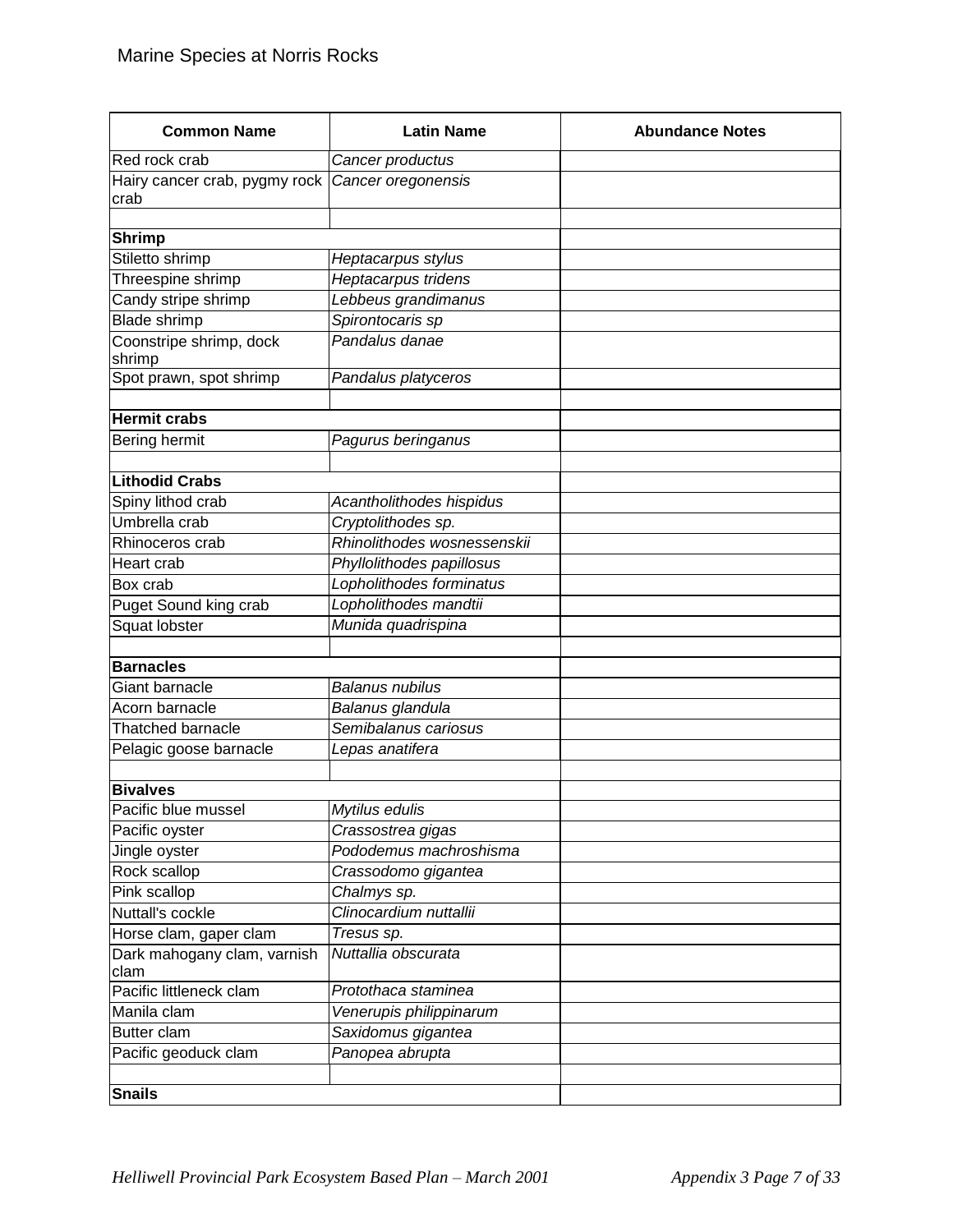| <b>Common Name</b>                  | <b>Latin Name</b>                   | <b>Abundance Notes</b> |
|-------------------------------------|-------------------------------------|------------------------|
| Northern abalone                    | Haliotis kamtschatkana              |                        |
| Rough keyhole limpet                | Diodora aspera                      |                        |
| <b>Blue topsnail</b>                | Calliostoma ligatum                 |                        |
| Sitka periwinkle                    | Littorina sitkana                   |                        |
| Checkered periwinkle                | Littorina sculata                   |                        |
| <b>Mudflat snail</b>                | Battilaria zonalis                  |                        |
| Oregon hairy triton                 | <b>Fusitriton oregonensis</b>       |                        |
| Lewis's moonsnail                   | Euspira lewisii (Polinices lewisii) |                        |
| Leafy hornmouth snail               | Ceratostoma foliatum                |                        |
|                                     |                                     |                        |
| <b>Limpets</b>                      |                                     |                        |
| Whitecap limpet                     | Acmaea mitra                        |                        |
| Sheild limpet                       | Lottia pelta                        |                        |
| Plate limpet                        | Tectura scutum                      |                        |
| Mask limpet                         | Tectura persona                     |                        |
|                                     |                                     |                        |
| <b>Nudibranchs</b>                  |                                     |                        |
| Nanaimo dorid                       | Acanthodoris nanaimoensis           |                        |
| Catalina triopha                    | Triopha catalinae                   |                        |
| Monterey dorid                      | Archidoris montereyensis            |                        |
| Sea lemon                           | Anisodoris nobilis                  |                        |
| Leopard dorid                       | Diaulula sandigensis                |                        |
| Tochni                              | Tochuina tetraquetra                |                        |
| Giant nudibranch, spanish<br>dancer | Dendronotus iris                    |                        |
| Red dendronotid                     | Dendronotus rufus                   |                        |
| Hooded nudibranch                   | Melibe leonina                      |                        |
| White lined dirona                  | Dirona albolineata                  |                        |
| Flabellina nudibranch               | Flabellina sp.                      |                        |
| Opalescent nudibranch               | Herimssenda crassicornis            |                        |
|                                     |                                     |                        |
| <b>Cephalopods</b>                  |                                     |                        |
| <b>Giant Pacific octopus</b>        | Octopus dofleni                     |                        |
| Red octopus                         | Octopus rubescens                   |                        |
| Smooth-skinned octopus              | Lyoderma sp. (?)                    |                        |
| Stubby squid                        | Rossia pacifica                     |                        |
| <b>Chitons</b>                      |                                     |                        |
| Lined chiton                        | Tonicella lineata                   |                        |
| Giant Pacific chiton                | Cryptochiton stelleri               |                        |
|                                     |                                     |                        |
| <b>Sea Stars</b>                    |                                     |                        |
| Cookie star                         | Ceramaster patagonicus              |                        |
| Vermilion star                      | Mediaster aequalis                  |                        |
| Cushion star, slime star            | Pteraster tesselatus                |                        |
| Striped sunstar                     | Solaster stimpsoni                  |                        |
| Morning sunstar                     | Solaster dawsoni                    |                        |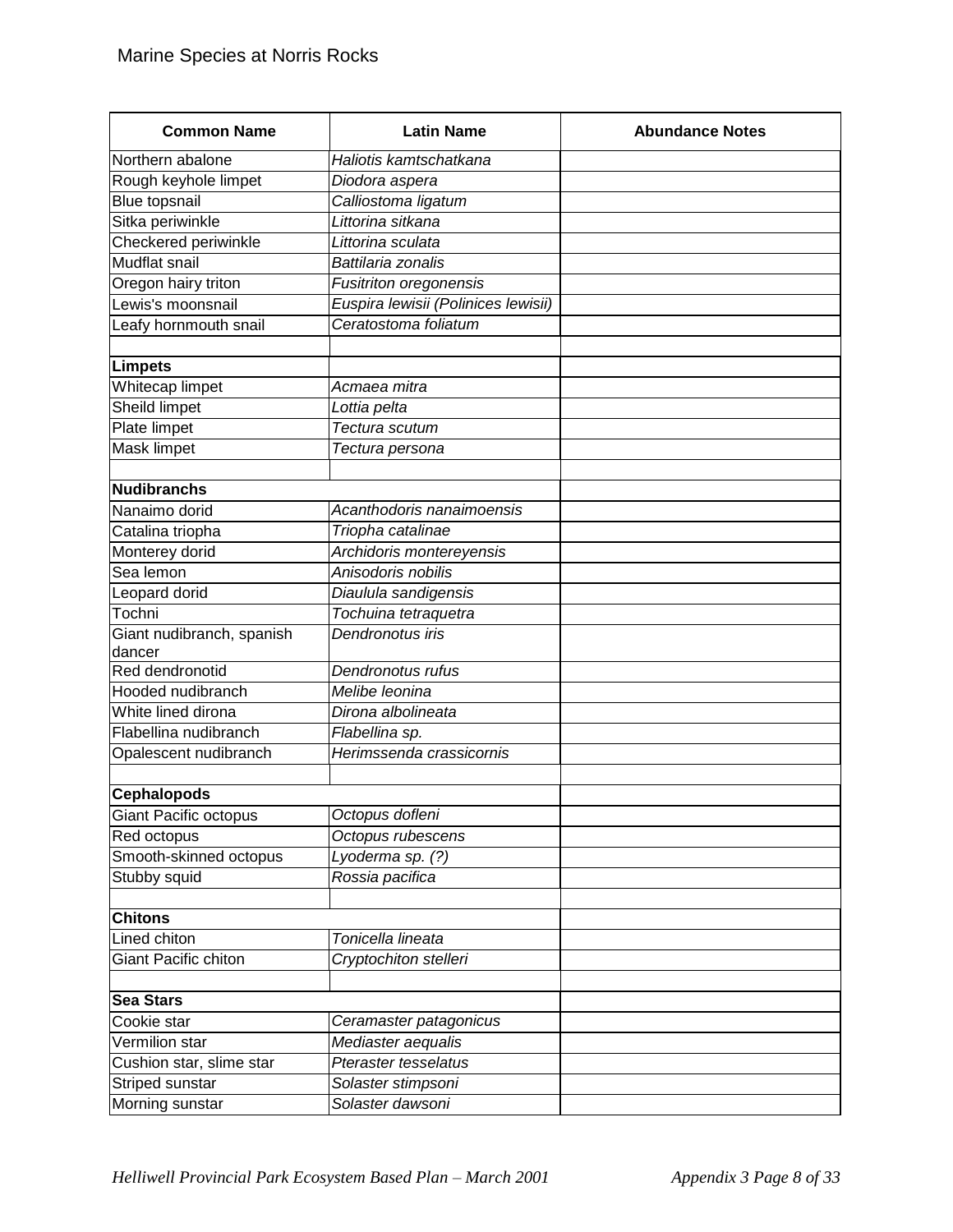| <b>Common Name</b>         | <b>Latin Name</b>                    | <b>Abundance Notes</b> |
|----------------------------|--------------------------------------|------------------------|
| Northern sunstar           | Solaster endeca                      |                        |
| Rose star                  | Crossaster papposus                  |                        |
| Leather star               | Dermasterias imbricata               |                        |
| <b>Blood</b> star          | Henricia leviuscula                  |                        |
| Sunflower star             | Pycnopodia helianthoides             |                        |
| Mottled star               | Evasterias troschelii                |                        |
| Ochre star                 | Pisaster ochraceus                   |                        |
| Short-spined pisaster      | Pisaster brevispinus                 |                        |
| Painted star, rainbow star | Orthesterias koehleri                |                        |
| Long ray star              | Stylasterias forreri                 |                        |
|                            |                                      |                        |
| Sea cucumbers              |                                      |                        |
| Orange sea cucumber        | Cucumaria miniata                    |                        |
| White sea cucumber         | Cucumaria pallida                    |                        |
| California sea cucumber    | Parashichopus californicus           |                        |
| Creeping pedal (armoured)  | Psolus chitonoides                   |                        |
| sea cucumber               |                                      |                        |
|                            |                                      |                        |
| Sea urchins                |                                      |                        |
| Red sea urchin             | Strongylocentrotus franciscanus      |                        |
| Green sea urchin           | Strongylocentrotus<br>droebachiensis |                        |
| Sand dollar                | Dentraster excentricus               |                        |
|                            |                                      |                        |
| <b>Crinoids</b>            |                                      |                        |
| Feather star               | Florometra serratissima              |                        |
|                            |                                      |                        |
| <b>Ascidians</b>           |                                      |                        |
| Hairy sea squirt           | Boltenia villosa                     |                        |
| Glassy sea squirt          | Ascidia paratropa                    |                        |
| Sea peach                  | Halocynthia aurantium                |                        |
| Orange sea squirt          | Cnemidocarpa finmarkensis            |                        |
| Transparent sea squirt     | Corella inflata                      |                        |
| Orange social ascidian     | Metandrocarpa sp.                    |                        |
| Lightbulb ascidian         | Clavelina huntsmani                  |                        |
|                            |                                      |                        |
| <b>Fishes</b>              |                                      |                        |
| Spiny dogfish              | Squalus acanthias                    |                        |
| Sixgill shark              | Hexanchus griseus                    |                        |
| Big skate                  | Raja binoculata                      |                        |
| Ratfish                    | Hydrolagus colliei                   |                        |
| Pacific herring            | Clupea harengus pallasi              |                        |
| Salmon                     | Oncorynchus sp.                      |                        |
| Pacific cod                | Gadus macrocephalus                  |                        |
| Red brotula                | Brosmophycis marginata               |                        |
| Tube snout                 | Aulorhynchus flavidus                |                        |
| Bay pipefish               | Syngnathus griseolineatus            |                        |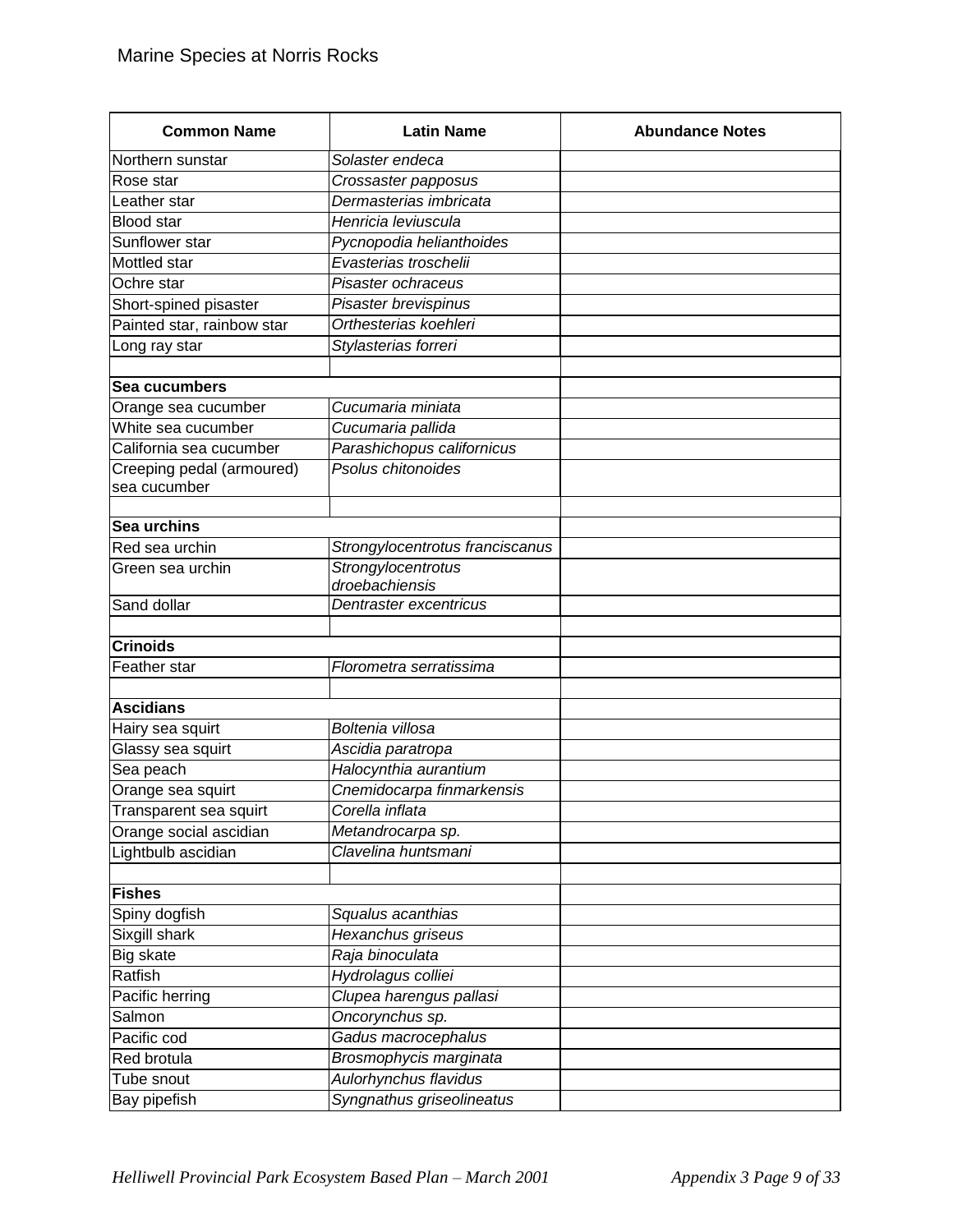| <b>Common Name</b>          | <b>Latin Name</b>            | <b>Abundance Notes</b> |
|-----------------------------|------------------------------|------------------------|
| Striped seaperch            | Ebmiotoca lateralis          |                        |
| Pile perch                  | Rhacochilus vacca            |                        |
| Shiner perch                | Cymatogaster aggregata       |                        |
| Blackeye goby               | Coryphopterus nicholsi       |                        |
| Northern ronquil            | Ronquilus jordani            |                        |
| Mosshead warbonnet          | Chirolophis nugator          |                        |
| Penpoint gunnel             | <b>Apodicthys flavidus</b>   |                        |
| Longfin gunnel              | Pholis clemensi              |                        |
| Wolf-eel                    | Anarrhicthys ocellatus       |                        |
| Copper rockfish             | Sebastes caurinus            |                        |
| Quillback rockfish          | Sebastes maliger             |                        |
| <b>Black rockfish</b>       | Sebastes melanops            |                        |
| Tiger rockfish              | Sebastes nigrocinctus        |                        |
| Yelloweye rockfish          | Sebastes ruberrimus          |                        |
| Greenstripe rockfish        | Sebastes elongatus           |                        |
| Kelp greenling              | Hexagrammos decagrammus      |                        |
| Lingcod                     | Ophiodon elongatus           |                        |
| Painted greenling           | Oxylebius pictus             |                        |
| Tidepool sculpin            | Oligocottus maculosus        |                        |
| Scalyhead sculpin           | Artedius harringtoni         |                        |
| Longfin sculpin             | Jordania zonope              |                        |
| Sailfin sculpin             | Nautichthys oculofasciatus   |                        |
| Grunt sculpin               | Rhamphocottus richardsoni    |                        |
| Cabezon                     | Scorpaenichthys marmoratus   |                        |
| Red Irish Lord              | Hemilepidotus hemilepidotus  |                        |
| Plainfin midshipman         | Porichthys notatus           |                        |
| Pacific spiny lumpsucker    | Eumicrotremus orbis          |                        |
| Speckled sanddab            | Citharichthys stigmaeus      |                        |
| Slender sole                | Lyopsetta exilis             |                        |
| C-O Sole                    | Pleuronichthys coenosus      |                        |
|                             |                              |                        |
| <b>Marine Mammals</b>       |                              |                        |
| Pacific harbour seal        | Phoca vitulina richardsi     |                        |
| Stellar sea lion            | Eumetopias jubatus           |                        |
| California sea lion         | Zalopus californianus        |                        |
| Orca                        | Orcinus orca                 |                        |
| Pacific white-sided dolphin | Lagenorhynchus obliquidens   |                        |
| Gray whale                  | <b>Eschrichtius robustus</b> |                        |
| Minke whale                 | Balaeanoptera acutorostrata  |                        |
| River otter                 | Lutra canadensis pacifica    |                        |
|                             |                              |                        |
| <b>Marine plants</b>        |                              |                        |
| Sea hair                    | Enteromorpha intestinalis    |                        |
| Sea lettuce                 | Ulva spp.                    |                        |
| Rockweed                    | Fucus gardneri               |                        |
| Wireweed                    | Sargassum muticum            |                        |
| Sea cauliflower             | Leathesia difformis          |                        |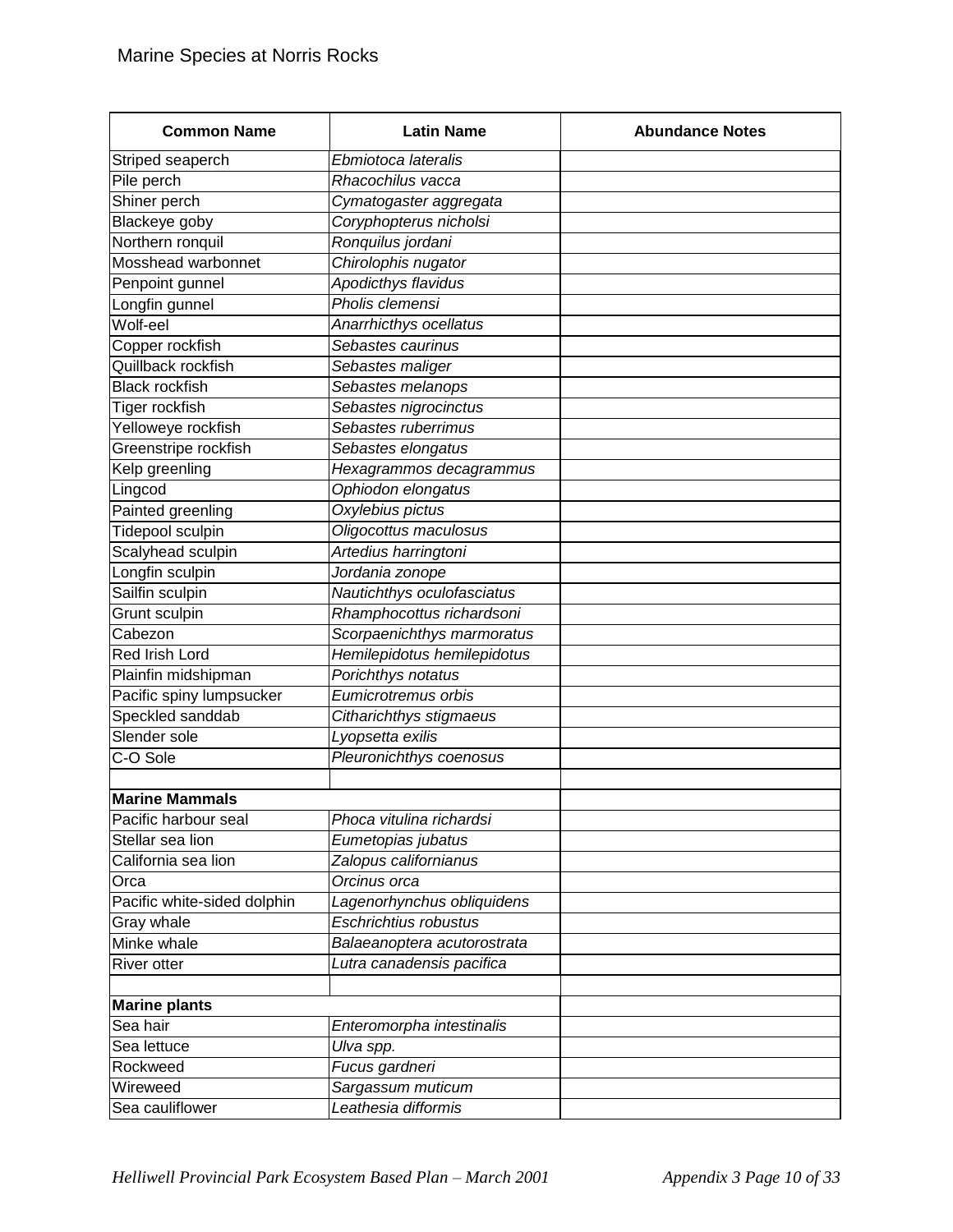| <b>Common Name</b>      | <b>Latin Name</b>                      | <b>Abundance Notes</b> |  |
|-------------------------|----------------------------------------|------------------------|--|
| <b>Bull kelp</b>        | Nereocystis luetkeana                  |                        |  |
| Broad leaf kelp         | Laminaria sp.                          |                        |  |
| Purple laver            | Porphyra perforata                     |                        |  |
| Turkish towel           | Chondracanthus exasperatus (Gigartina) |                        |  |
| Turkish washcloth       | Mastocarpus papillatus                 |                        |  |
| <b>Black pine</b>       | Neorhodomela larix                     |                        |  |
| Pink rock crust         | Lithothamnion spp.                     |                        |  |
| Coralline alge          | Calliathron sp.                        |                        |  |
| <b>Flowering plants</b> |                                        |                        |  |
| Eel grass               | Zostera marina                         |                        |  |
| Sea asparagus           | Salicornia virginica                   |                        |  |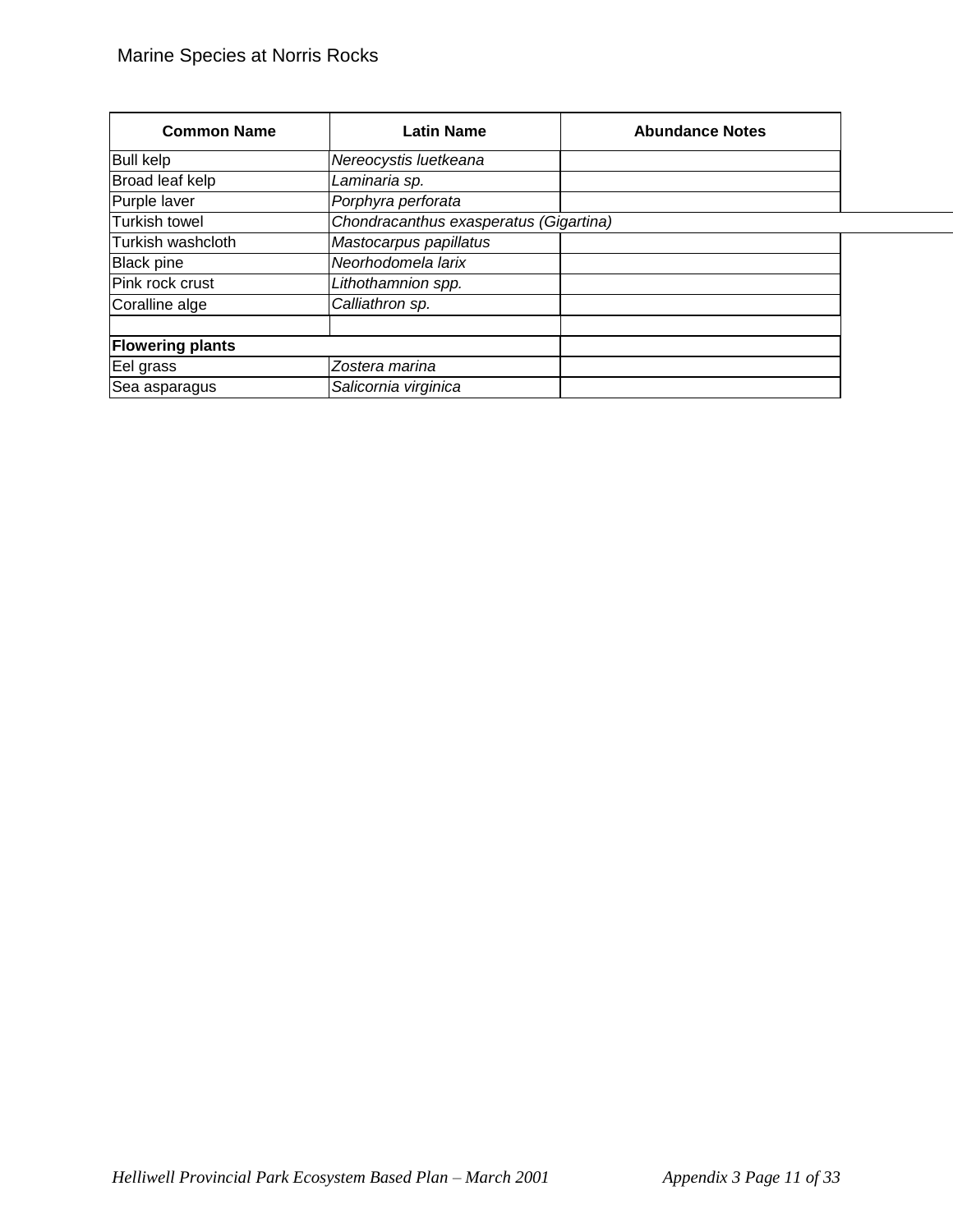| <b>Common Name</b>          | <b>Latin Name</b>          | <b>Abundance Notes</b> |
|-----------------------------|----------------------------|------------------------|
|                             |                            |                        |
| <b>Sponges</b>              |                            |                        |
| Cloud sponge                | Aphrocallistes vastus      |                        |
| Chimney sponge, Boot sponge | Rhabdocalyptus dawsoni     |                        |
| Chimney sponge, Boot sponge | Staurocalyptus dowlingi    |                        |
| Scallop sponges             | Myxilla, Mycale            |                        |
| Velvety' red sponge         | Ophlitaspongia pennata     |                        |
| Orange ball sponge          | Tethya californiana        |                        |
| Aggregated vase sponge      | Polymastia pacifica        |                        |
| <b>Hydroids</b>             |                            |                        |
| Sea Fir                     | Abietinaria sp.            |                        |
| <b>Corals</b>               |                            |                        |
| Orange sea pen              | Ptilosarcus gurneyi        |                        |
| Sea whip                    | Balticina septentrionalis  |                        |
| Orange cup coral            | Balanophyllia elegans      |                        |
| Zoanthids                   | Epizoanthus scotinus       |                        |
|                             |                            |                        |
| <b>Anemones</b>             |                            |                        |
| Short plumose anemone       | Metridium senile           |                        |
| Giant plumose anemone       | Metridium gigantium        |                        |
| Aggregate green anemone     | Anthopleura elegantissima  |                        |
| Buried green anemone        | Anthopleura artemisia      |                        |
| Painted anemone             | Urticina crassicornis      |                        |
| Tube-dwelling anemone       | Pachycerianthus fimbriatus |                        |
| Crimson anemone             | Cribrinopsis fernaldi      |                        |
| Swimming anemone            | Stomphia sp.               |                        |
| <b>Jellyfish</b>            |                            |                        |
| Water jellyfish             | Aequoria victoria          |                        |
| Moon jellyfish              | Aurelia aurita             |                        |
| Lion's mane jellyfish       | Cyanea capillata           |                        |
| Jellyfish                   | Aegina citrea              |                        |
| <b>Ctenophores</b>          |                            |                        |
| Gooseberry                  | Pleurobrachia bachei       |                        |
| <b>Beroe</b>                | Beroe sp.                  |                        |
|                             |                            |                        |
| <b>Worms</b>                |                            |                        |
| Fringed tube worms          | Dodecaceria fewkesi        |                        |
| Calcareous tube worms       | Serpula vermicularis       |                        |
| Slime tube worms            | Myxicolla infundibulum     |                        |
| Lined ribbon worm           | Tubulanus sexlineatus      |                        |
| <b>Bryozoans</b>            |                            |                        |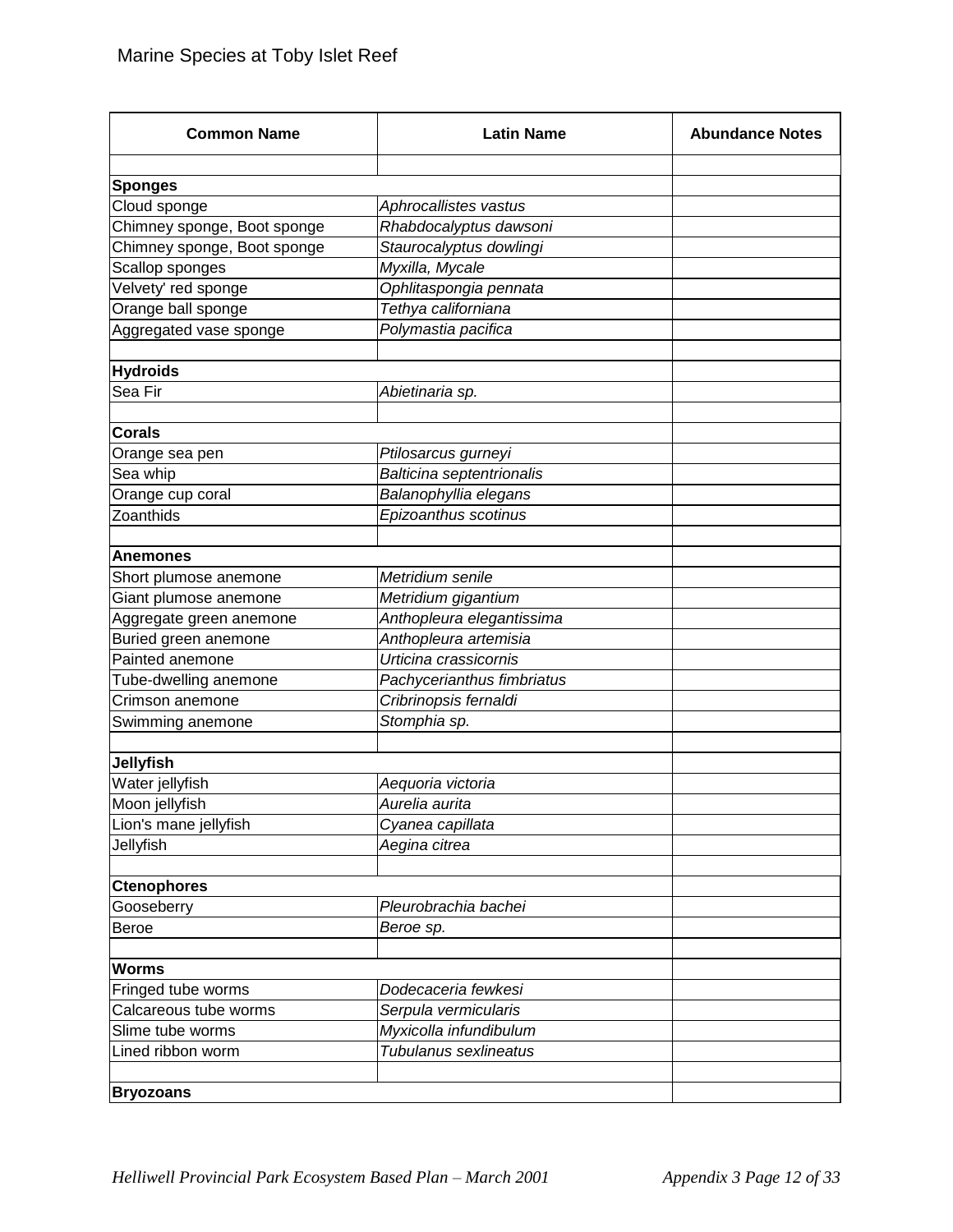| <b>Common Name</b>                 | <b>Latin Name</b>           | <b>Abundance Notes</b> |
|------------------------------------|-----------------------------|------------------------|
| Staghorn bryozoan                  | Heteropora magna            |                        |
| Kelp lace bryozoan                 | Membranipora membrancea     |                        |
|                                    |                             |                        |
| <b>Crabs</b>                       |                             |                        |
| Purple shore crab                  | Hemigrapsus nudus           |                        |
| Yellow (Hairy) shore crab          | Hemigrapsus oregonensis     |                        |
| Tanner crab, snow crab             | Chionocetes bairdi          |                        |
| Sharpnose crab                     | Scura acutifrons            |                        |
| Graceful kelp crab                 | Pugettia gracilis           |                        |
| Northern kelp crab                 | Pugettia producta           |                        |
| Longhorn decorator crab            | Chorilia longipes           |                        |
| Graceful decorator crab            | Oregonia gracilis           |                        |
| Red rock crab                      | Cancer productus            |                        |
| Hairy cancer crab, pygmy rock crab | Cancer oregonensis          |                        |
|                                    |                             |                        |
| <b>Shrimp</b>                      |                             |                        |
| Stiletto shrimp                    | Heptacarpus stylus          |                        |
| Threespine shrimp                  | Heptacarpus tridens         |                        |
| Candy stripe shrimp                | Lebbeus grandimanus         |                        |
| <b>Blade shrimp</b>                | Spirontocaris sp            |                        |
| Coonstripe shrimp, dock shrimp     | Pandalus danae              |                        |
| Spot prawn, spot shrimp            | Pandalus platyceros         |                        |
|                                    |                             |                        |
| <b>Hermit crabs</b>                |                             |                        |
| Bering hermit                      | Pagurus beringanus          |                        |
| <b>Lithodid Crabs</b>              |                             |                        |
| Spiny lithod crab                  | Acantholithodes hispidus    |                        |
| Umbrella crab                      | Cryptolithodes sp.          |                        |
| Rhinoceros crab                    | Rhinolithodes wosnessenskii |                        |
| Heart crab                         | Phyllolithodes papillosus   |                        |
| Box crab                           | Lopholithodes forminatus    |                        |
| Puget Sound king crab              | Lopholithodes mandtii       |                        |
| Squat lobster                      | Munida quadrispina          |                        |
|                                    |                             |                        |
| <b>Barnacles</b>                   |                             |                        |
| Giant barnacle                     | Balanus nubilus             |                        |
| Acorn barnacle                     | Balanus glandula            |                        |
| Thatched barnacle                  | Semibalanus cariosus        |                        |
| Pelagic goose barnacle             | Lepas anatifera             |                        |
|                                    |                             |                        |
| <b>Bivalves</b>                    |                             |                        |
| Pacific blue mussel                | Mytilus edulis              |                        |
| Pacific oyster                     | Crassostrea gigas           |                        |
| Jingle oyster                      | Pododemus machroshisma      |                        |
| Rock scallop                       | Crassodomo gigantea         |                        |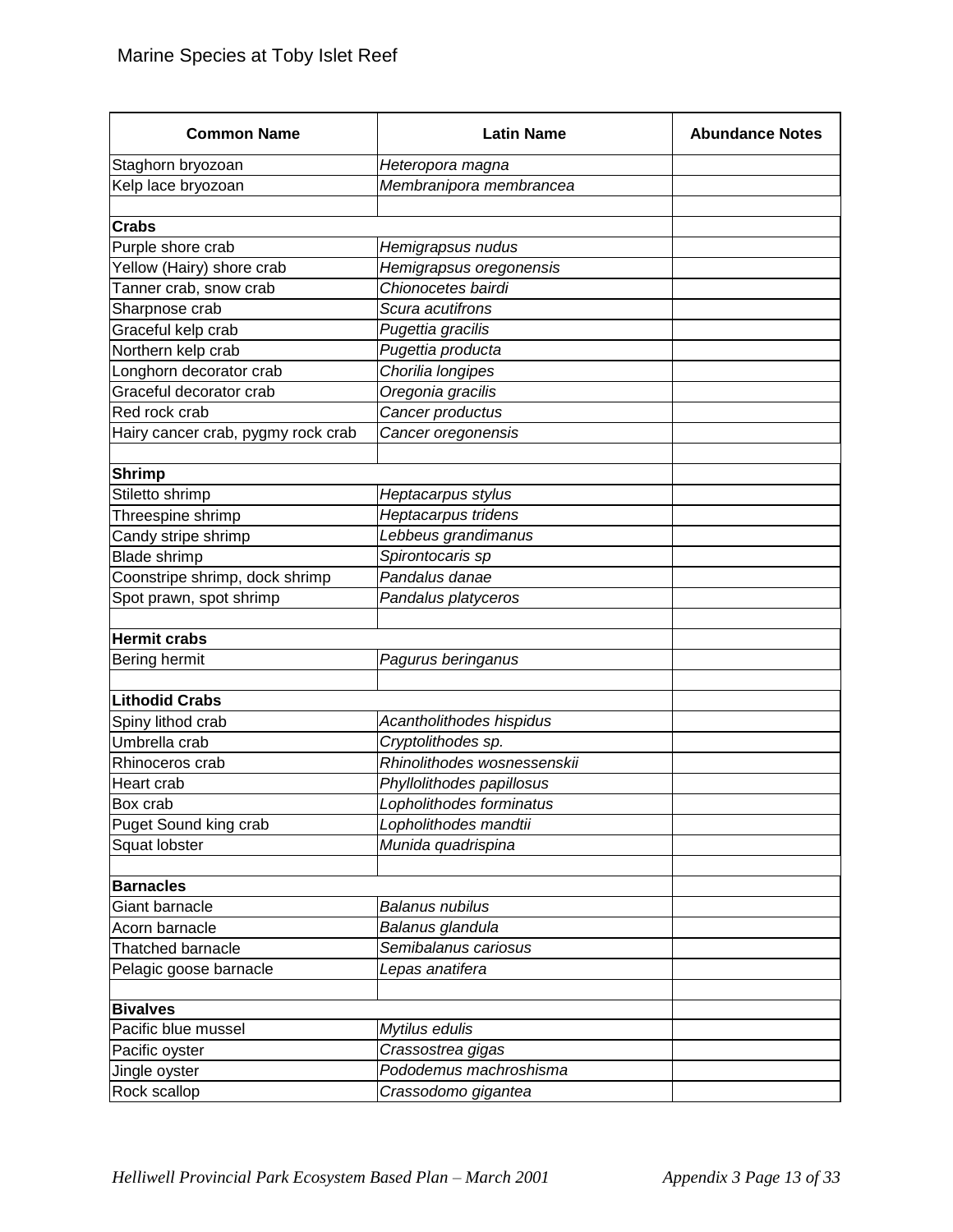| <b>Common Name</b>               | <b>Latin Name</b>                                           | <b>Abundance Notes</b> |
|----------------------------------|-------------------------------------------------------------|------------------------|
| Pink scallop                     | Chalmys sp.                                                 |                        |
| Nuttall's cockle                 | Clinocardium nuttallii                                      |                        |
| Horse clam, gaper clam           | Tresus sp.                                                  |                        |
| Dark mahogany clam, varnish clam | Nuttallia obscurata                                         |                        |
| Pacific littleneck clam          | Protothaca staminea                                         |                        |
| Manila clam                      | Venerupis philippinarum                                     |                        |
| <b>Butter clam</b>               | Saxidomus gigantea                                          |                        |
| Pacific geoduck clam             | Panopea abrupta                                             |                        |
| <b>Snails</b>                    |                                                             |                        |
| Northern abalone                 | Haliotis kamtschatkana                                      |                        |
| Rough keyhole limpet             | Diodora aspera                                              |                        |
| <b>Blue topsnail</b>             | Calliostoma ligatum                                         |                        |
| Sitka periwinkle                 | Littorina sitkana                                           |                        |
| Checkered periwinkle             | Littorina sculata                                           |                        |
| Mudflat snail                    | Battilaria zonalis                                          |                        |
| Oregon hairy triton              |                                                             |                        |
| Lewis's moonsnail                | <b>Fusitriton oregonensis</b>                               |                        |
|                                  | Euspira lewisii (Polinices lewisii)<br>Ceratostoma foliatum |                        |
| Leafy hornmouth snail            |                                                             |                        |
| <b>Limpets</b>                   |                                                             |                        |
| Whitecap limpet                  | Acmaea mitra                                                |                        |
| Sheild limpet                    | Lottia pelta                                                |                        |
| Plate limpet                     | Tectura scutum                                              |                        |
| Mask limpet                      | Tectura persona                                             |                        |
|                                  |                                                             |                        |
| <b>Nudibranchs</b>               |                                                             |                        |
| Nanaimo dorid                    | Acanthodoris nanaimoensis                                   |                        |
| Catalina triopha                 | Triopha catalinae                                           |                        |
| Monterey dorid                   | Archidoris montereyensis                                    |                        |
| Sea lemon                        | Anisodoris nobilis                                          |                        |
| Leopard dorid                    | Diaulula sandigensis                                        |                        |
| Tochni                           | Tochuina tetraquetra                                        |                        |
| Giant nudibranch, spanish dancer | Dendronotus iris                                            |                        |
| Red dendronotid                  | Dendronotus rufus                                           |                        |
| Hooded nudibranch                | Melibe leonina                                              |                        |
| White lined dirona               | Dirona albolineata                                          |                        |
| Flabellina nudibranch            | Flabellina sp.                                              |                        |
| Opalescent nudibranch            | Herimssenda crassicornis                                    |                        |
| <b>Cephalopods</b>               |                                                             |                        |
| <b>Giant Pacific octopus</b>     | Octopus dofleni                                             |                        |
| Red octopus                      | Octopus rubescens                                           |                        |
| Smooth-skinned octopus           | Lyoderma sp. (?)                                            |                        |
| Stubby squid                     | Rossia pacifica                                             |                        |
|                                  |                                                             |                        |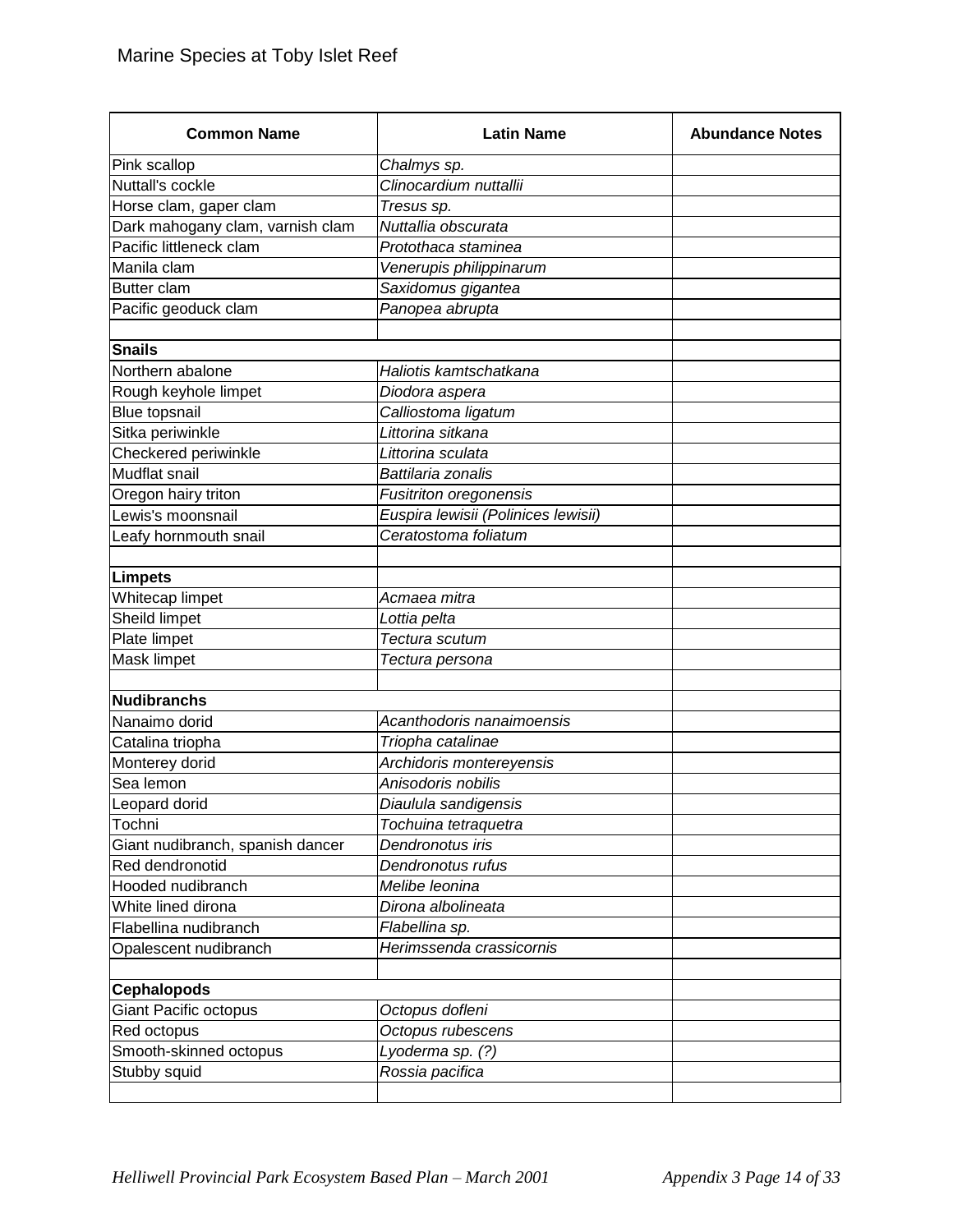| <b>Common Name</b>              | <b>Latin Name</b>                                           | <b>Abundance Notes</b> |
|---------------------------------|-------------------------------------------------------------|------------------------|
| <b>Chitons</b>                  |                                                             |                        |
| Lined chiton                    | Tonicella lineata                                           |                        |
| <b>Giant Pacific chiton</b>     | Cryptochiton stelleri                                       |                        |
|                                 |                                                             |                        |
| <b>Sea Stars</b>                |                                                             |                        |
| Cookie star                     | Ceramaster patagonicus                                      |                        |
| Vermilion star                  | Mediaster aequalis                                          |                        |
| Cushion star, slime star        | <b>Pteraster tesselatus</b>                                 |                        |
| Striped sunstar                 | Solaster stimpsoni                                          |                        |
| Morning sunstar                 | Solaster dawsoni                                            |                        |
| Northern sunstar                | Solaster endeca                                             |                        |
| Rose star                       | Crossaster papposus                                         |                        |
| Leather star                    | Dermasterias imbricata                                      |                        |
| <b>Blood</b> star               | Henricia leviuscula                                         |                        |
| Sunflower star                  | Pycnopodia helianthoides                                    |                        |
| Mottled star                    | Evasterias troschelii                                       |                        |
| Ochre star                      | Pisaster ochraceus                                          |                        |
| Short-spined pisaster           | Pisaster brevispinus                                        |                        |
| Painted star, rainbow star      | Orthesterias koehleri                                       |                        |
| Long ray star                   | Stylasterias forreri                                        |                        |
|                                 |                                                             |                        |
| Sea cucumbers                   |                                                             |                        |
| Orange sea cucumber             | Cucumaria miniata                                           |                        |
| White sea cucumber              | Cucumaria pallida                                           |                        |
| California sea cucumber         | Parashichopus californicus                                  |                        |
| Creeping pedal (armoured) sea   | Psolus chitonoides                                          |                        |
| cucumber                        |                                                             |                        |
|                                 |                                                             |                        |
| Sea urchins                     |                                                             |                        |
| Red sea urchin                  | Strongylocentrotus franciscanus                             |                        |
| Green sea urchin<br>Sand dollar | Strongylocentrotus droebachiensis<br>Dentraster excentricus |                        |
|                                 |                                                             |                        |
| <b>Crinoids</b>                 |                                                             |                        |
| Feather star                    | Florometra serratissima                                     |                        |
|                                 |                                                             |                        |
| <b>Ascidians</b>                |                                                             |                        |
| Hairy sea squirt                | Boltenia villosa                                            |                        |
| Glassy sea squirt               | Ascidia paratropa                                           |                        |
| Sea peach                       | Halocynthia aurantium                                       |                        |
| Orange sea squirt               | Cnemidocarpa finmarkensis                                   |                        |
| Transparent sea squirt          | Corella inflata                                             |                        |
| Orange social ascidian          | Metandrocarpa sp.                                           |                        |
| Lightbulb ascidian              | Clavelina huntsmani                                         |                        |
|                                 |                                                             |                        |
| <b>Fishes</b>                   |                                                             |                        |
| Spiny dogfish                   | Squalus acanthias                                           |                        |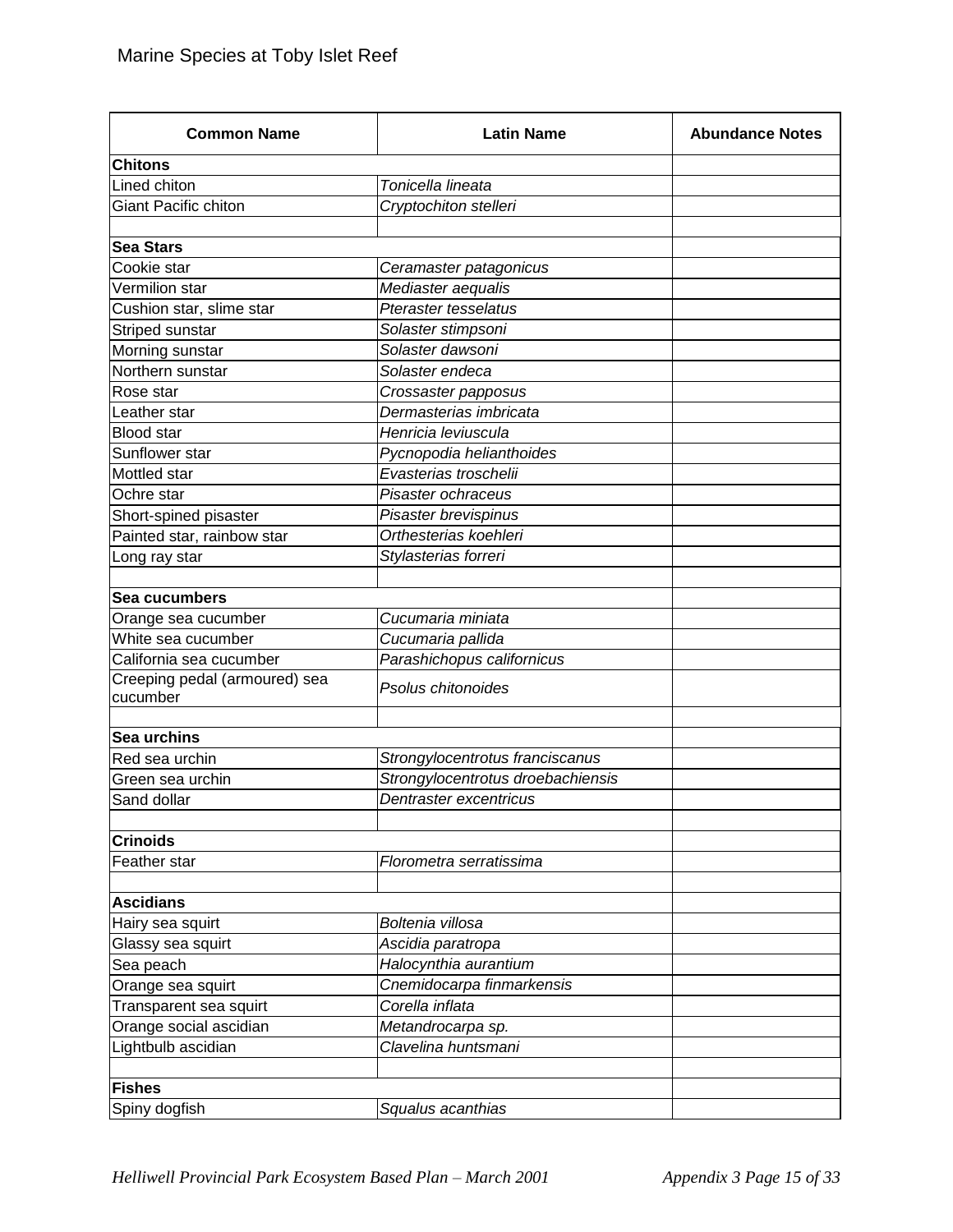| <b>Common Name</b>          | <b>Latin Name</b>           | <b>Abundance Notes</b> |
|-----------------------------|-----------------------------|------------------------|
| Sixgill shark               | Hexanchus griseus           |                        |
| Big skate                   | Raja binoculata             |                        |
| Ratfish                     | Hydrolagus colliei          |                        |
| Pacific herring             | Clupea harengus pallasi     |                        |
| Salmon                      | Oncorynchus sp.             |                        |
| Pacific cod                 | Gadus macrocephalus         |                        |
| Red brotula                 | Brosmophycis marginata      |                        |
| Tube snout                  | Aulorhynchus flavidus       |                        |
| Bay pipefish                | Syngnathus griseolineatus   |                        |
| Striped seaperch            | Ebmiotoca lateralis         |                        |
| Pile perch                  | Rhacochilus vacca           |                        |
| Shiner perch                | Cymatogaster aggregata      |                        |
| Blackeye goby               | Coryphopterus nicholsi      |                        |
| Northern ronquil            | Ronquilus jordani           |                        |
| Mosshead warbonnet          | Chirolophis nugator         |                        |
| Penpoint gunnel             | Apodicthys flavidus         |                        |
| Longfin gunnel              | Pholis clemensi             |                        |
| Wolf-eel                    | Anarrhicthys ocellatus      |                        |
| Copper rockfish             | Sebastes caurinus           |                        |
| Quillback rockfish          | Sebastes maliger            |                        |
| <b>Black rockfish</b>       | Sebastes melanops           |                        |
| Tiger rockfish              | Sebastes nigrocinctus       |                        |
| Yelloweye rockfish          | Sebastes ruberrimus         |                        |
| Greenstripe rockfish        | Sebastes elongatus          |                        |
| Kelp greenling              | Hexagrammos decagrammus     |                        |
| Lingcod                     | Ophiodon elongatus          |                        |
| Painted greenling           | Oxylebius pictus            |                        |
| Tidepool sculpin            | Oligocottus maculosus       |                        |
| Scalyhead sculpin           | Artedius harringtoni        |                        |
| Longfin sculpin             | Jordania zonope             |                        |
| Sailfin sculpin             | Nautichthys oculofasciatus  |                        |
| Grunt sculpin               | Rhamphocottus richardsoni   |                        |
| Cabezon                     | Scorpaenichthys marmoratus  |                        |
| Red Irish Lord              | Hemilepidotus hemilepidotus |                        |
| Plainfin midshipman         | Porichthys notatus          |                        |
| Pacific spiny lumpsucker    | Eumicrotremus orbis         |                        |
| Speckled sanddab            | Citharichthys stigmaeus     |                        |
| Slender sole                | Lyopsetta exilis            |                        |
| C-O Sole                    | Pleuronichthys coenosus     |                        |
|                             |                             |                        |
| <b>Marine Mammals</b>       |                             |                        |
| Pacific harbour seal        | Phoca vitulina richardsi    |                        |
| Stellar sea lion            | Eumetopias jubatus          |                        |
| California sea lion         | Zalopus californianus       |                        |
| Orca                        | Orcinus orca                |                        |
| Pacific white-sided dolphin | Lagenorhynchus obliquidens  |                        |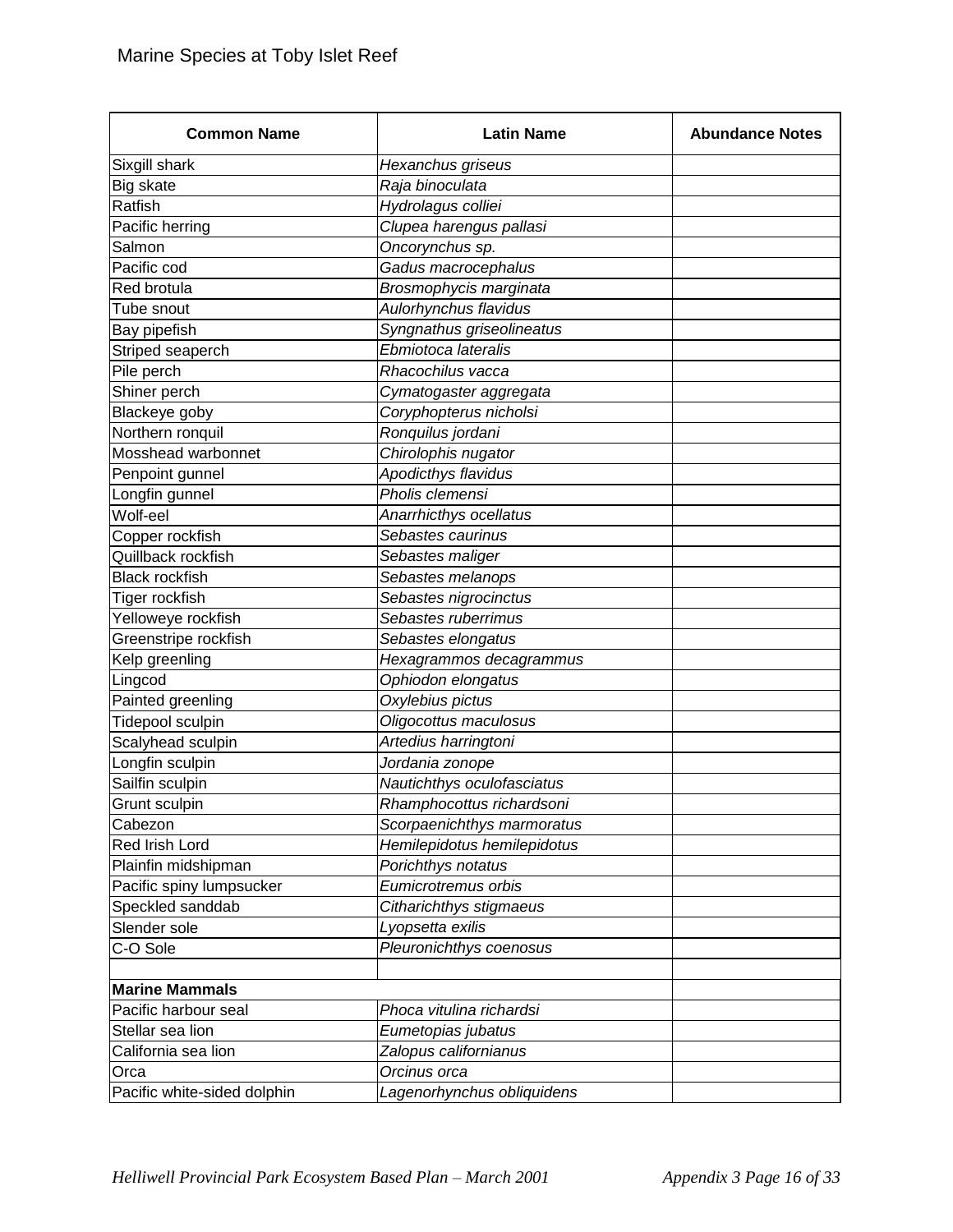| <b>Common Name</b>      | <b>Latin Name</b>                      | <b>Abundance Notes</b> |
|-------------------------|----------------------------------------|------------------------|
| Gray whale              | Eschrichtius robustus                  |                        |
| Minke whale             | Balaeanoptera acutorostrata            |                        |
| <b>River otter</b>      | Lutra canadensis pacifica              |                        |
| <b>Marine plants</b>    |                                        |                        |
| Sea hair                | Enteromorpha intestinalis              |                        |
| Sea lettuce             | Ulva spp.                              |                        |
| Rockweed                | Fucus gardneri                         |                        |
| Wireweed                | Sargassum muticum                      |                        |
| Sea cauliflower         | Leathesia difformis                    |                        |
| <b>Bull kelp</b>        | Nereocystis luetkeana                  |                        |
| Broad leaf kelp         | Laminaria sp.                          |                        |
| Purple laver            | Porphyra perforata                     |                        |
| Turkish towel           | Chondracanthus exasperatus (Gigartina) |                        |
| Turkish washcloth       | Mastocarpus papillatus                 |                        |
| <b>Black pine</b>       | Neorhodomela larix                     |                        |
| Pink rock crust         | Lithothamnion spp.                     |                        |
| Coralline alge          | Calliathron sp.                        |                        |
| <b>Flowering plants</b> |                                        |                        |
| Eel grass               | Zostera marina                         |                        |
| Sea asparagus           | Salicornia virginica                   |                        |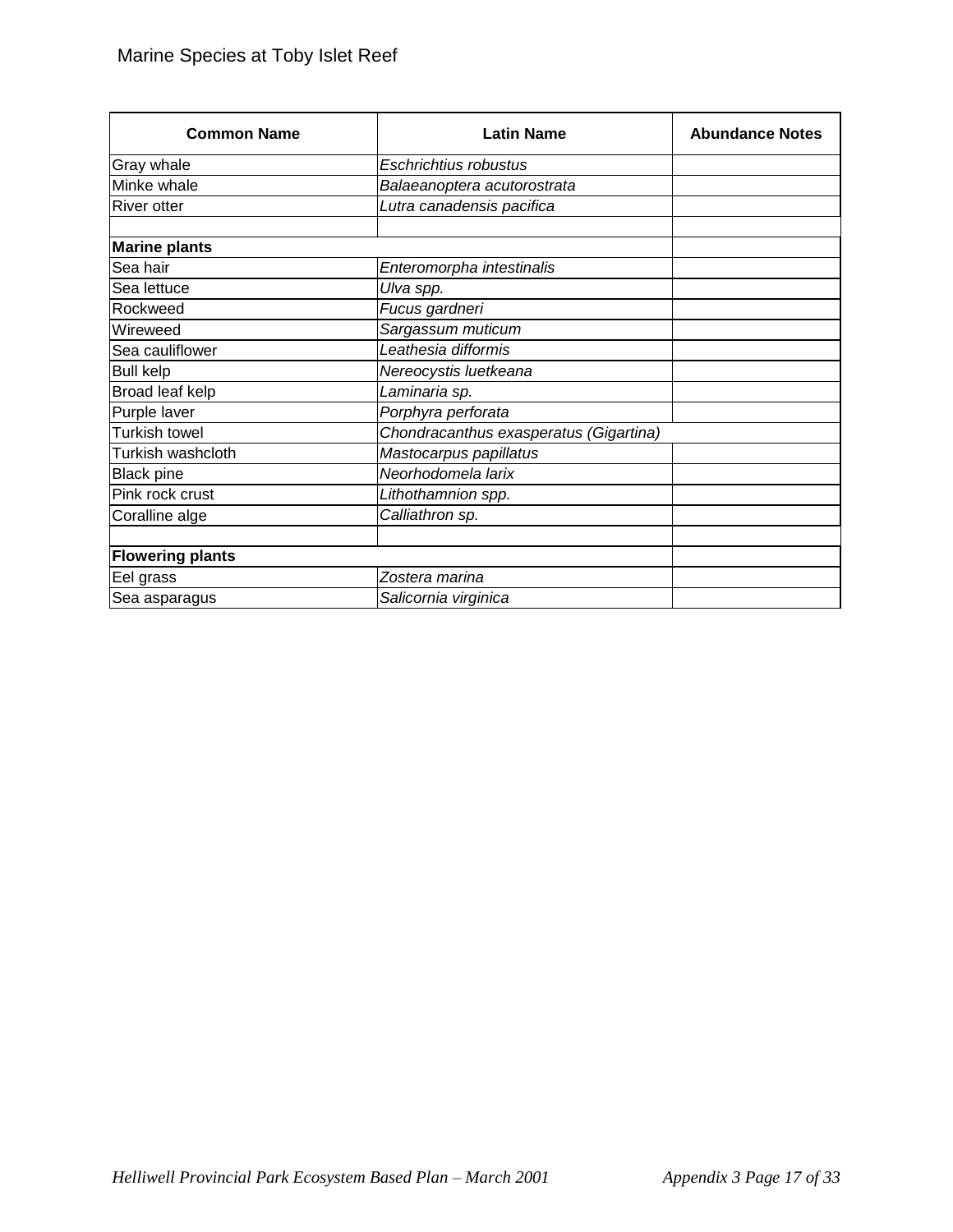| <b>Common Name</b>          | <b>Latin Name</b>          |
|-----------------------------|----------------------------|
|                             |                            |
| <b>Sponges</b>              |                            |
| Cloud sponge                | Aphrocallistes vastus      |
| Chimney sponge, Boot sponge | Rhabdocalyptus dawsoni     |
| Chimney sponge, Boot sponge | Staurocalyptus dowlingi    |
| Scallop sponges             | Myxilla, Mycale            |
| Velvety' red sponge         | Ophlitaspongia pennata     |
| Orange ball sponge          | Tethya californiana        |
| Aggregated vase sponge      | Polymastia pacifica        |
| <b>Hydroids</b>             |                            |
| Sea Fir                     | Abietinaria sp.            |
|                             |                            |
| <b>Corals</b>               |                            |
| Orange sea pen              | Ptilosarcus gurneyi        |
| Sea whip                    | Balticina septentrionalis  |
| Orange cup coral            | Balanophyllia elegans      |
| Zoanthids                   | Epizoanthus scotinus       |
| Anemones                    |                            |
| Short plumose anemone       | Metridium senile           |
| Giant plumose anemone       | Metridium gigantium        |
| Aggregate green anemone     | Anthopleura elegantissima  |
| Buried green anemone        | Anthopleura artemisia      |
| Painted anemone             | Urticina crassicornis      |
| Tube-dwelling anemone       | Pachycerianthus fimbriatus |
| Crimson anemone             | Cribrinopsis fernaldi      |
| Swimming anemone            | Stomphia sp.               |
| <b>Jellyfish</b>            |                            |
| Water jellyfish             | Aequoria victoria          |
| Moon jellyfish              | Aurelia aurita             |
|                             |                            |
| Lion's mane jellyfish       | Cyanea capillata           |
| Jellyfish                   | Aegina citrea              |
| <b>Ctenophores</b>          |                            |
| Gooseberry                  | Pleurobrachia bachei       |
| Beroe                       | Beroe sp.                  |
| <b>Worms</b>                |                            |
| Fringed tube worms          | Dodecaceria fewkesi        |
| Calcareous tube worms       | Serpula vermicularis       |
| Slime tube worms            | Myxicolla infundibulum     |
| Lined ribbon worm           | Tubulanus sexlineatus      |
|                             |                            |
| <b>Bryozoans</b>            |                            |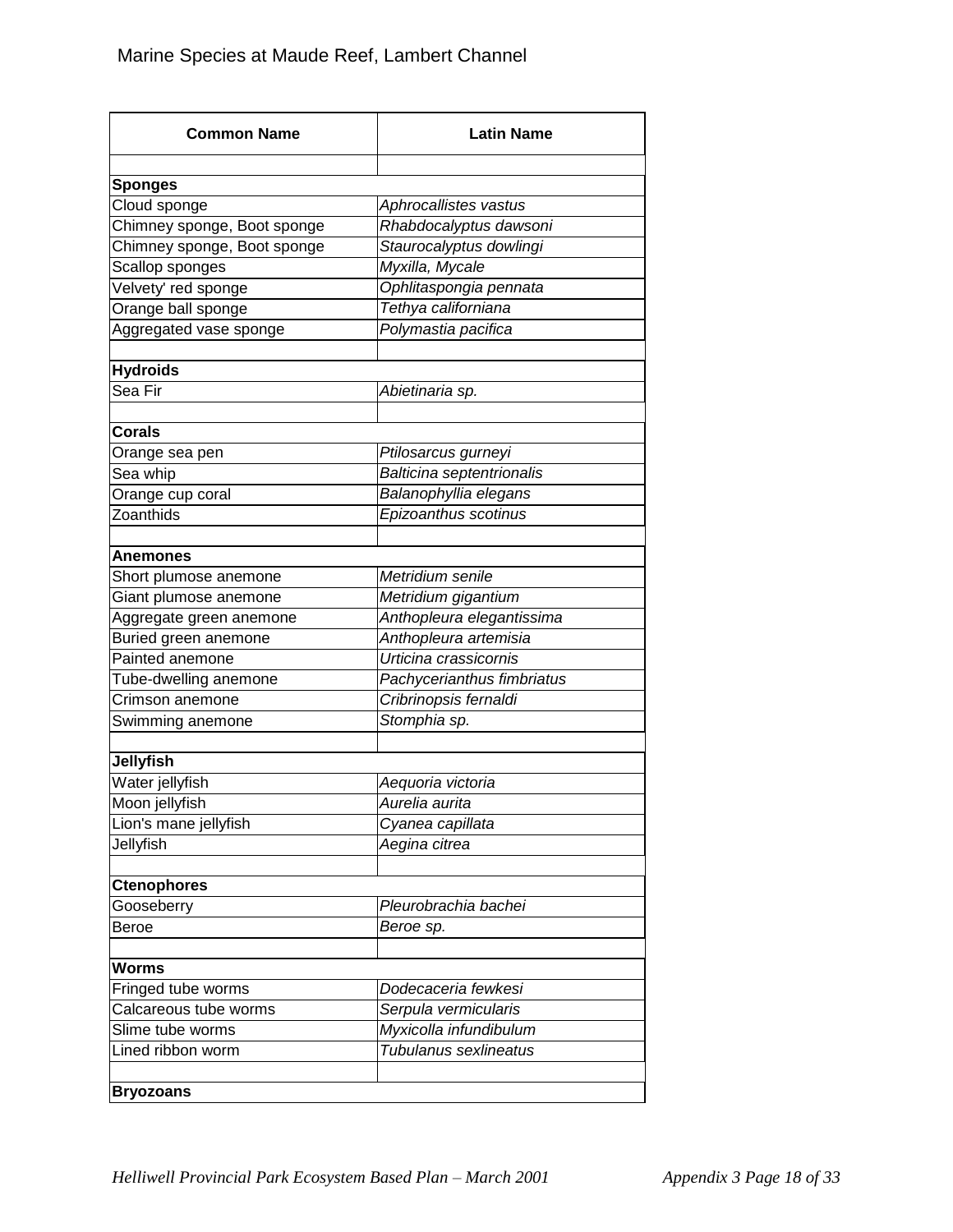| <b>Common Name</b>                       | <b>Latin Name</b>                          |
|------------------------------------------|--------------------------------------------|
| Staghorn bryozoan                        | Heteropora magna                           |
| Kelp lace bryozoan                       | Membranipora membrancea                    |
|                                          |                                            |
| Crabs                                    |                                            |
| Purple shore crab                        | Hemigrapsus nudus                          |
| Yellow (Hairy) shore crab                | Hemigrapsus oregonensis                    |
| Tanner crab, snow crab                   | Chionocetes bairdi                         |
| Sharpnose crab                           | Scura acutifrons                           |
| Graceful kelp crab                       | Pugettia gracilis                          |
| Northern kelp crab                       | Pugettia producta                          |
| Longhorn decorator crab                  | Chorilia longipes                          |
| Graceful decorator crab                  | Oregonia gracilis                          |
| Red rock crab                            | Cancer productus                           |
| Hairy cancer crab, pygmy rock crab       | Cancer oregonensis                         |
|                                          |                                            |
| <b>Shrimp</b><br>Stiletto shrimp         |                                            |
|                                          | Heptacarpus stylus                         |
| Threespine shrimp<br>Candy stripe shrimp | Heptacarpus tridens<br>Lebbeus grandimanus |
|                                          |                                            |
| <b>Blade shrimp</b>                      | Spirontocaris sp                           |
| Coonstripe shrimp, dock shrimp           | Pandalus danae                             |
| Spot prawn, spot shrimp                  | Pandalus platyceros                        |
| <b>Hermit crabs</b>                      |                                            |
| Bering hermit                            | Pagurus beringanus                         |
|                                          |                                            |
| <b>Lithodid Crabs</b>                    |                                            |
| Spiny lithod crab                        | Acantholithodes hispidus                   |
| Umbrella crab                            | Cryptolithodes sp.                         |
| Rhinoceros crab                          | Rhinolithodes wosnessenskii                |
| Heart crab                               | Phyllolithodes papillosus                  |
| Box crab                                 | Lopholithodes forminatus                   |
| <b>Puget Sound king crab</b>             | Lopholithodes mandtii                      |
| Squat lobster                            | Munida quadrispina                         |
|                                          |                                            |
| <b>Barnacles</b>                         |                                            |
| Giant barnacle                           | Balanus nubilus                            |
| Acorn barnacle                           | Balanus glandula                           |
| <b>Thatched barnacle</b>                 | Semibalanus cariosus                       |
| Pelagic goose barnacle                   | Lepas anatifera                            |
| <b>Bivalves</b>                          |                                            |
| Pacific blue mussel                      | Mytilus edulis                             |
| Pacific oyster                           | Crassostrea gigas                          |
| Jingle oyster                            | Pododemus machroshisma                     |
| Rock scallop                             | Crassodomo gigantea                        |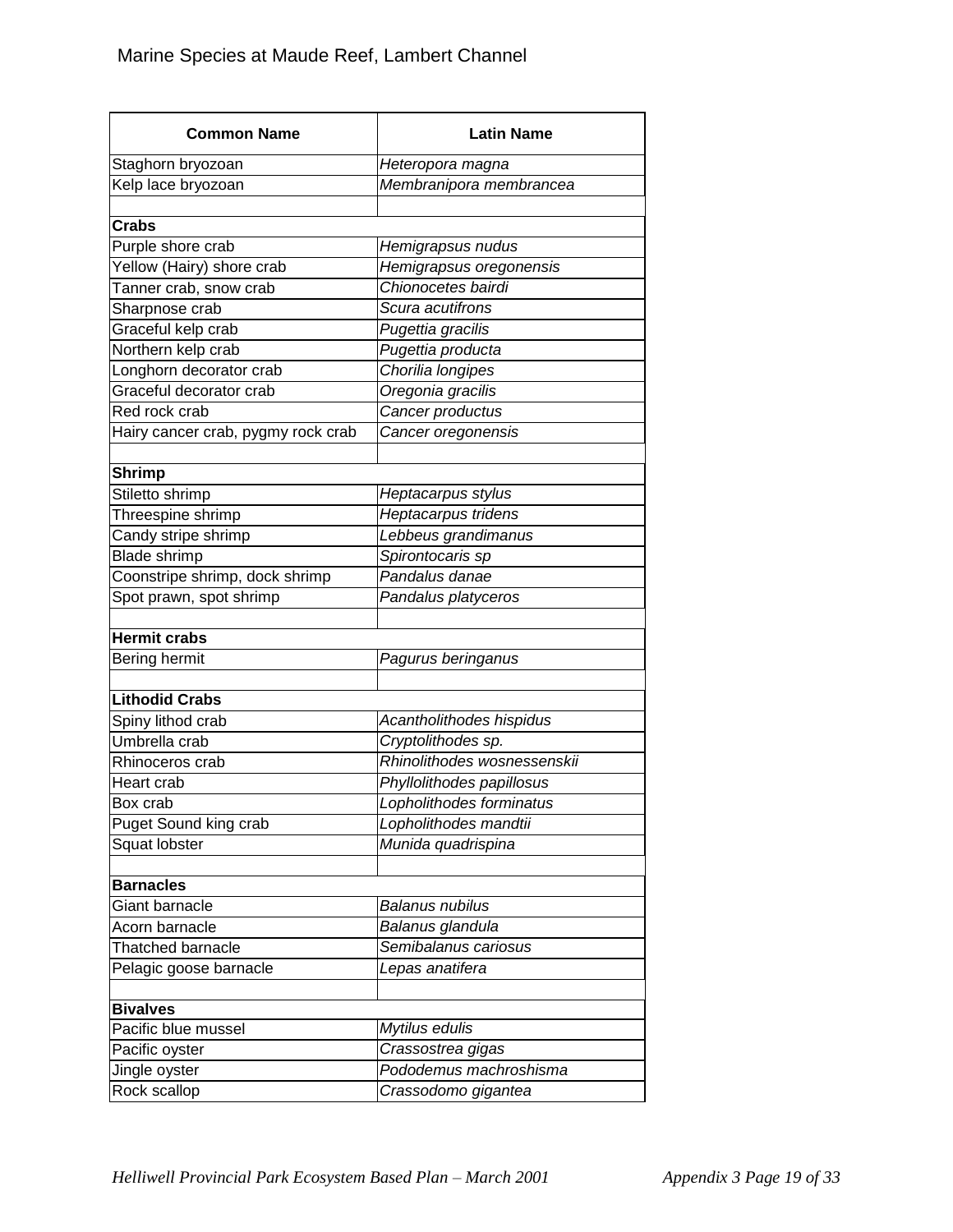| <b>Common Name</b>                          | <b>Latin Name</b>                                             |
|---------------------------------------------|---------------------------------------------------------------|
| Pink scallop                                | Chalmys sp.                                                   |
| Nuttall's cockle                            | Clinocardium nuttallii                                        |
| Horse clam, gaper clam                      | Tresus sp.                                                    |
| Dark mahogany clam, varnish clam            | Nuttallia obscurata                                           |
| Pacific littleneck clam                     | Protothaca staminea                                           |
| Manila clam                                 | Venerupis philippinarum                                       |
| <b>Butter clam</b>                          | Saxidomus gigantea                                            |
| Pacific geoduck clam                        | Panopea abrupta                                               |
| <b>Snails</b>                               |                                                               |
| Northern abalone                            | Haliotis kamtschatkana                                        |
| Rough keyhole limpet                        | Diodora aspera                                                |
| <b>Blue topsnail</b>                        | Calliostoma ligatum                                           |
| Sitka periwinkle                            | Littorina sitkana                                             |
| Checkered periwinkle                        | Littorina sculata                                             |
| <b>Mudflat snail</b>                        | Battilaria zonalis                                            |
| Oregon hairy triton                         |                                                               |
| Lewis's moonsnail                           | Fusitriton oregonensis<br>Euspira lewisii (Polinices lewisii) |
|                                             | Ceratostoma foliatum                                          |
| Leafy hornmouth snail                       |                                                               |
| <b>Limpets</b>                              |                                                               |
| Whitecap limpet                             | Acmaea mitra                                                  |
| Sheild limpet                               | Lottia pelta                                                  |
| Plate limpet                                | Tectura scutum                                                |
| Mask limpet                                 | Tectura persona                                               |
| <b>Nudibranchs</b>                          |                                                               |
| Nanaimo dorid                               | Acanthodoris nanaimoensis                                     |
| Catalina triopha                            | Triopha catalinae                                             |
| Monterey dorid                              | Archidoris montereyensis                                      |
| Sea lemon                                   | Anisodoris nobilis                                            |
| Leopard dorid                               | Diaulula sandigensis                                          |
| Tochni                                      | Tochuina tetraquetra                                          |
| Giant nudibranch, spanish dancer            | Dendronotus iris                                              |
| Red dendronotid                             | Dendronotus rufus                                             |
| Hooded nudibranch                           | Melibe leonina                                                |
| White lined dirona                          | Dirona albolineata                                            |
| Flabellina nudibranch                       | Flabellina sp.                                                |
| Opalescent nudibranch                       | Herimssenda crassicornis                                      |
|                                             |                                                               |
| <b>Cephalopods</b><br>Giant Pacific octopus |                                                               |
|                                             | Octopus dofleni                                               |
| Red octopus                                 | Octopus rubescens                                             |
| Smooth-skinned octopus                      | Lyoderma sp. (?)                                              |
| Stubby squid                                | Rossia pacifica                                               |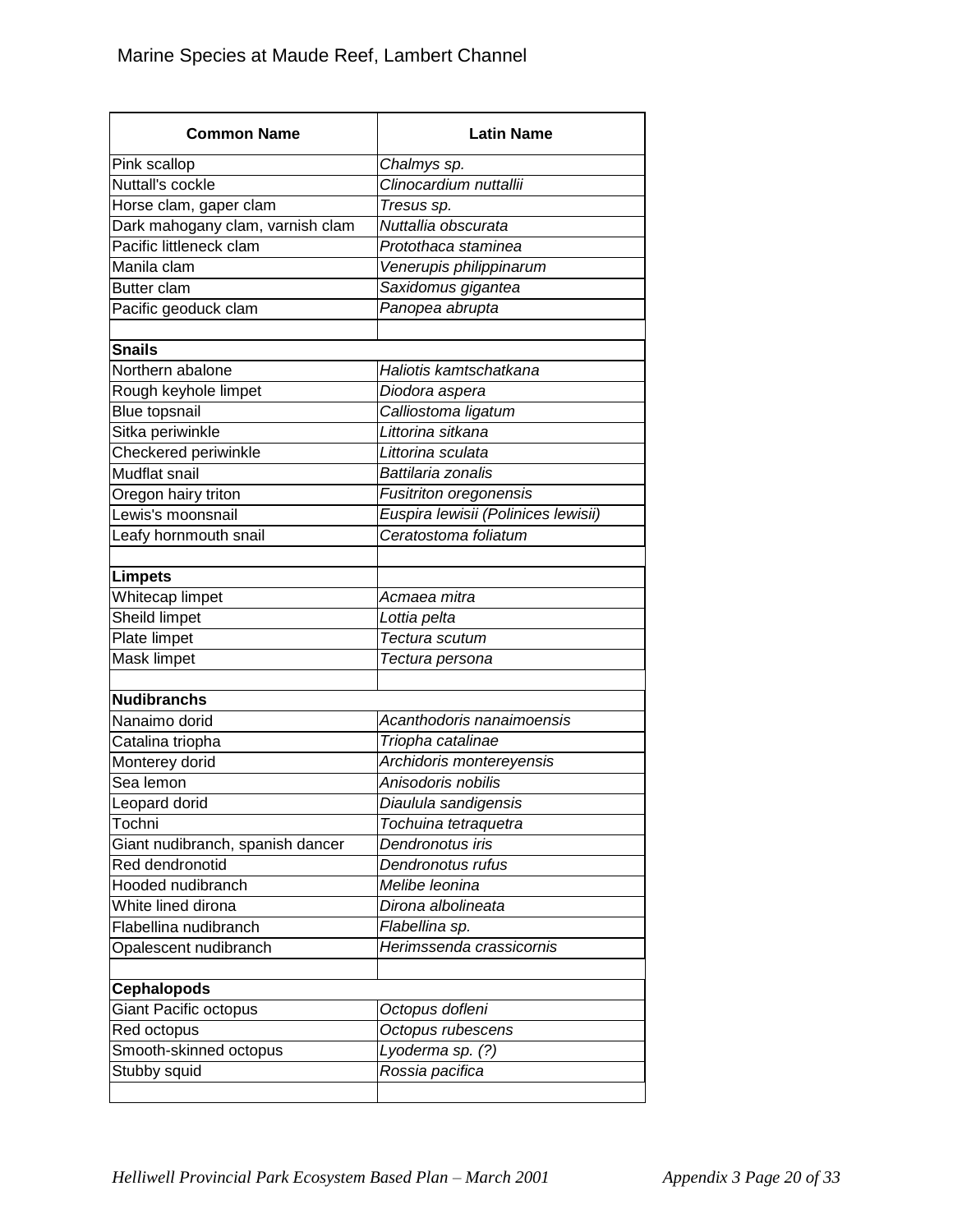| <b>Common Name</b>            | <b>Latin Name</b>                 |
|-------------------------------|-----------------------------------|
| <b>Chitons</b>                |                                   |
| Lined chiton                  | Tonicella lineata                 |
| <b>Giant Pacific chiton</b>   | Cryptochiton stelleri             |
|                               |                                   |
| <b>Sea Stars</b>              |                                   |
| Cookie star                   | Ceramaster patagonicus            |
| Vermilion star                | Mediaster aequalis                |
| Cushion star, slime star      | <b>Pteraster tesselatus</b>       |
| Striped sunstar               | Solaster stimpsoni                |
| Morning sunstar               | Solaster dawsoni                  |
| Northern sunstar              | Solaster endeca                   |
| Rose star                     | Crossaster papposus               |
| Leather star                  | Dermasterias imbricata            |
| <b>Blood</b> star             | Henricia leviuscula               |
| Sunflower star                | Pycnopodia helianthoides          |
| Mottled star                  | Evasterias troschelii             |
| Ochre star                    | Pisaster ochraceus                |
| Short-spined pisaster         | Pisaster brevispinus              |
| Painted star, rainbow star    | Orthesterias koehleri             |
| Long ray star                 | Stylasterias forreri              |
|                               |                                   |
| Sea cucumbers                 |                                   |
| Orange sea cucumber           | Cucumaria miniata                 |
| White sea cucumber            | Cucumaria pallida                 |
| California sea cucumber       | Parashichopus californicus        |
| Creeping pedal (armoured) sea | Psolus chitonoides                |
| cucumber                      |                                   |
|                               |                                   |
| Sea urchins                   |                                   |
| Red sea urchin                | Strongylocentrotus franciscanus   |
| Green sea urchin              | Strongylocentrotus droebachiensis |
| Sand dollar                   | Dentraster excentricus            |
| <b>Crinoids</b>               |                                   |
| Feather star                  | Florometra serratissima           |
|                               |                                   |
| <b>Ascidians</b>              |                                   |
| Hairy sea squirt              | Boltenia villosa                  |
| Glassy sea squirt             | Ascidia paratropa                 |
| Sea peach                     | Halocynthia aurantium             |
| Orange sea squirt             | Cnemidocarpa finmarkensis         |
| Transparent sea squirt        | Corella inflata                   |
| Orange social ascidian        | Metandrocarpa sp.                 |
| Lightbulb ascidian            | Clavelina huntsmani               |
|                               |                                   |
| <b>Fishes</b>                 |                                   |
| Spiny dogfish                 | Squalus acanthias                 |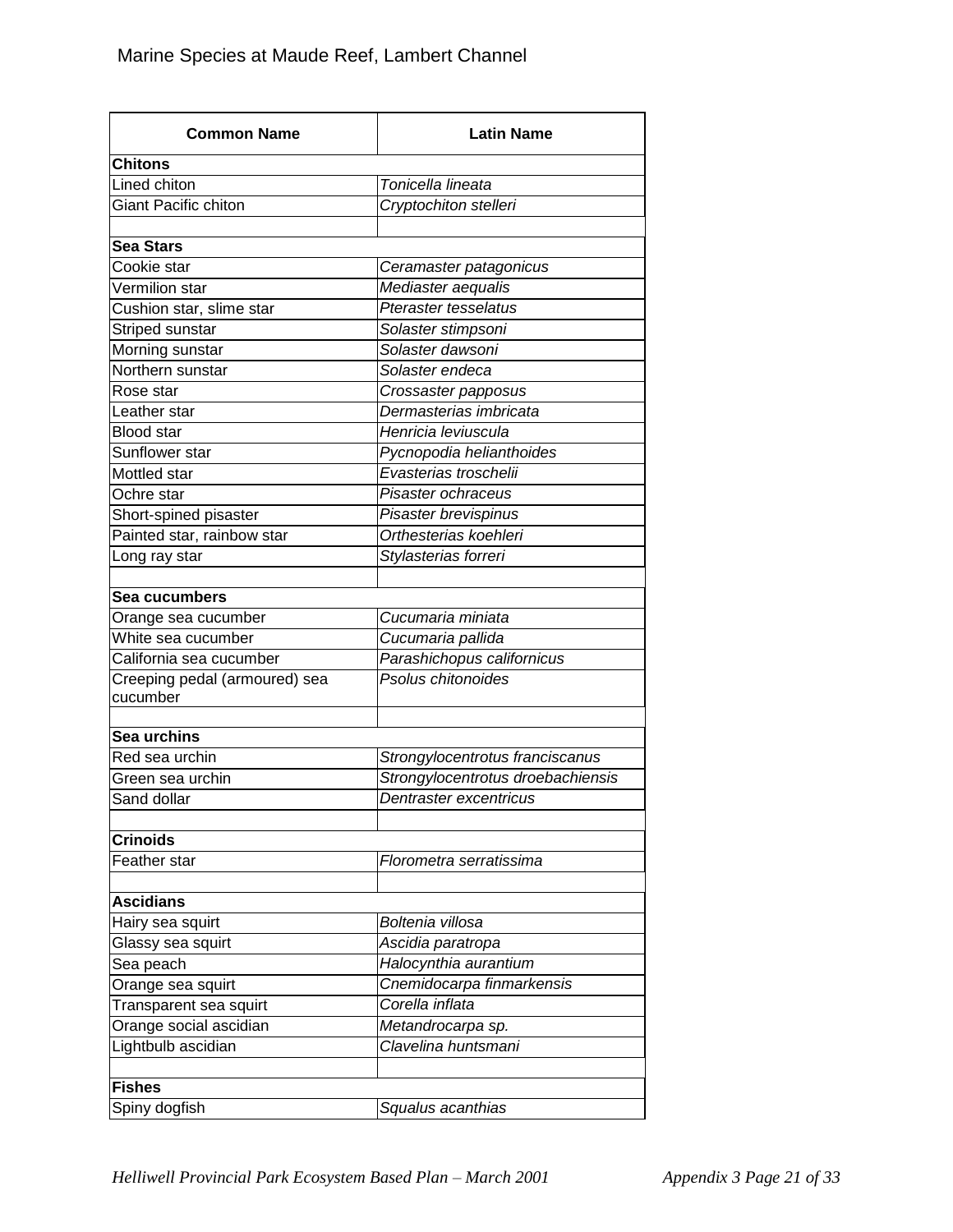| <b>Common Name</b>                  | <b>Latin Name</b>                           |
|-------------------------------------|---------------------------------------------|
| Sixgill shark                       | Hexanchus griseus                           |
| Big skate                           | Raja binoculata                             |
| Ratfish                             | Hydrolagus colliei                          |
| Pacific herring                     | Clupea harengus pallasi                     |
| Salmon                              | Oncorynchus sp.                             |
| Pacific cod                         | Gadus macrocephalus                         |
| <b>Red brotula</b>                  | Brosmophycis marginata                      |
| Tube snout                          | Aulorhynchus flavidus                       |
| Bay pipefish                        | Syngnathus griseolineatus                   |
| Striped seaperch                    | Ebmiotoca lateralis                         |
| Pile perch                          | Rhacochilus vacca                           |
| Shiner perch                        | Cymatogaster aggregata                      |
| Blackeye goby                       | Coryphopterus nicholsi                      |
| Northern ronquil                    | Ronquilus jordani                           |
| Mosshead warbonnet                  | Chirolophis nugator                         |
| Penpoint gunnel                     | Apodicthys flavidus                         |
| Longfin gunnel                      | Pholis clemensi                             |
| Wolf-eel                            | Anarrhicthys ocellatus                      |
| Copper rockfish                     | Sebastes caurinus                           |
| Quillback rockfish                  | Sebastes maliger                            |
| <b>Black rockfish</b>               | Sebastes melanops                           |
| Tiger rockfish                      | Sebastes nigrocinctus                       |
| Yelloweye rockfish                  | Sebastes ruberrimus                         |
| Greenstripe rockfish                | Sebastes elongatus                          |
| Kelp greenling                      | Hexagrammos decagrammus                     |
| Lingcod                             | Ophiodon elongatus                          |
| Painted greenling                   | Oxylebius pictus                            |
| Tidepool sculpin                    | Oligocottus maculosus                       |
| Scalyhead sculpin                   | Artedius harringtoni                        |
| Longfin sculpin                     | Jordania zonope                             |
| Sailfin sculpin                     | Nautichthys oculofasciatus                  |
| Grunt sculpin                       | Rhamphocottus richardsoni                   |
| Cabezon                             | Scorpaenichthys marmoratus                  |
| Red Irish Lord                      | Hemilepidotus hemilepidotus                 |
| Plainfin midshipman                 | Porichthys notatus                          |
| Pacific spiny lumpsucker            | Eumicrotremus orbis                         |
| Speckled sanddab                    | Citharichthys stigmaeus                     |
| Slender sole                        | Lyopsetta exilis                            |
| C-O Sole                            | Pleuronichthys coenosus                     |
| <b>Marine Mammals</b>               |                                             |
| Pacific harbour seal                | Phoca vitulina richardsi                    |
| Stellar sea lion                    |                                             |
| California sea lion                 | Eumetopias jubatus<br>Zalopus californianus |
|                                     | Orcinus orca                                |
| Orca<br>Pacific white-sided dolphin | Lagenorhynchus obliquidens                  |
|                                     |                                             |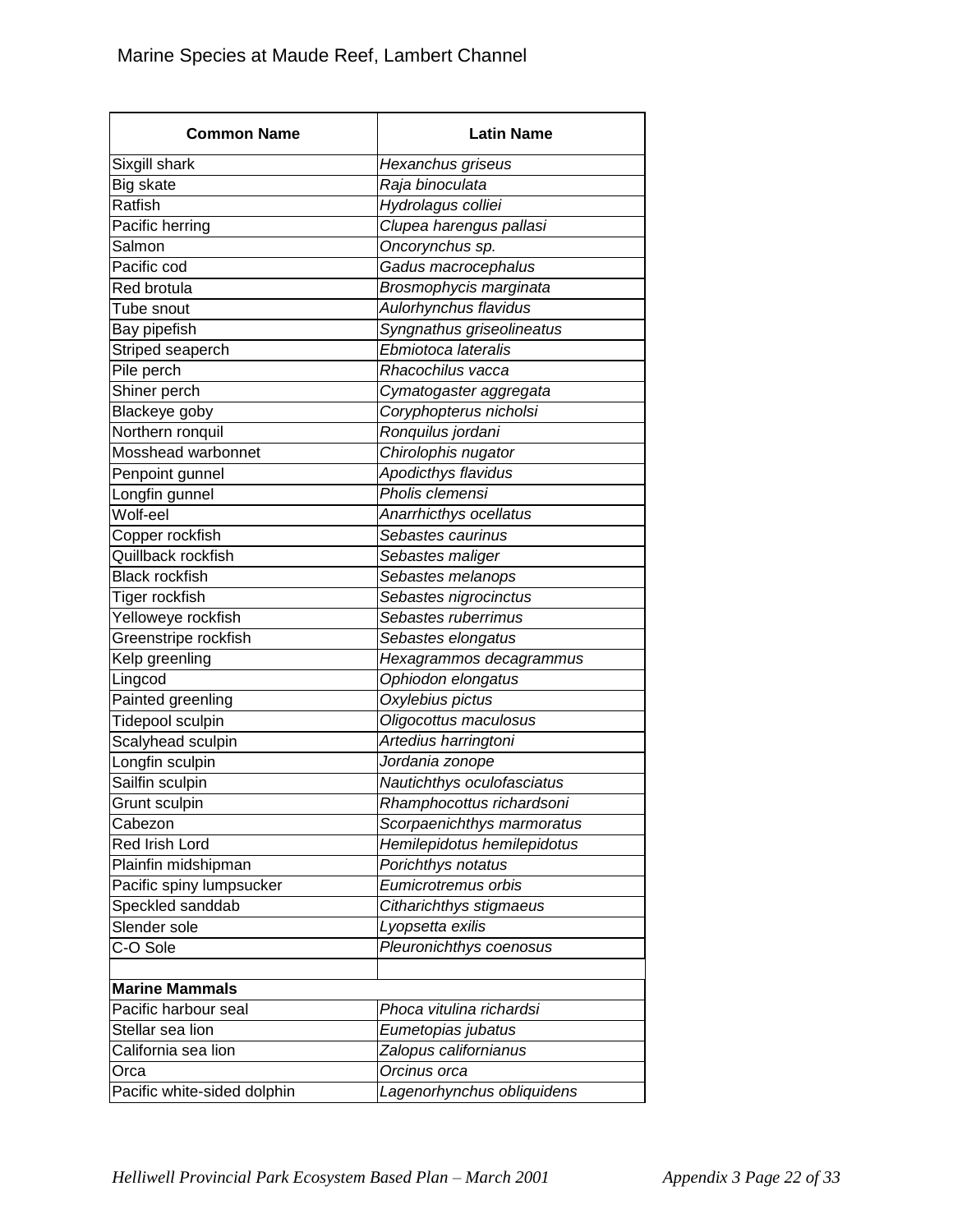| <b>Common Name</b>      | <b>Latin Name</b>                         |
|-------------------------|-------------------------------------------|
| Gray whale              | Eschrichtius robustus                     |
| Minke whale             | Balaeanoptera acutorostrata               |
| River otter             | Lutra canadensis pacifica                 |
|                         |                                           |
| <b>Marine plants</b>    |                                           |
| Sea hair                | Enteromorpha intestinalis                 |
| Sea lettuce             | Ulva spp.                                 |
| Rockweed                | Fucus gardneri                            |
| Wireweed                | Sargassum muticum                         |
| Sea cauliflower         | Leathesia difformis                       |
| <b>Bull kelp</b>        | Nereocystis luetkeana                     |
| Broad leaf kelp         | Laminaria sp.                             |
| Purple laver            | Porphyra perforata                        |
| Turkish towel           | Chondracanthus exasperatus<br>(Gigartina) |
| Turkish washcloth       | Mastocarpus papillatus                    |
| <b>Black pine</b>       | Neorhodomela larix                        |
| Pink rock crust         | Lithothamnion spp.                        |
| Coralline alge          | Calliathron sp.                           |
|                         |                                           |
| <b>Flowering plants</b> |                                           |
| Eel grass               | Zostera marina                            |
| Sea asparagus           | Salicornia virginica                      |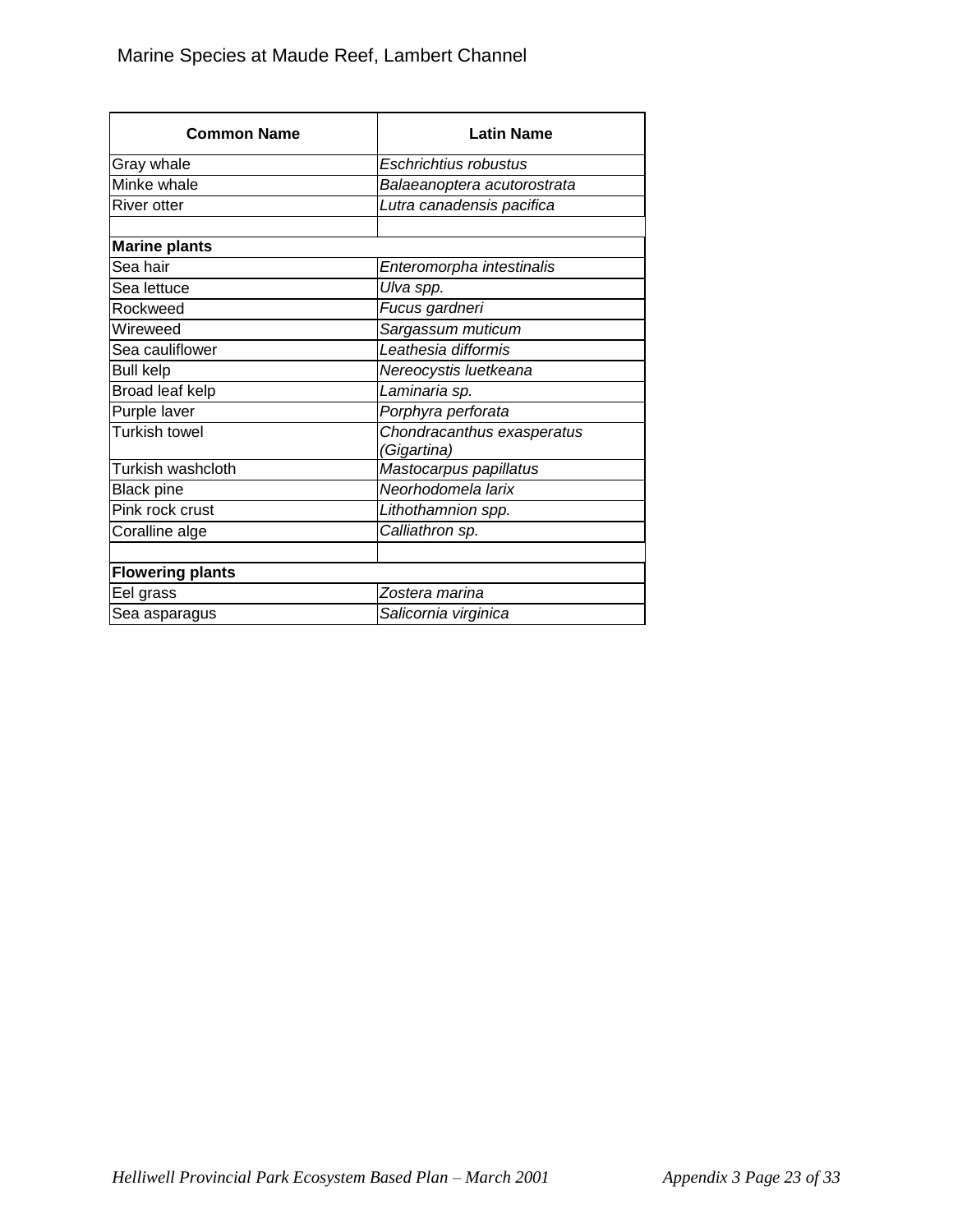| <b>Latin Name</b>                     | <b>Common Name</b>         | Habitats and notes of Marine Species of Helliwell Provincial Park<br><b>Description</b> | <b>Depth</b>             | Abundance                                                                                                     | notes      |
|---------------------------------------|----------------------------|-----------------------------------------------------------------------------------------|--------------------------|---------------------------------------------------------------------------------------------------------------|------------|
| <b>Anemones</b>                       |                            |                                                                                         |                          |                                                                                                               |            |
| Anthopleura artemisia                 | Buried green anemone       | Non-vegetated shell aggregate or<br>non-vegetated sand                                  | Mid intertidal           |                                                                                                               | <b>CRS</b> |
| Anthopleura                           | Aggregate green<br>anemone | Non-vegetated bedrock, tidepools, shell<br>aggregate                                    | Mid intertidal           |                                                                                                               | <b>CRS</b> |
| Cribrinopsis fernaldi                 | Crimson anemone            | Non-vegetated bedrock, vertical, current                                                | Subtidal 60 -<br>130'    | Locally abundant at Toby, scarce at<br>Flora, otherwise absent. Associated<br>with Lebbus grandimanus shrimp. | <b>SN</b>  |
| Metridium gigantium                   | Giant plumose              | Non-vegetated bedrock or manmade                                                        | Subtidal 1 -             |                                                                                                               | <b>CRS</b> |
| Metridium senile                      | Short plumose              | Non-vegetated bedrock or manmade                                                        | Subtidal 1 -             |                                                                                                               | <b>CRS</b> |
| Pachycerianthus<br>fimbriatus         | Tube-dwelling              | Non-vegetated shell aggregate or<br>non-vegetated sand                                  | Subtidal 30 -<br>100'    |                                                                                                               | <b>CRS</b> |
| Stomphia sp.                          | Swimming anemone           | Non-vegetated bedrock                                                                   | Subtidal 30 -<br>100'    |                                                                                                               | <b>CRS</b> |
| Urticina crassicornis                 | Painted anemone            | Non-vegetated bedrock, current swept                                                    | Subtidal 30 -<br>100'    | Habitat limited, found in high current<br>areas (Toby, Dinner Plate)                                          | <b>CRS</b> |
| <b>Ascidians</b><br>Ascidia paratropa | Glassy sea squirt          | Non-vegetated bedrock                                                                   | Subtidal 30 -<br>130'    |                                                                                                               | CRS        |
| Boltenia villosa                      | Hairy sea squirt           | Non-vegetated bedrock, vertical                                                         | Subtidal 30 -<br>130'    |                                                                                                               | CRS        |
| Clavelina huntsmani                   | Lightbulb ascidian         | Non-vegetated bedrock                                                                   | Subtidal 30 -            |                                                                                                               | <b>CRS</b> |
| Cnemidocarpa<br>finmarkensis          | Orange sea squirt          | Non-vegetated bedrock                                                                   | Subtidal 30 -            |                                                                                                               | <b>CRS</b> |
| Corella inflata                       | Transparent sea squirt     | Non-vegetated bedrock                                                                   | Subtidal 30 -            |                                                                                                               | <b>CRS</b> |
| Halocynthia aurantium                 | Sea peach                  | Non-vegetated bedrock, vertical                                                         | Subtidal 30 -<br>130'    |                                                                                                               | <b>CRS</b> |
| Metandrocarpa sp.                     | Orange social ascidian     | Non-vegetated bedrock                                                                   | Subtidal 30 -            |                                                                                                               | CRS        |
| <b>Barnacles</b>                      |                            |                                                                                         |                          |                                                                                                               |            |
| Balanus glandula                      | Acorn barnacle             | Non-vegetated bedrock                                                                   | High intertidal          |                                                                                                               | CRS        |
| Balanus nubilus                       | Giant barnacle             | Non-vegetated bedrock, horizontal but esp.<br>vertical or underhung, current swept      | Subtidal 30 -            | Generally scarce, abundant where<br>current is sufficient                                                     | SN         |
| Lepas anatifera                       | Pelagic goose barnacle     | Man-mand structure                                                                      | Floating buoy            | One sighting only, on can buoys from<br>submersible barge                                                     | US         |
| Semibalanus cariosus                  | Thatched barnacle          | Non-vegetated bedrock                                                                   | High intertidal          |                                                                                                               | CRS        |
| <b>Bivalves</b><br>Chalmys sp.        | Pink scallop               | Non-vegetated bedrock                                                                   | Subtidal 30 -<br>$130'+$ |                                                                                                               | CRS        |
| Clinocardium nuttallii                | Nuttall's cockle           | Non-vegetated sand/shell/mud or eelgrass                                                | Subtidal 15 -<br>$40' +$ |                                                                                                               | <b>CRS</b> |
| Crassodoma gigantea                   | Rock scallop               | Non-vegetated bedrock                                                                   | Subtidal 30 -<br>100'    | Locally fairly numerous, know to be<br>overharvested                                                          | SC         |
| Crassostrea gigas                     | Pacific oyster             | Non-vegetated bedrock or boulder/cobble                                                 | Mid intertidal           | Very productive 'natural' bed on Flora                                                                        | <b>CRS</b> |

*Helliwell Provincial Park Ecosystem Based Plan – March 2001 Appendix 3 Page 24 of 33*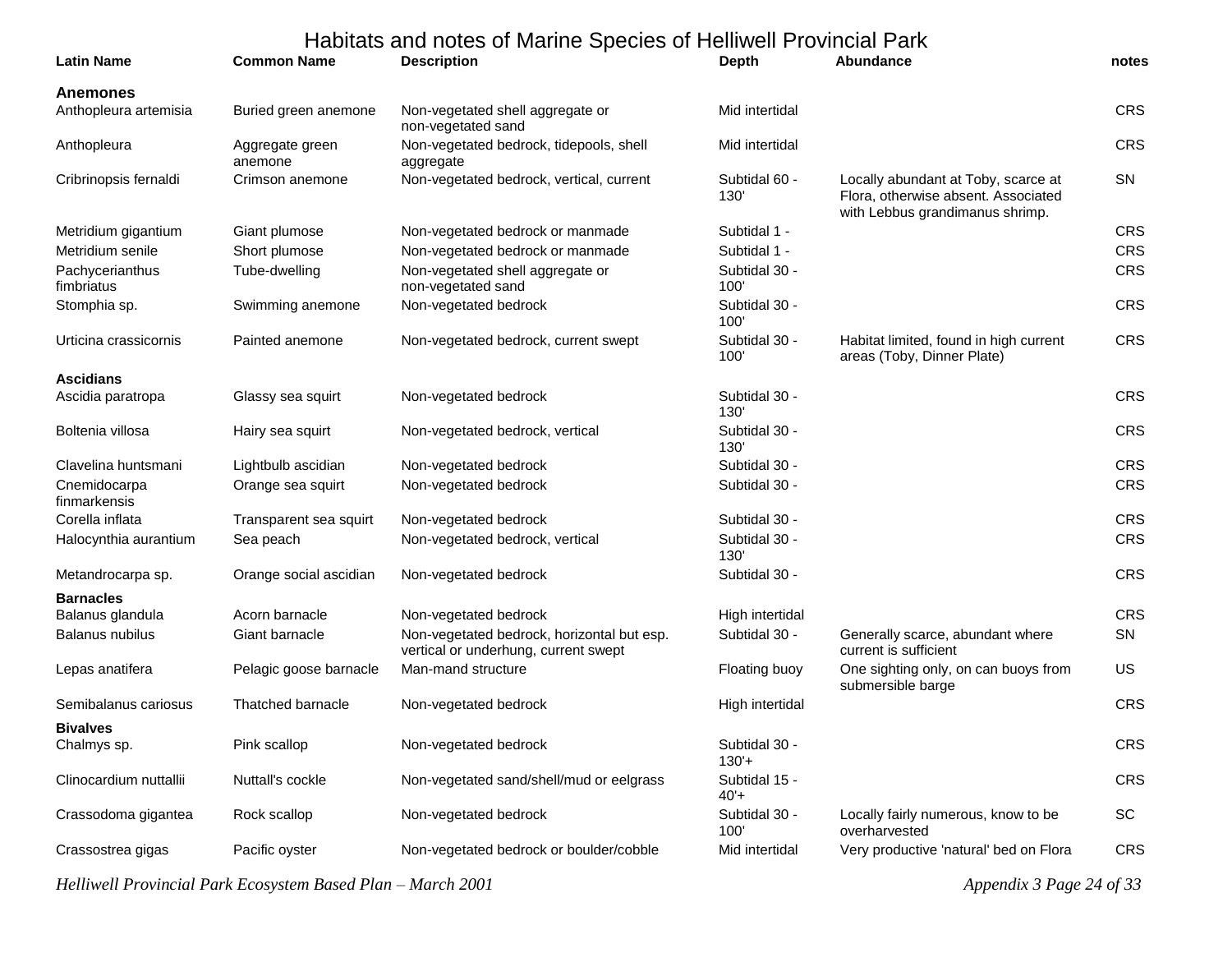| <b>Latin Name</b>                                                                 | <b>Common Name</b>                    | <b>Description</b>                                                      | <b>Depth</b>              | <b>Abundance</b>                                                | notes      |
|-----------------------------------------------------------------------------------|---------------------------------------|-------------------------------------------------------------------------|---------------------------|-----------------------------------------------------------------|------------|
| Mytilus edulis                                                                    | Pacific blue mussel                   | Non-vegetated bedrock                                                   | Mid intertidal            |                                                                 | CRS        |
| Nuttallia obscurata                                                               | Dark mahogany clam,<br>varnish clam   | Non-vegetated sand, exposed                                             | High to md<br>intertidal  | Abundant at Tribune Bay                                         | CRS        |
| Panopea abrupta                                                                   | Pacific geoduck clam                  | Non-vegetated sand                                                      | Subtidal 30 -<br>$100'+$  | Harvesting has downstream impacts<br>from siltation.            | SC         |
| Pododemus<br>machroshisma                                                         | Jingle oyster                         | Non-vegetated bedrock                                                   | Mid intertidal            |                                                                 | <b>CRS</b> |
| Protothaca staminea                                                               | Pacific littleneck clam               | Non-vegetated sand/gravel                                               | Mid intertidal            |                                                                 | CRS        |
| Saxidomus gigantea                                                                | Butter clam                           | Non-vegetated sand/gravel                                               | Mid intertidal            |                                                                 | CRS        |
| Tresus sp.                                                                        | Horse clam, gaper clam                | Non-vegetated sand/shell/mud or eelgrass                                | Subtidal 15 -<br>$40'+$   |                                                                 | CRS        |
| Venerupis philippinarum                                                           | Manila clam                           | Non-vegetated sand/gravel                                               | Mid intertidal            |                                                                 | CRS        |
| <b>Bryozoans</b>                                                                  |                                       |                                                                         |                           |                                                                 |            |
| Heteropora magna                                                                  | Staghorn bryozoan                     | Non-vegetated bedrock                                                   | Subtidal 30 -<br>130'     |                                                                 | CRS        |
| Membranipora<br>membrancea                                                        | Kelp lace bryozoan                    | Non-vegetated bedrock or on algae<br>(Nereocystis or Laminaria)         | Intertidal to 30'         |                                                                 | CRS        |
| <b>Cephalopods</b>                                                                |                                       |                                                                         |                           |                                                                 |            |
| Lyoderma sp. (?)                                                                  | Smooth-skinned                        | Non-vegetated mud/silt                                                  | Subtidal 300'             | Observed from submersibles, identified<br>by Andy Lamb          | US         |
| Octopus dofleni                                                                   | Giant Pacific octopus                 | Non-vegetated bedrock caves or dens esp<br>adjacent to sand or eelgrass | Subtidal 30 -<br>$130'+$  | Common species, high tourism value                              | SN         |
| Octopus rubescens                                                                 | Red octopus                           | Non-vegetated bedrock caves or dens esp<br>adjacent to sand or eelgrass | Subtidal 30'+             |                                                                 |            |
| Rossia pacifica                                                                   | Stubby squid                          | Non-vegetated mud/silt adjacent to<br>non-vegetated rock                | Subtidal 300              | Observed from submersibles only.                                | <b>US</b>  |
| <b>Chitons</b>                                                                    |                                       |                                                                         |                           |                                                                 |            |
| Cryptochiton stelleri                                                             | <b>Giant Pacific chiton</b>           | Non-vegetated bedrock, non-vegetated sand                               | Subtidal 30 -             |                                                                 | <b>CRS</b> |
| Tonicella lineata                                                                 | Lined chiton                          | Non-vegetated bedrock                                                   | Mid intertidal to<br>130' |                                                                 | CRS        |
| corals                                                                            |                                       |                                                                         |                           |                                                                 |            |
| Balanophyllia elegans                                                             | Orange cup coral                      | Non-vegetated bedrock or ass'd with<br>encrusting coralline alge        | Subtidal 30 -<br>130'     |                                                                 | CRS        |
| Balticina septentrionalis                                                         | Sea whip                              | Non-vegetated sand                                                      | Subtidal 100              | One sighting only, Barney's                                     | US         |
| Epizoanthus scotinus                                                              | Zoanthids                             | Non-vegetated bedrock, vertical or<br>underhung, current swept          | Subtidal 30 -<br>100'     | Habitat limited, found under<br>underhangs in current           | CRS        |
| Ptilosarcus gurneyi                                                               | Orange sea pen                        | Non-vegetated sand/shell, incl pockets in rock                          | Subtidal 30 -<br>100'     |                                                                 | CRS        |
| crabs                                                                             |                                       |                                                                         |                           |                                                                 |            |
| Cancer oregonensis                                                                | Hairy cancer crab,<br>pygmy rock crab | Non-vegetated bedrock, in tight holes<br>(sandstone pockets)            | Subtidal 30 -<br>130'     |                                                                 | CRS        |
| Cancer productus                                                                  | Red rock crab                         | Eelgrass or sargassum canopy                                            | Subtidal 15 -             |                                                                 | CRS        |
| Chionocetes bairdi<br>Helliwell Provincial Park Ecosystem Based Plan - March 2001 | Tanner crab, snow crab                | Isolated boulder surrounded by mud/silt                                 | Subtidal 300'             | One sighting only, from submersible<br>Appendix 3 Page 25 of 33 | <b>US</b>  |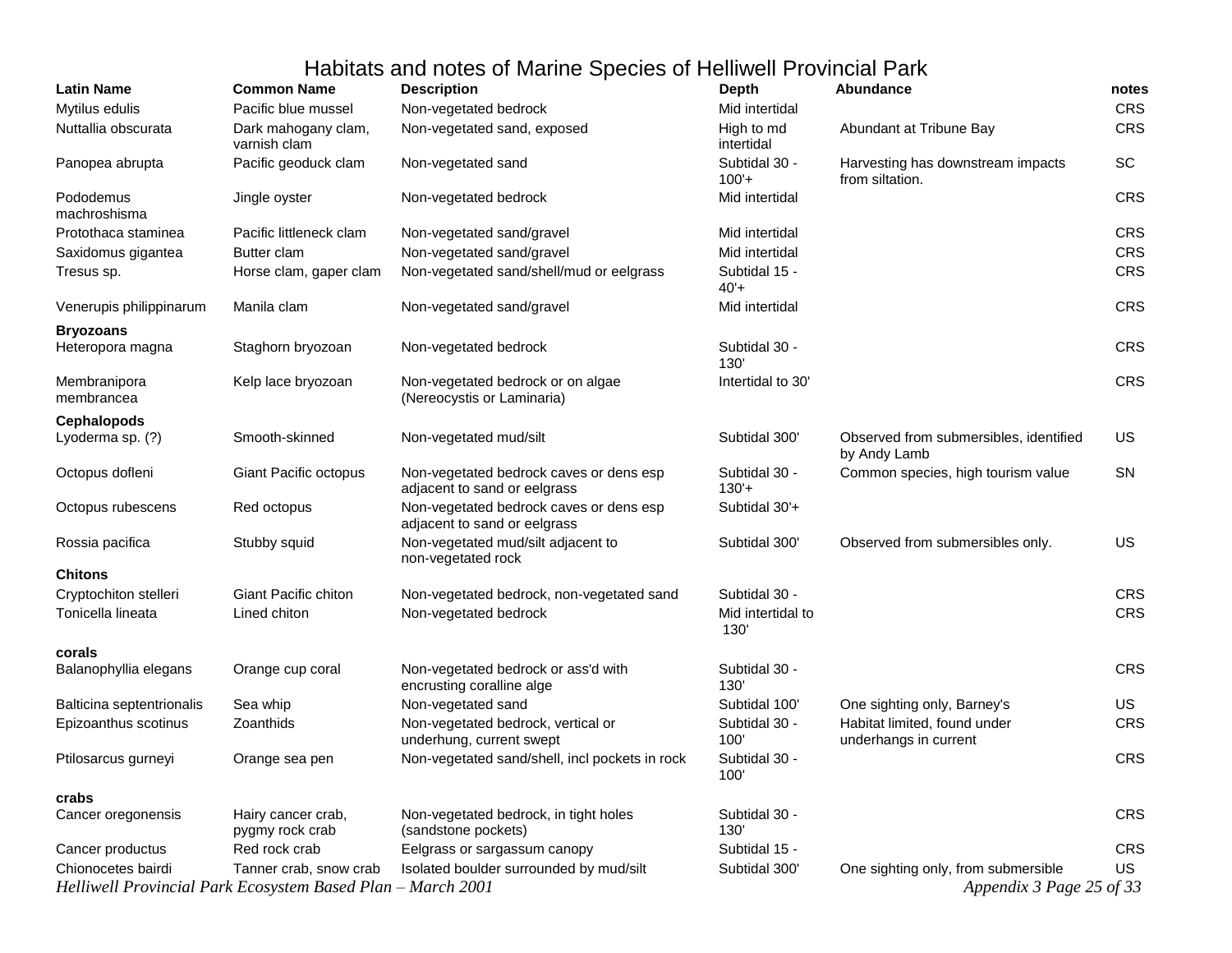| <b>Latin Name</b>                     | <b>Common Name</b>           | <b>Description</b>                                     | Depth                      | Abundance                                              | notes      |
|---------------------------------------|------------------------------|--------------------------------------------------------|----------------------------|--------------------------------------------------------|------------|
| Chorilia longipes                     | Longhorn decorator           | Eelgrass or non-vegetated bedrock                      | Subtidal 15 -<br>100'      |                                                        | <b>CRS</b> |
| Hemigrapsus nudus                     | Purple shore crab            | Non-vegetated bedrock, boulder/cobble                  | Mid intertidal             |                                                        | CRS        |
| Hemigrapsus oregonensis               | Yellow (Hairy) shore<br>crab | Non-vegetated bedrock, boulder/cobble                  | Mid intertidal             |                                                        | <b>CRS</b> |
| Oregonia gracilis                     | Graceful decorator crab      | Eelgrass or non-vegetated bedrock                      | Subtidal 15 -<br>100'      |                                                        | <b>CRS</b> |
| Pugettia gracilis                     | Graceful kelp crab           | Eelgrass, Nereocystis or Laminaria canopy,<br>pilings  | Subtidal 15 -              |                                                        | CRS        |
| Pugettia producta                     | Northern kelp crab           | Eelgrass, Nereocystis or Laminaria canopy,<br>pilings  | Subtidal 15 -              |                                                        | CRS        |
| Scura acutifrons                      | Sharpnose crab               | Non-vegetated bedrock, vertical                        | Subtidal 30 -<br>130'      |                                                        | <b>CRS</b> |
| <b>Crinoids</b>                       |                              |                                                        |                            |                                                        |            |
| Florometra serratissima               | Feather star                 | Non-vegetated bedrock, vertical                        | Subtidal 60 -<br>130'      | Locally fairly numerous at Flora,<br>otherwise absent. | <b>SN</b>  |
| <b>Ctenophores</b>                    |                              |                                                        |                            |                                                        |            |
| Beroe sp.                             | Beroe                        | Pelagic, near shore & off shore                        | Subtidal 1 - 60'           |                                                        | <b>CRS</b> |
| Pleurobrachia bachei<br><b>Fishes</b> | Gooseberry                   | Pelagic, near shore & off shore                        | Subtidal 1 - 30'           |                                                        | <b>CRS</b> |
| Anarrhicthys ocellatus                | Wolf-eel                     | Non-vegetated bedrock with boulders and<br>den habitat | Subtidal 30 -<br>100'      | Locally fairly numerous, high tourism<br>value         | SN         |
| Apodicthys flavidus                   | Penpoint gunnel              | Non-vegetated bedrock                                  | Subtidal 30 -<br>130'      |                                                        | <b>CRS</b> |
| Artedius harringtoni                  | Scalyhead sculpin            | Non-vegetated bedrock                                  | Subtidal 30 -              |                                                        | CRS        |
| Aulorhynchus flavidus                 | Tube snout                   | Eelgrass                                               | Subtidal 15 -              |                                                        | <b>CRS</b> |
| Brosmophycis marginata                | Red brotula                  | Non-vegetated bedrock, vertical, in a cave             | Subtidal 90'               | One sighting only, Flora (pair in den)                 | <b>US</b>  |
| Chirolophis nugator                   | Mosshead warbonnet           | Non-vegetated bedrock, vertical, current               | Subtidal 30 -<br>100'      | High tourism value                                     | SN         |
| Citharichthys stigmaeus               | Speckled sanddab             | Eelgrass                                               | Subtidal 15'               | One sighting only, Barney's                            | <b>US</b>  |
| Clupea harengus pallasi               | Pacific herring              | Pelagic, near shore & off shore                        |                            | Forage fish                                            | <b>SC</b>  |
| Coryphopterus nicholsi                | Blackeye goby                | Non-vegetated bedrock, boulder, pebble or<br>sand      | Subtidal 30 -<br>130'      |                                                        | CRS        |
| Cymatogaster aggregata                | Shiner perch                 | Non-vegetated bedrock, sand or eelgrass                | Shallow<br>subtidal to 40' |                                                        | <b>CRS</b> |
| Ebmiotoca lateralis                   | Striped seaperch             | Non-vegetated bedrock, sand or eelgrass                | Shallow<br>subtidal to 40' |                                                        | CRS        |
| Eumicrotremus orbis                   | Pacific spiny                | Eelgrass                                               | Subtidal 20'               | One sighting only, Ford Reef                           | US         |
| Gadus macrocephalus                   | Pacific cod                  | Non-vegetated bedrock, vertical, in a cave             | Subtidal 60'               | One sighting only, Flora                               | US.        |
| Hemilepidotus<br>hemilepidotus        | Red Irish Lord               | Non-vegetated bedrock or sand                          | Subtidal 30 -              | Scarce, high tourism value                             | <b>SN</b>  |
| Hexagrammos<br>decagrammus            | Kelp greenling               | Non-vegetated bedrock or Laminaria                     | Subtidal 30 -<br>100'      |                                                        | <b>CRS</b> |

*Helliwell Provincial Park Ecosystem Based Plan – March 2001 Appendix 3 Page 26 of 33*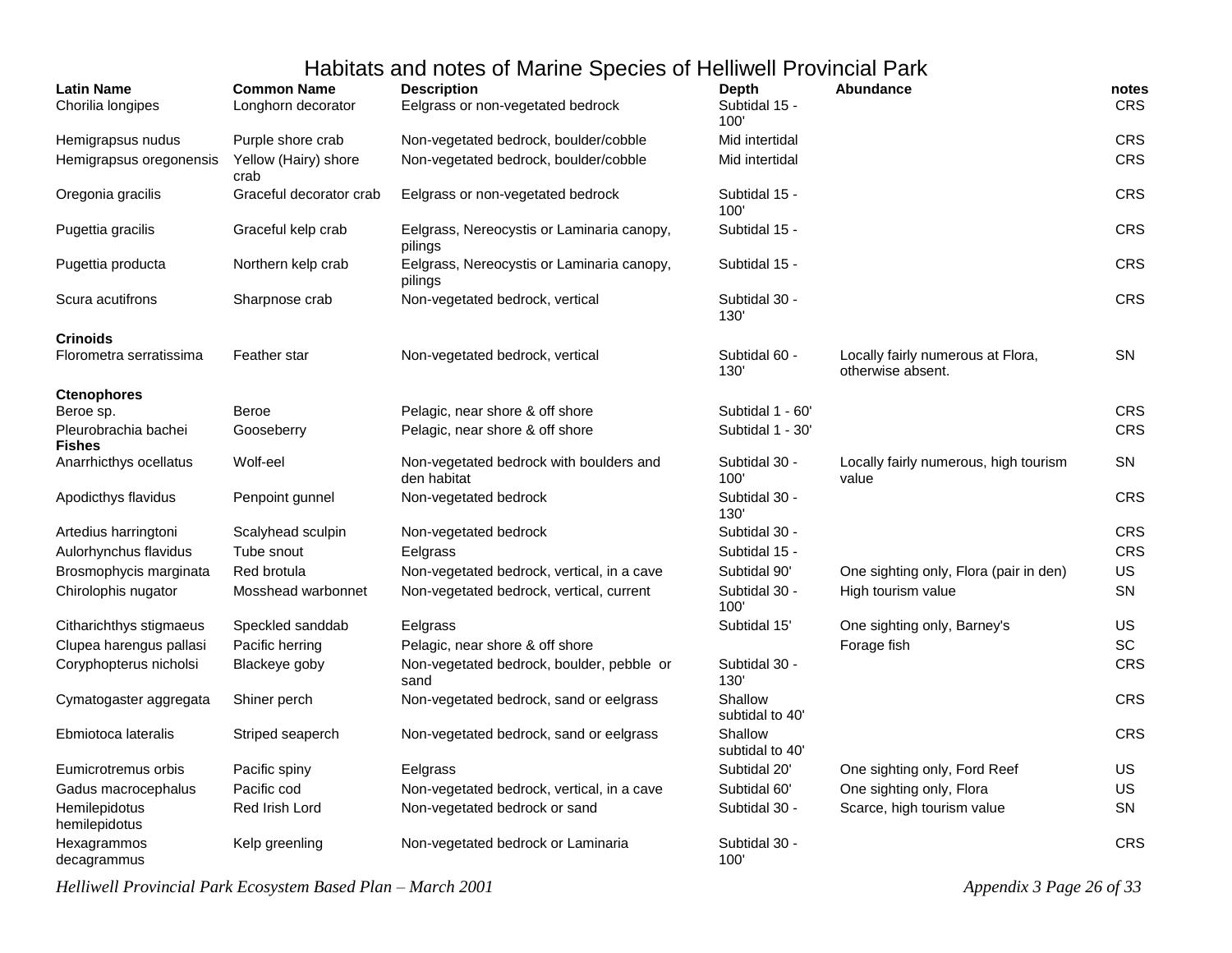| <b>Latin Name</b><br>Hexanchus griseus | <b>Common Name</b><br>Sixgill shark | <b>Description</b><br>Non-vegetated bedrock, vertical or<br>non-vegetated sand with a steep slope<br>adjacent to deep water | <b>Depth</b><br>Subtidal 30 -<br>$900'+$ | Abundance<br>Key concentration at Flora Islet               | notes<br>SC |
|----------------------------------------|-------------------------------------|-----------------------------------------------------------------------------------------------------------------------------|------------------------------------------|-------------------------------------------------------------|-------------|
| Hydrolagus colliei                     | Ratfish                             | Non-vegetated bedrock, vertical or<br>non-vegetated sand with a steep slope<br>adjacent to deep water                       | Subtidal 30 -<br>$130'+$                 |                                                             | SC.         |
| Jordania zonope                        | Longfin sculpin                     | Non-vegetated bedrock                                                                                                       | Subtidal 30 -                            |                                                             | <b>CRS</b>  |
| Lyopsetta exilis                       | Slender sole                        | Non-vegetated sand or mud/silt                                                                                              | Subtidal 300'                            | Observed from submersible                                   | <b>US</b>   |
| Nautichthys<br>oculofasciatus          | Sailfin sculpin                     | Non-vegetated bedrock or sand or eelgrass or<br>Laminaria                                                                   | Subtidal 30 -                            | High tourism value                                          | SN          |
| Oligocottus maculosus                  | Tidepool sculpin                    | Non-vegetated bedrock, shell or Black Pine                                                                                  | High to md<br>intertidal                 |                                                             | <b>CRS</b>  |
| Oncorynchus sp.                        | Salmon                              |                                                                                                                             |                                          | Occasionally observed by divers while<br>feeding on herring | <b>US</b>   |
| Ophiodon elongatus                     | Lingcod                             | Non-vegetated bedrock, vertical                                                                                             | Subtidal 40 -<br>$130'+$                 | Overfished                                                  | <b>SC</b>   |
| Oxylebius pictus                       | Painted greenling                   | Non-vegetated bedrock, vertical                                                                                             | Subtidal 30 -                            |                                                             | <b>CRS</b>  |
| Pholis clemensi                        | Longfin gunnel                      | Non-vegetated bedrock                                                                                                       | Subtidal 30 -<br>130                     |                                                             | <b>CRS</b>  |
| Pleuronichthys coenosus                | C-O Sole                            | Eelgrass                                                                                                                    | Subtidal 15'                             | One sighting only, Barney's                                 | <b>US</b>   |
| Porichthys notatus                     | Plainfin midshipman                 | Non-vegetated bedrock or sand                                                                                               | Subtidal 15 -                            |                                                             | <b>CRS</b>  |
| Raja binoculata                        | Big skate                           | Non-vegetated bedrock or non-vegetated                                                                                      | Subtidal 60 -<br>130'                    | Sightings are rare, best at Flora, Ford<br>Reef             | SN          |
| Rhacochilus vacca                      | Pile perch                          | Non-vegetated bedrock, sand or eelgrass                                                                                     | Shallow<br>subtidal to 40'               |                                                             | <b>CRS</b>  |
| Rhamphocottus<br>richardsoni           | Grunt sculpin                       | Non-vegetated bedrock, vertical                                                                                             | Subtidal 30 -<br>100'                    | Scarce, high tourism value                                  | <b>SN</b>   |
| Ronquilus jordani                      | Northern ronquil                    | Non-vegetated bedrock, boulder, pebble or<br>sand                                                                           | Subtidal 30 -<br>130'                    | Also observed from submersible                              | <b>CRS</b>  |
| Scorpaenichthys<br>marmoratus          | Cabezon                             | Non-vegetated bedrock                                                                                                       | Subtidal 30 -<br>100'                    |                                                             | <b>CRS</b>  |
| Sebastes caurinus                      | Copper rockfish                     | Non-vegetated bedrock                                                                                                       | Subtidal 30 -                            | Overfished                                                  | <b>SC</b>   |
| Sebastes elongatus                     | Greenstripe rockfish                | Non-vegetated sand or mud/silt                                                                                              | Subtidal 130'+                           | Observed from submersibles only.                            | <b>US</b>   |
| Sebastes maliger                       | Quillback rockfish                  | Non-vegetated bedrock, vertical                                                                                             | Subtidal 30 -<br>$130'+$                 | Overfished                                                  | <b>SC</b>   |
| Sebastes melanops                      | <b>Black rockfish</b>               | Non-vegetated bedrock, vertical                                                                                             | Subtidal 30 -<br>$130'+$                 | Overfished                                                  | <b>SC</b>   |
| Sebastes nigrocinctus                  | Tiger rockfish                      | Non-vegetated bedrock with boulders and<br>den habitat                                                                      | Subtidal 30 -<br>100'                    | Overfished                                                  | <b>SC</b>   |
| Sebastes ruberrimus                    | Yelloweye rockfish                  | Non-vegetated bedrock, vertical                                                                                             | Subtidal 80 -<br>$130'+$                 | Overfished, Flora key habitat for                           | <b>SC</b>   |
| Squalus acanthias                      | Spiny dogfish                       | All habitats, esp non-vegetated sand/mud                                                                                    | Subtidal 30 -<br>$300'+$                 | Locally fairly numerous, known to be<br>overfished          | SC          |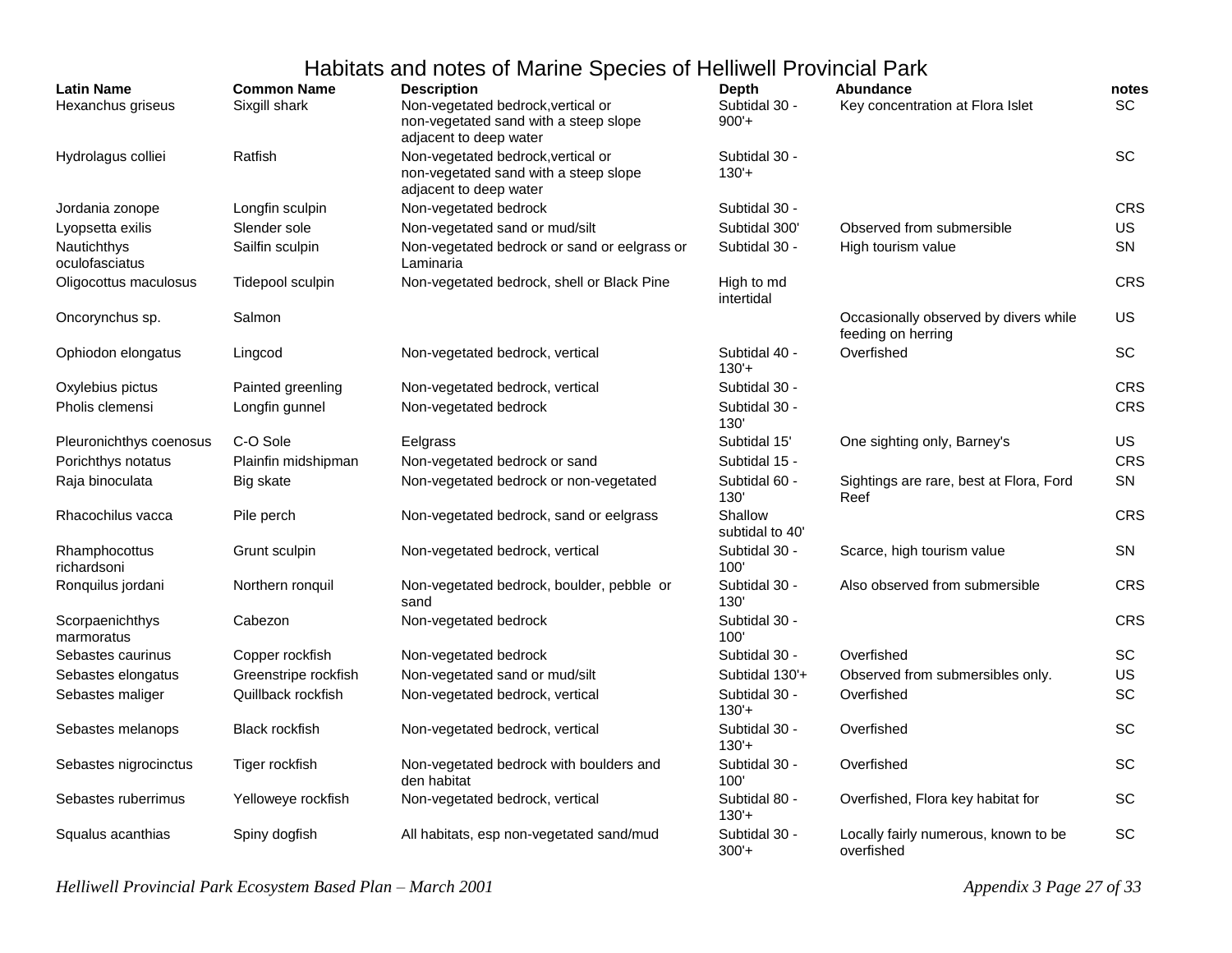|                                                             |                                    | Habitats and notes of Marine Species of Helliwell Provincial Park               |                                                      |                                                                                |                     |
|-------------------------------------------------------------|------------------------------------|---------------------------------------------------------------------------------|------------------------------------------------------|--------------------------------------------------------------------------------|---------------------|
| <b>Latin Name</b><br>Syngnathus                             | <b>Common Name</b><br>Bay pipefish | <b>Description</b><br>Fucus or at surface over mud/silt                         | <b>Depth</b><br>Intertidal or at<br>surface over 30' | <b>Abundance</b>                                                               | notes<br><b>CRS</b> |
| <b>Flowering plants</b>                                     |                                    |                                                                                 |                                                      |                                                                                |                     |
| Salicornia virginica                                        | Sea asparagus                      | Mud/silt                                                                        | Mid intertidal                                       | Ford Cove, Heron Rocks                                                         |                     |
| Zostera marina<br><b>Hermit crabs</b>                       | Eel grass                          | Sand                                                                            | Subtidal 15 -                                        | Important habitat plant                                                        | <b>SN</b>           |
| Pagurus beringanus                                          | Bering hermit                      | Non-vegetated bedrock or eelgrass                                               | Subtidal 15 -                                        |                                                                                | <b>CRS</b>          |
| hydriods<br>Abietinaria sp.                                 | Sea Fir                            | Non-vegetated bedrock                                                           | Subtidal 30 -<br>130'                                |                                                                                | <b>CRS</b>          |
| Jellyfish                                                   |                                    |                                                                                 |                                                      |                                                                                |                     |
| Aegina citrea                                               | Jellyfish                          | Pelagic, off shore, deep water                                                  |                                                      | One sighting only, from submersible                                            | <b>US</b>           |
| Aequoria victoria                                           | Water jellyfish                    | Pelagic, near shore & off shore                                                 | Subtidal 1 -                                         |                                                                                | <b>CRS</b>          |
| Aurelia aurita                                              | Moon jellyfish                     | Pelagic, near shore & off shore                                                 | Subtidal 1 -                                         |                                                                                | <b>CRS</b>          |
| Cyanea capillata                                            | Lion's mane jellyfish              | Pelagic, near shore & off shore                                                 | Subtidal 1 -                                         | Very common, Summer 00                                                         | <b>CRS</b>          |
| Limpets                                                     |                                    |                                                                                 |                                                      |                                                                                |                     |
| Acmaea mitra                                                | Whitecap limpet                    | Non-vegetated bedrock                                                           |                                                      |                                                                                | <b>CRS</b>          |
| Lottia pelta                                                | Sheild limpet                      | Non-vegetated bedrock                                                           |                                                      |                                                                                | <b>CRS</b>          |
| Tectura persona                                             | Mask limpet                        | Non-vegetated bedrock                                                           |                                                      |                                                                                |                     |
| Tectura scutum                                              | Plate limpet                       | Non-vegetated bedrock                                                           |                                                      |                                                                                | <b>CRS</b>          |
| <b>Lithodid Crabs</b>                                       |                                    |                                                                                 |                                                      |                                                                                |                     |
| Acantholithodes hispidus                                    | Spiny lithod crab                  | Non-vegetated bedrock, vertical (adjacent to<br>mud/silt) or on cloud sponges   | Subtidal 100 -<br>300'                               |                                                                                | US                  |
| Cryptolithodes sp.                                          | Umbrella crab                      | Non-vegetated bedrock or non-vegetated<br>sand/shell                            | Subtidal 30 -<br>100'                                |                                                                                | US                  |
| Lopholithodes forminatus                                    | Box crab                           | Non-vegetated mud/silt                                                          | Subtidal 300'                                        | Not observed by divers, caught in prawn<br>traps                               |                     |
| Lopholithodes mandtii                                       | Puget Sound king crab              | Non-vegetated bedrock                                                           | Subtidal 30 -<br>130'                                | Slow growing, high tourism value                                               | <b>SN</b>           |
| Munida quadrispina                                          | Squat lobster                      | Non-vegetated bedrock, vertical, or silt                                        | Subtidal 60 -<br>130'                                |                                                                                | <b>CRS</b>          |
| Phyllolithodes papillosus<br>Rhinolithodes<br>wosnessenskii | Heart crab<br>Rhinoceros crab      | Non-vegetated bedrock, vertical or underhung<br>Non-vegetated bedrock, vertical | Subtidal 30 -<br>Subtidal 90'                        | Locally abundant at Ford Reef<br>One sighting only, Flora, known to be<br>rare | US<br>US            |
| <b>Marine Mammals</b>                                       |                                    |                                                                                 |                                                      |                                                                                |                     |
| Balaeanoptera<br>acutorostrata                              | Minke whale                        |                                                                                 |                                                      |                                                                                | US                  |
| Eschrichtius robustus                                       | Gray whale                         |                                                                                 |                                                      |                                                                                | US                  |
| Eumetopias jubatus                                          | Stellar sea lion                   | Rocky islet haulouts                                                            | Seasonally abundant, high tourism                    |                                                                                | SN, SC              |
| Lagenorhynchus<br>obliquidens                               | Pacific white-sided<br>dolphin     |                                                                                 |                                                      | value, Alaskan pop declining<br>One sighting only, Flora                       | US                  |

*Helliwell Provincial Park Ecosystem Based Plan – March 2001 Appendix 3 Page 28 of 33*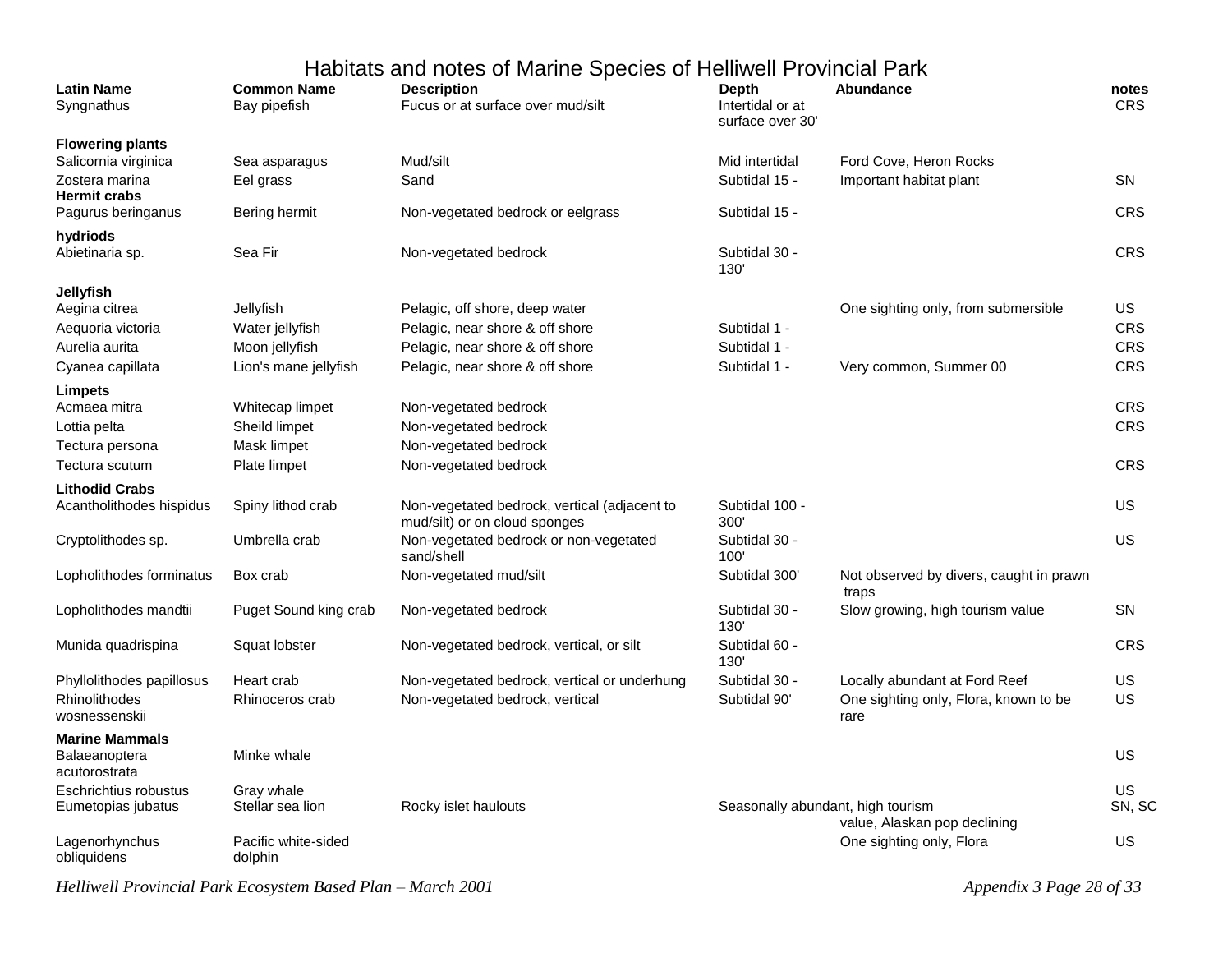| <b>Latin Name</b><br>Lutra canadensis pacifica | <b>Common Name</b><br><b>River otter</b> | <u>Diawana noloo of manno Opooloo of Fiolimon Fiovinolal Pann</u><br><b>Description</b><br>Manmade structures, rocky beaches | <b>Depth</b>                           | Abundance<br>Uses terrestrial habitat at Flora<br>extensively | notes      |
|------------------------------------------------|------------------------------------------|------------------------------------------------------------------------------------------------------------------------------|----------------------------------------|---------------------------------------------------------------|------------|
| Orcinus orca                                   | Orca                                     | Harbour seal areas (Norris, Flora, Heron<br>Rocks)                                                                           |                                        | Flora & Norris key hunting areas                              | US         |
| Phoca vitulina richardsi                       | Pacific harbour seal                     | Rocky islet haulouts                                                                                                         |                                        |                                                               | CRS        |
| Zalopus californianus                          | California sea lion                      | Rocky islet haulouts                                                                                                         |                                        | Seasonally abundant, high tourism                             | SN         |
| <b>Marine plants</b><br>Calliathron sp.        | Coralline alge                           |                                                                                                                              |                                        |                                                               | CRS        |
| Chondracanthus<br>exasperatus (Gigartina)      | <b>Turkish towel</b>                     | <b>Bedrock</b>                                                                                                               | Shallow                                |                                                               | <b>CRS</b> |
| Enteromorpha                                   | Sea hair                                 | Bedrock or sand                                                                                                              | High intertidal,<br>lowered salinity   |                                                               | <b>CRS</b> |
| Fucus gardneri                                 | Rockweed                                 | <b>Bedrock</b>                                                                                                               | High to md<br>intertidal               |                                                               | <b>CRS</b> |
| Laminaria sp.                                  | Broad leaf kelp                          | <b>Bedrock</b>                                                                                                               | Subtidal 25 -                          | Main large alge, not particuilarly<br>abundant                | SN         |
| Leathesia difformis                            | Sea cauliflower                          | <b>Bedrock</b>                                                                                                               | Mid to low<br>intertidal               |                                                               | <b>CRS</b> |
| Lithothamnion spp.                             | Pink rock crust                          | <b>Bedrock</b>                                                                                                               | Subtidal 30 -<br>130'                  |                                                               | <b>CRS</b> |
| Mastocarpus papillatus                         | Turkish washcloth                        | <b>Bedrock</b>                                                                                                               | High intertidal,<br>in tidepools       |                                                               | CRS        |
| Neorhodomela larix                             | <b>Black pine</b>                        | <b>Bedrock</b>                                                                                                               | High intertidal,<br>in tidepools       |                                                               | CRS        |
| Nereocystis luetkeana                          | <b>Bull kelp</b>                         | <b>Bedrock</b>                                                                                                               | Shallow                                | Disappered from many areas withing<br>last three years        | SN, SC     |
| Porphyra perforata                             | Purple laver                             | <b>Bedrock</b>                                                                                                               | High to md<br>intertidal               |                                                               | <b>CRS</b> |
| Sargassum muticum                              | Wireweed                                 | Sand or mud/silt                                                                                                             | Low intertidal<br>to shallow           | Introduced, abundant                                          | SN         |
| Ulva spp.<br><b>Nudibranchs</b>                | Sea lettuce                              | <b>Bedrock</b>                                                                                                               | Mid intertidal                         |                                                               | <b>CRS</b> |
| Acanthodoris<br>nanaimoensis                   | Nanaimo dorid                            | Non-vegetated bedrock                                                                                                        | Subtidal 30 -<br>100'                  |                                                               | <b>CRS</b> |
| Anisodoris nobilis                             | Sea lemon                                | Non-vegetated bedrock                                                                                                        | Mid intertidal to<br>100'              |                                                               | <b>CRS</b> |
| Archidoris montereyensis                       | Monterey dorid                           | Non-vegetated bedrock                                                                                                        | Mid intertidal to<br>100'              |                                                               | CRS        |
| Dendronotus iris                               | Giant nudibranch,<br>spanish dancer      | Non-vegetated bedrock, sand, shell, mud/silt<br>or eelgrass, lays eggs on Sargassum                                          | Subtidal 15 -<br>100', also<br>pelagic | Locally abundant, esp Maude Reef,<br><b>Ford Cove</b>         | <b>CRS</b> |
| Dendronotus rufus                              | Red dendronotid                          | Non-vegetated bedrock, vertical or                                                                                           | Subtidal 30 -                          | Locally abundant, Dinner Plate,                               | US         |

*Helliwell Provincial Park Ecosystem Based Plan – March 2001 Appendix 3 Page 29 of 33*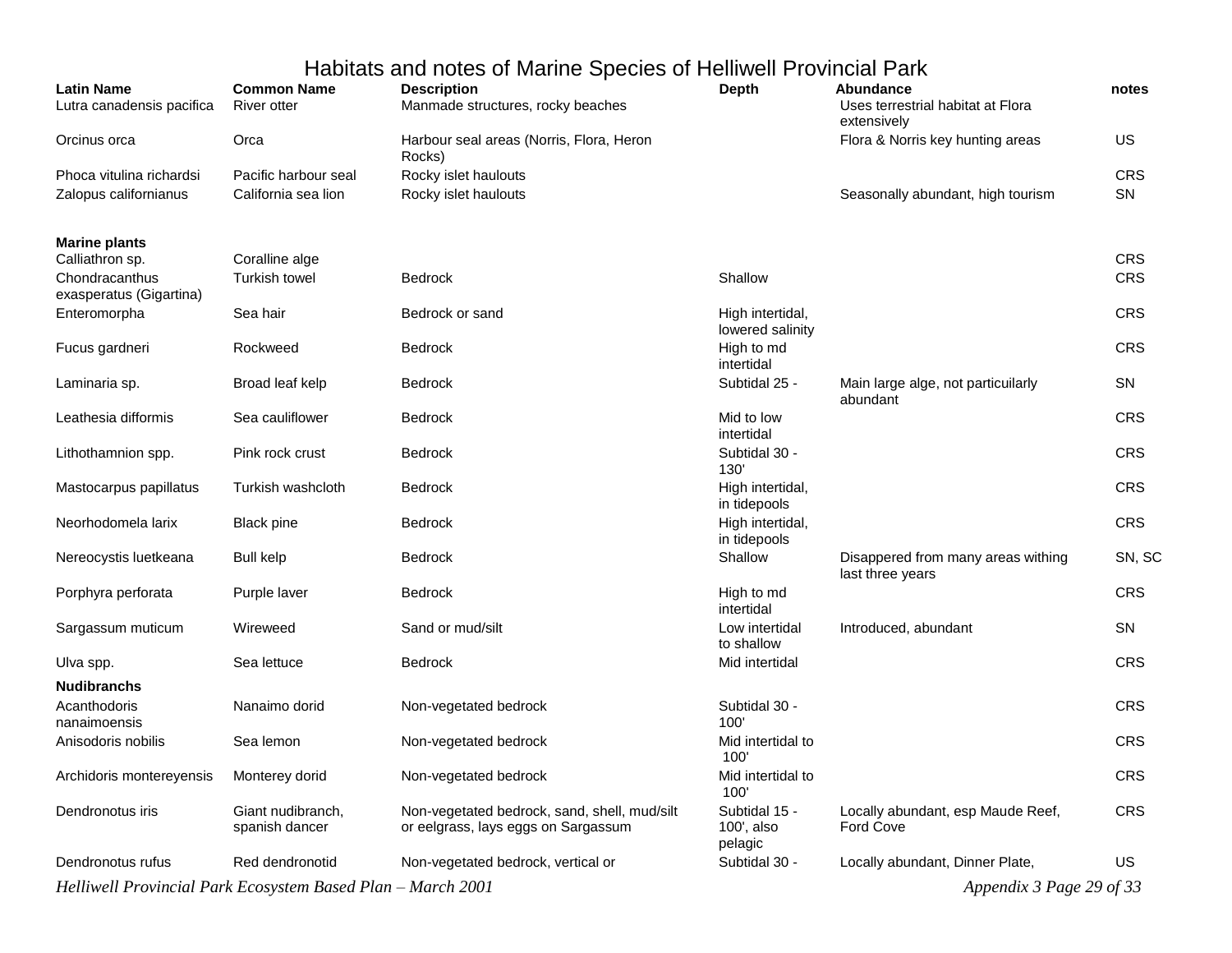| <b>Latin Name</b>             | <b>Common Name</b>                           | <b>Description</b><br>underhung, current swept                                                                      | <b>Depth</b>                 | Abundance<br>occasional Flora   | notes      |
|-------------------------------|----------------------------------------------|---------------------------------------------------------------------------------------------------------------------|------------------------------|---------------------------------|------------|
| Diaulula sandigensis          | Leopard dorid                                | Non-vegetated bedrock                                                                                               | Mid intertidal to<br>100'    |                                 | <b>CRS</b> |
| Dirona albolineata            | White lined dirona                           | Non-vegetated bedrock or Laminaria                                                                                  | Subtidal 30 -                |                                 | <b>CRS</b> |
| Flabellina sp.                | Flabellina nudibranch                        | Non-vegetated sand or shell                                                                                         | Subtidal 30 -                | Locally abundant, esp Ford Cove | <b>CRS</b> |
| Herimssenda crassicornis      | Opalescent nudibranch                        | Non-vegetated bedrock, non-vegetated sand<br>or shell, manmade structures (seasonally<br>abundand on mooring buoys) | Subtidal 30 -<br>100'        |                                 | <b>CRS</b> |
| Melibe leonina                | Hooded nudibranch                            | Eelgrass or Laminaria                                                                                               | Subtidal 30'                 | One sighting only, Ford Reef    | <b>US</b>  |
| Tochuina tetraquetra          | Tochni                                       | Non-vegetated bedrock                                                                                               | Subtidal 60 -<br>100'        |                                 | US.        |
| Triopha catalinae             | Catalina triopha                             | Non-vegetated bedrock                                                                                               | Subtidal 30 -<br>100'        |                                 | <b>US</b>  |
| Sea cucumbers                 |                                              |                                                                                                                     |                              |                                 |            |
| Cucumaria miniata             | Orange sea cucumber                          | Non vegetated bedrock (in cracks) or<br>non-vegetated boulders                                                      | Mid intertidal to<br>shallow |                                 | CRS        |
| Cucumaria pallida             | White sea cucumber                           | Non vegetated bedrock (in cracks) or<br>non-vegetated boulders                                                      | Subtidal 30 -                |                                 | <b>CRS</b> |
| Parashichopus<br>californicus | California sea                               | Non vegetated bedrock or non-vegetated<br>sand or mud/silt or eelgrass                                              | Low intertidal<br>to 100'    |                                 | <b>CRS</b> |
| Psolus chitonoides            | Creeping pedal<br>(armoured) sea<br>cucumber | Non-vegetated bedrock, vertical                                                                                     | Subtidal 30 -<br>100'        |                                 | CRS        |
| <b>Sea Stars</b>              |                                              |                                                                                                                     |                              |                                 |            |
| Ceramaster patagonicus        | Cookie star                                  | Non-vegetated bedrock, vertical                                                                                     | Subtidal 60 -<br>130'        |                                 | <b>CRS</b> |
| Crossaster papposus           | Rose star                                    | Non-vegetated bedrock                                                                                               | Subtidal 30 -<br>100'        |                                 | <b>CRS</b> |
| Dermasterias imbricata        | Leather star                                 | Non-vegetated bedrock                                                                                               | Mid intertidal               |                                 | <b>CRS</b> |
| Evasterias troschelii         | Mottled star                                 | Non-vegetated mud/silt                                                                                              | Mid intertidal to<br>shallow |                                 | <b>CRS</b> |
| Henricia leviuscula           | Blood star                                   | Non-vegetated bedrock                                                                                               | Subtidal 30 -                |                                 | CRS        |
| Mediaster aequalis            | Vermilion star                               | Non-vegetated bedrock, vertical                                                                                     | Subtidal 30 -<br>130'        |                                 | <b>CRS</b> |
| Orthesterias koehleri         | Painted star, rainbow<br>star                | Non-vegetated bedrock, laminaria                                                                                    | Subtidal 30 -<br>100'        |                                 | <b>CRS</b> |
| Pisaster brevispinus          | Short-spined pisaster                        | Non-vegetated bedrock or non-vegetated<br>sand or mud or eelgrass                                                   | Mid intertidal to<br>300'    |                                 | CRS        |
| Pisaster ochraceus            | Ochre star                                   | Non-vegetated bedrock                                                                                               | Mid intertidal               |                                 | <b>CRS</b> |
| Pteraster tesselatus          | Cushion star, slime star                     | Non-vegetated bedrock, vertical                                                                                     | Subtidal 30 -<br>130'        |                                 | <b>CRS</b> |
| Pycnopodia                    | Sunflower star                               | Non-vegetated bedrock, non-vegetated sand<br>or shell, mud/silt or eelgrass                                         | Subtidal 15 -<br>100'        |                                 | CRS        |

*Helliwell Provincial Park Ecosystem Based Plan – March 2001 Appendix 3 Page 30 of 33*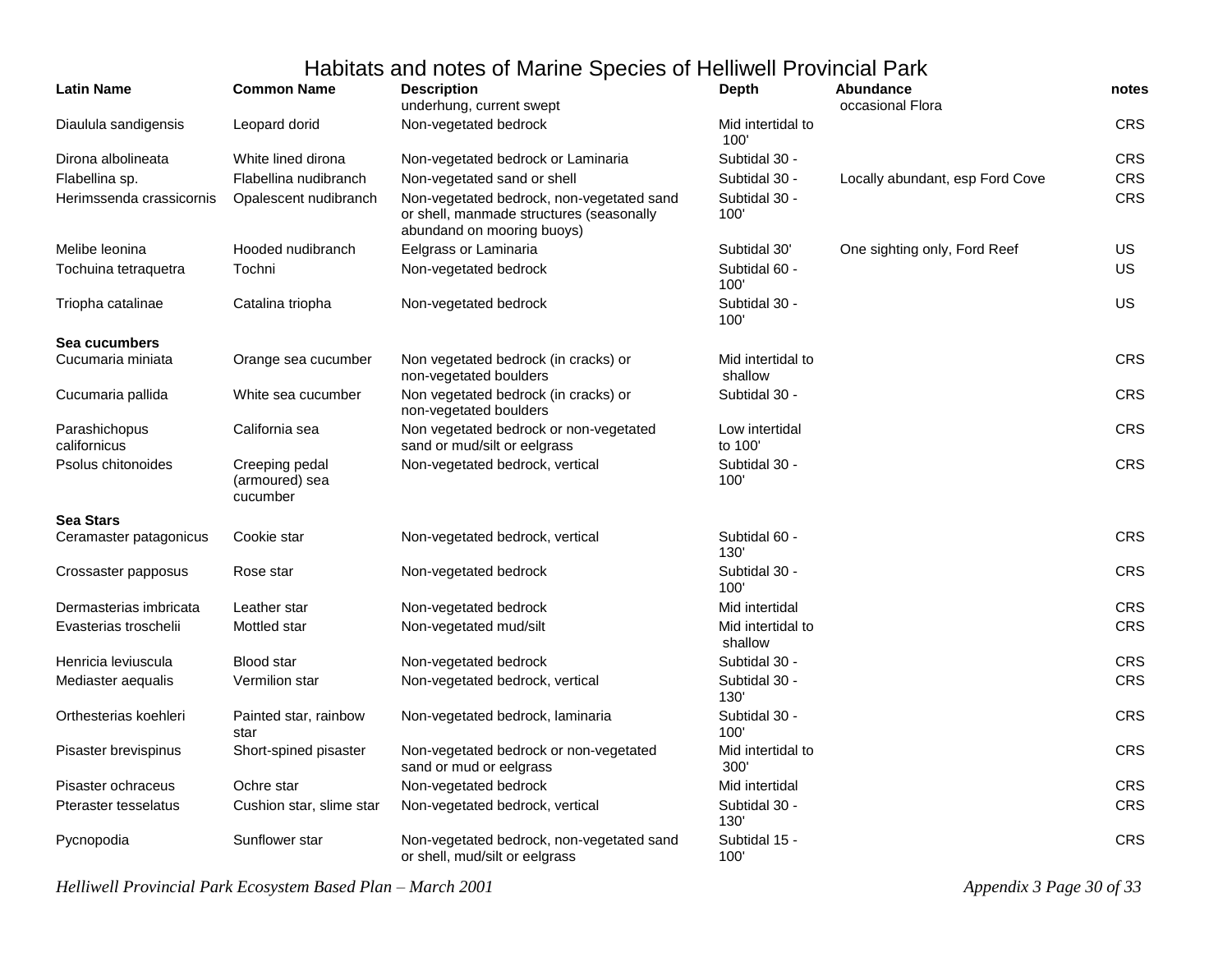| <b>Latin Name</b><br>Solaster dawsoni  | <b>Common Name</b><br>Morning sunstar | <b>Description</b><br>Non-vegetated bedrock                       | <b>Depth</b><br>Subtidal to 60' | Abundance                                                          | notes<br>CRS |
|----------------------------------------|---------------------------------------|-------------------------------------------------------------------|---------------------------------|--------------------------------------------------------------------|--------------|
| Solaster endeca                        | Northern sunstar                      | Non-vegetated bedrock                                             | Subtidal 30 -                   | Known to be scarce.                                                | <b>SN</b>    |
| Solaster stimpsoni                     | Striped sunstar                       | Non-vegetated bedrock                                             | Low intertidal<br>to 60'        |                                                                    | <b>CRS</b>   |
| Stylasterias forreri                   | Long ray star                         | Non-vegetated bedrock, vertical                                   | Subtidal 60 -<br>130'           | Fairly numerous, otherwise rare.                                   | US           |
| Sea urchins                            |                                       |                                                                   |                                 |                                                                    |              |
| Dentraster excentricus                 | Sand dollar                           | Non-vegetated sand                                                | Low intertidal<br>to shallow    |                                                                    | CRS          |
| Strongylocentrotus<br>droebachiensis   | Green sea urchin                      | Non-vegetated bedrock                                             | Low intertidal<br>to 60'        |                                                                    | <b>CRS</b>   |
| Strongylocentrotus<br>franciscanus     | Red sea urchin                        | Non-vegetated bedrock                                             | Low intertidal<br>to 100'       |                                                                    | CRS          |
| <b>Shrimp</b>                          |                                       |                                                                   |                                 |                                                                    |              |
| Heptacarpus stylus                     | Stiletto shrimp                       | Eelgrass or Laminaria                                             | Subtidal 25'                    | One sighting only, Ford Reef                                       | <b>US</b>    |
| Heptacarpus tridens                    | Threespine shrimp                     | Non-vegetated bedrock                                             | Subtidal 30 -<br>100'           |                                                                    | <b>CRS</b>   |
| Lebbeus grandimanus                    | Candy stripe shrimp                   | On Cribrinopsis anemone                                           | Subtidal 60 -<br>130'           | Locally abundant at Toby, associated<br>with Cribrinopsis fernaldi | <b>SN</b>    |
| Pandalus danae                         | Coonstripe shrimp, dock<br>shrimp     | Non-vegetated bedrock or non-vegetated<br>sand/shell, or eelgrass | Subtidal 30 -<br>100'           | Abundant                                                           | CRS          |
| Pandalus platyceros                    | Spot prawn, spot shrimp               | Non-vegetated bedrock, vertical or<br>non-vegetated sand          | Subtidal 30 -<br>300'           | Abundant in deeper water, shallow<br>water sighting at Barney's    | <b>CRS</b>   |
| Spirontocaris sp                       | Blade shrimp                          | Non-vegetated sand/shell near vertical                            | Subtidal 30'                    | One sightning only, Ford Reef                                      | US           |
| <b>Snails</b>                          |                                       |                                                                   |                                 |                                                                    |              |
| Battilaria zonalis                     | Mudflat snail                         | Non-vegetated bedrock or sand/mud                                 | High intertidal                 |                                                                    | <b>CRS</b>   |
| Calliostoma ligatum                    | Blue topsnail                         | Non-vegetated bedrock                                             | Subtidal 30 -                   |                                                                    | CRS          |
| Ceratostoma foliatum                   | Leafy hornmouth snail                 | Non-vegetated bedrock, vertical or horizontal                     | Subtidal 30 -                   |                                                                    | <b>CRS</b>   |
| Diodora aspera                         | Rough keyhole limpet                  | Non-vegetated bedrock                                             | Subtidal 30 -                   |                                                                    | CRS          |
| Euspira lewisii<br>(Polinices lewisii) | Lewis's moonsnail                     | Non-vegetated pebble/gravel, sand, eelgrass                       | Subtidal 15 -                   |                                                                    | CRS          |
| Fusitriton oregonensis                 | Oregon hairy triton                   | Non-vegetated bedrock, vertical or horizontal                     | Subtidal 30 -<br>130'           |                                                                    | CRS          |
| Haliotis kamtschatkana                 | Northern abalone                      | Non-vegetated bedrock                                             | Subtidal 30 -                   | Scarce but present, including large<br>individuals                 | SC           |
| Littorina sculata                      | Checkered periwinkle                  | Non-vegetated bedrock or boulder/cobble                           | High intertidal                 |                                                                    | <b>CRS</b>   |
| Littorina sitkana                      | Sitka periwinkle                      | Non-vegetated bedrock or boulder/cobble                           | High intertidal                 |                                                                    | <b>CRS</b>   |
| <b>Sponges</b>                         |                                       |                                                                   |                                 |                                                                    |              |
| Aphrocallistes vastus                  | Cloud sponge                          | Non-vegetated bedrock, vertical                                   | Subtidal 100 -<br>$200'+$       | Locally abundant at Flora, otherwise<br>absent                     | SN, SC       |
| Myxilla, Mycale                        | Scallop sponges                       | On scallops (Chalmys spp.)                                        | Subtidal 30 -<br>130'           |                                                                    | CRS          |

*Helliwell Provincial Park Ecosystem Based Plan – March 2001 Appendix 3 Page 31 of 33*